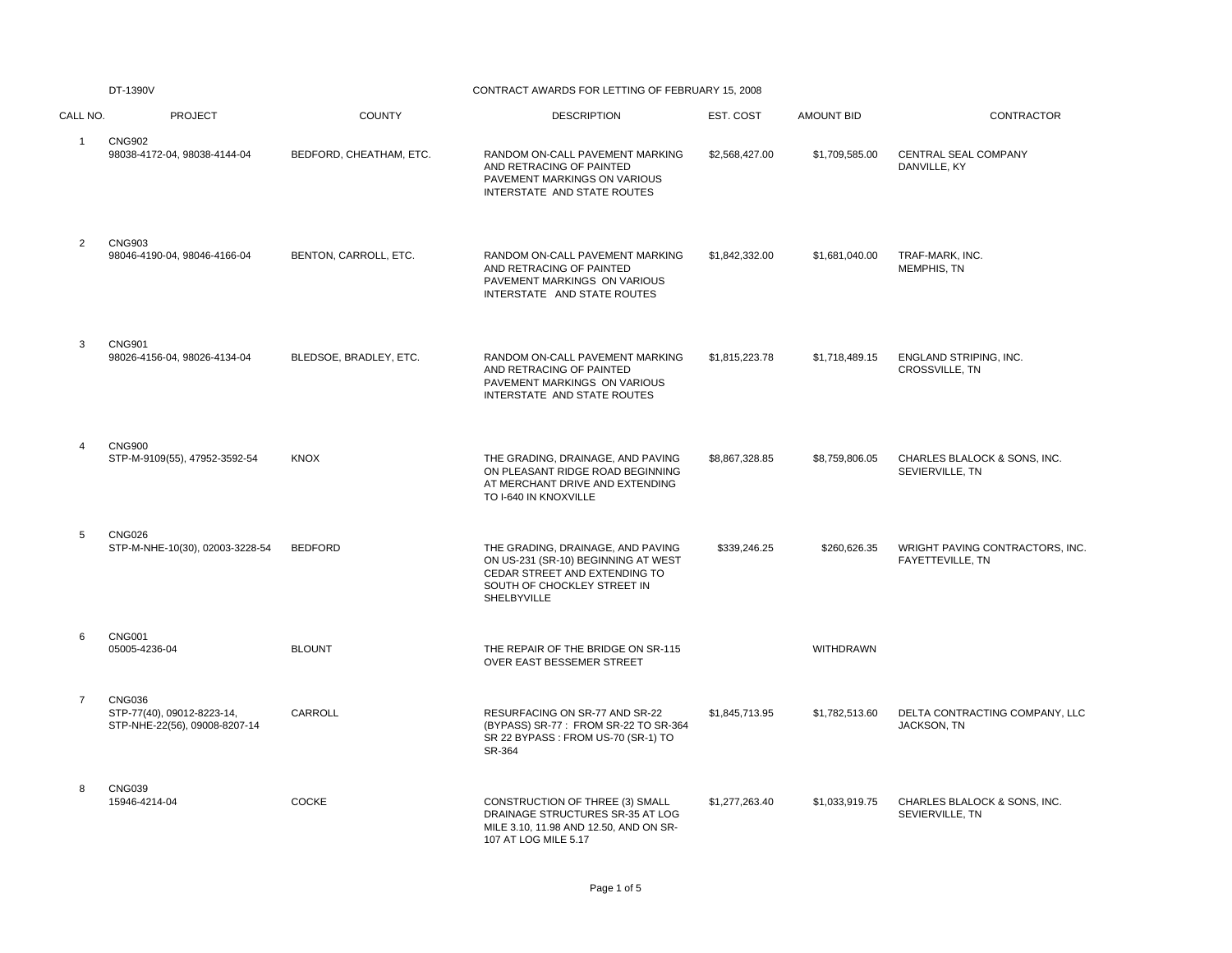| CALL NO. | <b>PROJECT</b>                                                                                                                    | <b>COUNTY</b>     | <b>DESCRIPTION</b>                                                                                                             | EST. COST      | <b>AMOUNT BID</b> | CONTRACTOR                                      |
|----------|-----------------------------------------------------------------------------------------------------------------------------------|-------------------|--------------------------------------------------------------------------------------------------------------------------------|----------------|-------------------|-------------------------------------------------|
| 9        | <b>CNG041</b><br>BR-STP-101(12), 18038-3233-94                                                                                    | <b>CUMBERLAND</b> | CONSTRUCTION OF A CONCRETE BULB-<br>TEE BEAM BRIDGE ON SR-101 (PEAVINE<br>ROAD) OVER I-40 (LM 16.36)                           | \$4,770,610.97 | \$4,210,865.30    | HIGHWAYS, INC.<br>BRENTWOOD, TN                 |
| 10       | <b>CNG054</b><br>STP-NHE-254(6), 19057-8220-14                                                                                    | <b>DAVIDSON</b>   | RESURFACING ON SR-254 (BELL ROAD)<br>FROM CLOVERLAND ROAD (LM 8.24)<br>EXTENDING TO BLUE HOLE ROAD (LM<br>13.97)               | \$1,948,300.25 | \$1,693,824.25    | LOJAC ENTERPRISES, INC.<br>LEBANON, TN          |
| 11       | <b>CNG069</b><br>19960-4110-04                                                                                                    | <b>DAVIDSON</b>   | REPAIR OF THE BRIDGE ON ELM HILL<br>PIKE OVER I-40 (LM 1.25)                                                                   | \$253,084.00   | \$138,900.00      | GENERAL CONSTRUCTORS, INC.<br>MT. JULIET, TN    |
| 12       | <b>CNG040</b><br>HSIP-78(14), 48004-3232-94,<br>STP-NHE-3(100), 66001-8277-14,<br>STP-NHE-3(101), 23002-8231-14,<br>48004-4231-04 | DYER, LAKE, ETC.  | RESURFACING SR-3 & SR-78 IN DYER,<br>LAKE AND OBION COUNTIES                                                                   | \$4,886,646.65 | \$5,290,908.67    | FORD CONSTRUCTION COMPANY<br>DYERSBURG, TN      |
| 13       | CNG044<br>HSIP-NHE-15(151), 26002-3239-94,<br>STP-50(34), 26006-8236-14,<br>26002-4238-04                                         | <b>FRANKLIN</b>   | RESURFACING ON SR-15 AND SR-50 IN<br>FRANKLIN COUNTY , SR-15; MCAMIS RD.<br>TO SR-56, & SR-50; MANTOOTH RD. TO<br>RUTLEDGE RD. | \$1,859,297.65 | \$2,068,369.28    | ROGERS GROUP, INC.<br>NASHVILLE, TN             |
| 14       | <b>CNG048</b><br>BRZE-2700(42), 27065-3403-94                                                                                     | <b>GIBSON</b>     | CONSTRUCTION OF A CONCRETE BOX<br>BRIDGE ON COOL SPRINGS ROAD OVER<br>COOL SPRINGS BRANCH (LM 5.21)                            | \$326,130.84   | \$314,711.00      | FORD CONSTRUCTION COMPANY<br>DYERSBURG, TN      |
| 15       | <b>CNG024</b><br>BRZE-2800(29), 28946-3401-94                                                                                     | <b>GILES</b>      | CONSTRUCTION OF A CONCRETE I-<br>BEAM BRIDGE ON SHANNON CREEK<br>ROAD OVER SHANNON CREEK (LM 1.04)                             | \$573,876.32   | \$519,157.28      | DEMENT CONSTRUCTION COMPANY, LLC<br>JACKSON, TN |
| 16       | <b>CNG067</b><br>40008-4224-04                                                                                                    | <b>HENRY</b>      | REPAIR OF THE BRIDGE ON SR-69 OVER<br>JONES BEND CREEK (LM 13.50)                                                              | \$499,449.00   | \$390,118.44      | THOMSON & THOMSON, INC.<br>JACKSON, TN          |
| 17       | <b>CNG068</b><br>40010-4226-04                                                                                                    | <b>HENRY</b>      | REPAIR OF THE BRIDGE ON US-79 (SR-<br>76) OVER K.W.T. RAILWAY (LM 15.64)<br>(INACTIVE LINE)                                    | \$399,595.00   | \$307.739.20      | THOMSON & THOMSON, INC.<br>JACKSON, TN          |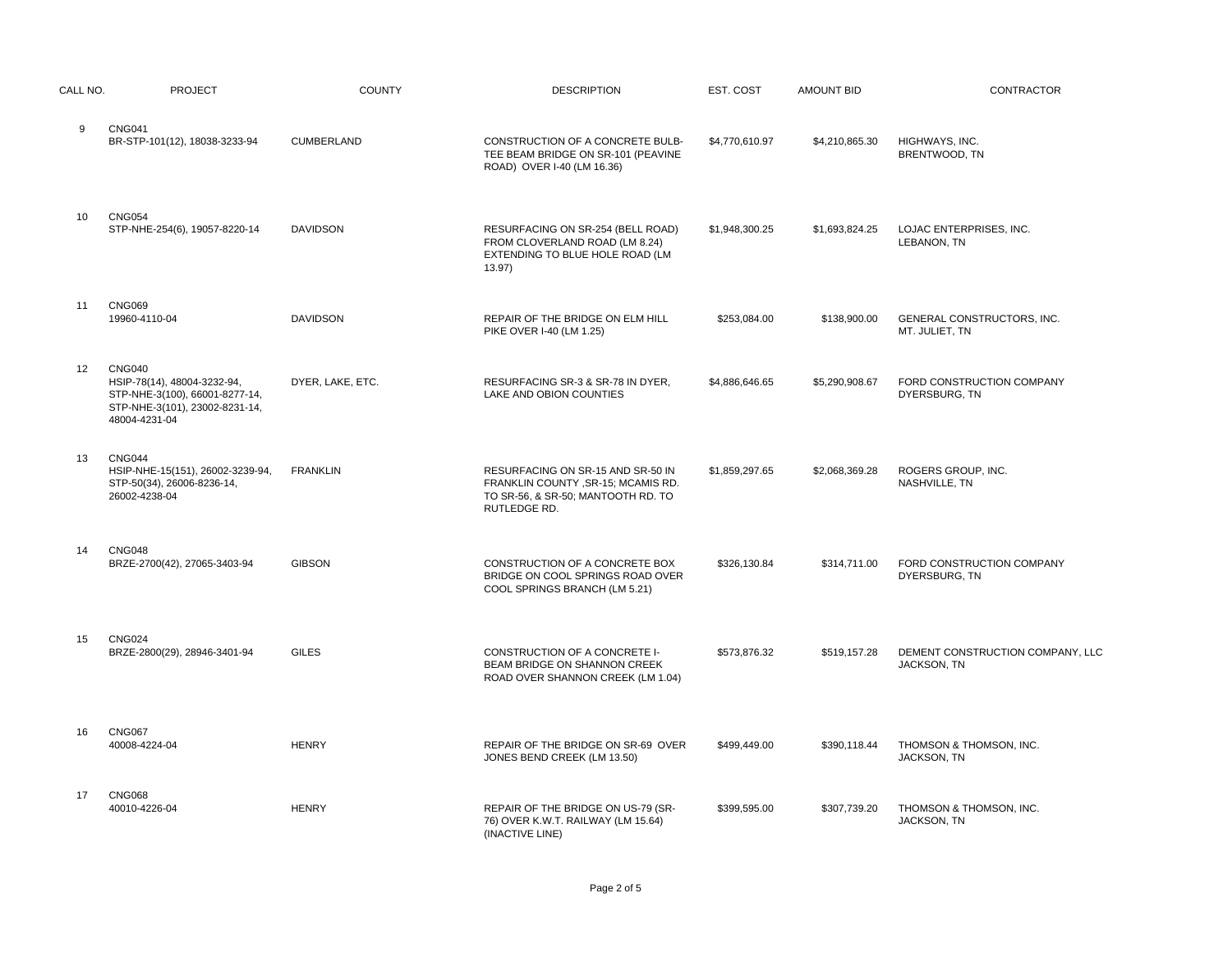| CALL NO. | <b>PROJECT</b>                                 | <b>COUNTY</b>  | <b>DESCRIPTION</b>                                                                                                   | EST. COST         | <b>AMOUNT BID</b> | CONTRACTOR                                         |
|----------|------------------------------------------------|----------------|----------------------------------------------------------------------------------------------------------------------|-------------------|-------------------|----------------------------------------------------|
| 18       | <b>CNG055</b><br>PSB-100(36), 41010-3220-94    | <b>HICKMAN</b> | THE GRADING, DRAINAGE, AND PAVING<br>ON SR-100 FROM EAST OF BELL BRANCH<br>TRAIL TO WEST OF WATER STREET             | \$807,247.16      | \$759,377.30      | EUBANK ASPHALT PAVING & SEALING<br>CHARLOTTE, TN   |
| 19       | <b>CNG013</b><br>STP-168(8), 47057-8234-14     | <b>KNOX</b>    | RESURFACING ON SR-168 FROM 0.22<br>MILE EAST OF US-129 (SR-115) (LM 0.30)<br>TO THE FRENCH BROAD RIVER               | \$2,919,848.25    | \$3,059,532.25    | APAC-ATLANTIC, INC.<br>ALCOA, TN                   |
| 20       | <b>CNG012</b><br>STP-33(70), 47018-8245-14     | <b>KNOX</b>    | RESURFACING ON US-441 (SR-33) FROM<br>ROSE DRIVE (LM 11.07) TO 0.17 MILE<br>NORTH OF SR-131 (LM 15.75)               | ALL BIDS REJECTED |                   |                                                    |
| 21       | <b>CNG004</b><br>47100-4109-04                 | <b>KNOX</b>    | INSTALLATION OF AN OVERHEAD SIGN<br>STRUCTURE ON I-40 AT THE JUNCTION<br>WITH PAPERMILL ROAD                         | \$145,900.00      | \$68,710.00       | LOJAC SAFETY, INC.<br>LEBANON, TN                  |
| 22       | <b>CNG061</b><br>BRZE-4900(51), 49945-3487-94  | LAUDERDALE     | CONSTRUCTION OF A CONCRETE BOX<br>BRIDGE ON BUTLER BOTTOM ROAD<br>OVER NELSON CREEK (LM 0.72)                        | \$424,047.19      | \$366,029.90      | FORD CONSTRUCTION COMPANY<br>DYERSBURG, TN         |
| 23       | <b>CNG023</b><br>BRZE-5600(33), 56946-3426-94  | <b>MACON</b>   | CONSTRUCTION OF A CONCRETE BOX<br>BRIDGE ON HANES ROAD OVER<br>HANGING ROCK CREEK (LM 0.78)                          | \$241,496.00      | \$214,291.71      | EATHERLY GROUP, INC.<br>CARTHAGE, TN               |
| 24       | <b>CNG029</b><br>60946-4219-04                 | <b>MAURY</b>   | CONSTRUCTION OF A SMALL DRAINAGE<br>STRUCTURE ON SR-99 AT LM 15.50 AND<br>ON SR-166 AT LM 2.43                       | \$919,012.20      | \$931,312.45      | MOUNTAIN STATES CONTRACTORS, LLC<br>MT. JULIET, TN |
| 25       | <b>CNG043</b><br>STP-68(27), 54011-8220-14     | <b>MCMINN</b>  | RESURFACING ON SR-68 FROM 2.0<br>MILES EAST OF MEIGS COUNTY LINE (LM<br>2.00) TO THE MONROE COUNTY LINE (LM<br>8.23) | \$880,618.40      | \$855,250.96      | ROGERS GROUP, INC.<br>NASHVILLE, TN                |
| 26       | <b>CNG008</b><br>STP/HPP-62(26), 65005-3216-14 | <b>MORGAN</b>  | WIDENING ON SR-62 FROM WEST OF SR-<br>29 (US-27) TO WEST OF PETIT LANE                                               | \$24,370,244.40   | \$27,094,069.82   | <b>J &amp; M INCORPORATED</b><br>HUNTSVILLE, TN    |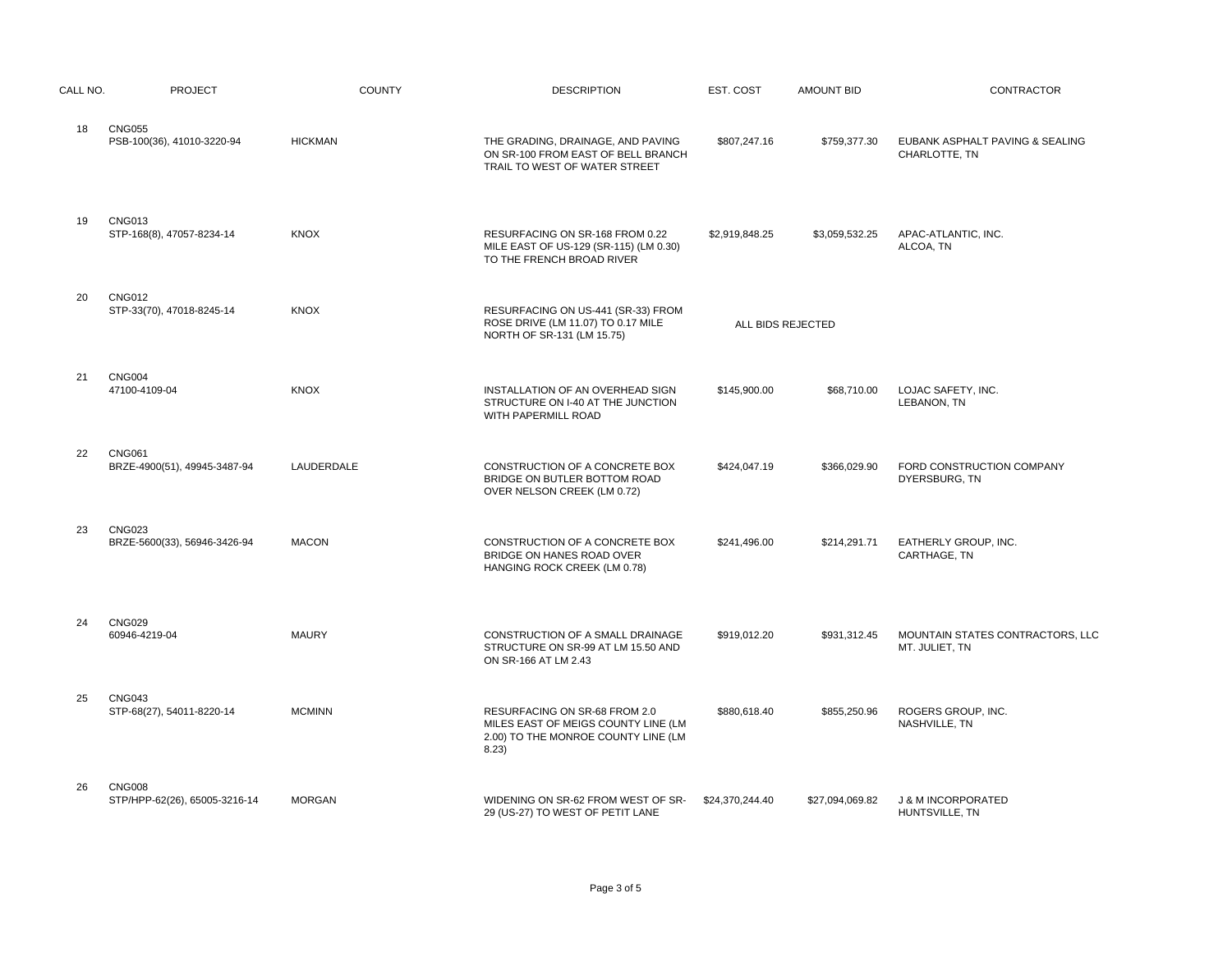| CALL NO. | <b>PROJECT</b>                                                              | <b>COUNTY</b>               | <b>DESCRIPTION</b>                                                                                                                   | EST. COST       | <b>AMOUNT BID</b> | CONTRACTOR                                         |
|----------|-----------------------------------------------------------------------------|-----------------------------|--------------------------------------------------------------------------------------------------------------------------------------|-----------------|-------------------|----------------------------------------------------|
| 27       | <b>CNG028</b><br>70006-4237-04                                              | <b>POLK</b>                 | CONSTRUCTION OF A SMALL DRAINAGE<br>STRUCTURE ON SR-68 AT LOG MILE 6.55                                                              | \$202,682.80    | \$179,312.19      | <b>GREENSTAR, LLC</b><br>CLEVELAND, TN             |
| 28       | <b>CNG032</b><br>PSB-56(47), 71007-3221-94                                  | <b>PUTNAM</b>               | IMPROVEMENT OF THE INTERSECTION<br>ON SR-56 (BAXTER ROAD) AT 1ST<br>AVENUE SOUTH AND FLEA MARKET<br><b>ROAD</b>                      | \$210,476.20    | \$181,269.95      | HILL BROS. EXCAVATING, INC.<br>LIVINGSTON, TN      |
| 29       | <b>CNG038</b><br>STP-135(10), 71011-8231-14                                 | <b>PUTNAM</b>               | RESURFACING ON SR-135 FROM NORTH<br>OF I-40 (LM 8.53)TO W. STEVENS STREET<br>(LM 10.16)                                              | \$632,859.65    | \$597,265.40      | LOJAC ENTERPRISES, INC.<br>LEBANON, TN             |
| 30       | <b>CNG017</b><br>HPP/NHE-95(6), 73017-3220-14,<br>01013-3224-14             | <b>ROANE &amp; ANDERSON</b> | WIDENING ON SR-95 NEAR<br>ROANE/ANDERSON COUNTY LINE FROM<br>WESTOVER DRIVE TO SR-62 (ILLINOIS<br>AVENUE)                            | \$21,710,741.65 | \$26,126,673.48   | ROGERS GROUP, INC.<br>NASHVILLE, TN                |
| 31       | <b>CNG053</b><br>PSB-49(13), 74008-3218-94                                  | <b>ROBERTSON</b>            | IMPROVEMENT OF THE INTERSECTION<br>ON SR-49 AT BILL JONES INDUSTRIAL<br>BOULEVARD IN SPRINGFIELD                                     | \$876,364.40    | \$775,551.55      | CBM ENTERPRISES, INC.<br>LAVERGNE, TN              |
| 32       | <b>CNG062</b><br>74013-4227-04                                              | <b>ROBERTSON</b>            | REPAIR OF THE BRIDGE ON SR-76 OVER<br>SULPHUR FORK CREEK (LM 9.30)                                                                   | \$784,729.30    | \$720,956.30      | BROWN BUILDERS, INC.<br>SPRINGFIELD, TN            |
| 33       | <b>CNG056</b><br>STP-112(8), 11011-8206-14,<br>74015-8203-14, 63021-8219-14 | ROBERTSON, CHEATHAM, ETC.   | RESURFACING ON SR 112 (US-41A)<br>FROM GOUSE RD. IN ROBERTSON CO.,<br>THROUGH CHEATHAM CO. TO NEAR<br>DEERWOOD RD. IN MONTGOMERY CO. | \$897,790.80    | \$756.912.90      | MOUNTAIN STATES CONTRACTORS, LLC<br>MT. JULIET, TN |
| 34       | <b>CNG019</b><br>BR-NH-73(31), 78013-3228-94                                | <b>SEVIER</b>               | CONSTRUCTION OF A CONCRETE I-<br>BEAM BRIDGE ON SR-73 (US-321) OVER<br>WEBB CREEK (LM 19.95)                                         | \$2,586,002.80  | \$2,258,273.85    | CHARLES BLALOCK & SONS, INC.<br>SEVIERVILLE, TN    |
| 35       | <b>CNG010</b><br>STP-35(39), 78005-8242-14                                  | <b>SEVIER</b>               | RESURFACING ON US-411 (SR-35) FROM<br>WEST OF GARY WADE BOULEVARD (LM<br>14.66) TO THE LITTLE PIGEON RIVER (LM<br>17.65              | \$1,004,569.20  | \$1,145,810.80    | CHARLES BLALOCK & SONS, INC.<br>SEVIERVILLE, TN    |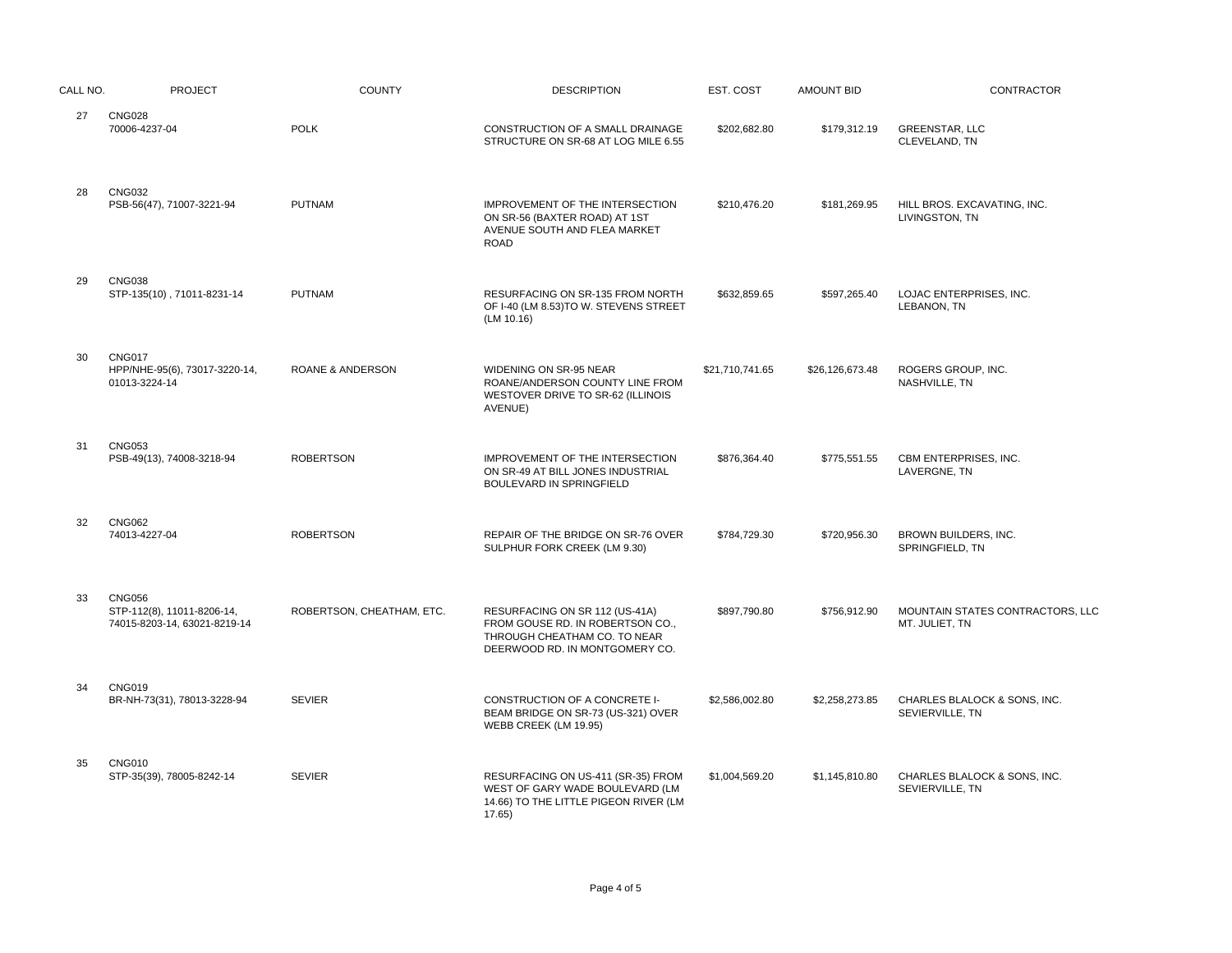| CALL NO. | <b>PROJECT</b>                                                                                               | <b>COUNTY</b>    | <b>DESCRIPTION</b>                                                                                                                                            | EST. COST        | <b>AMOUNT BID</b> | <b>CONTRACTOR</b>                                  |
|----------|--------------------------------------------------------------------------------------------------------------|------------------|---------------------------------------------------------------------------------------------------------------------------------------------------------------|------------------|-------------------|----------------------------------------------------|
| 36       | <b>CNG065</b><br>IM/HPP/NH-55-1[122],<br>79004-3160-14, 79004-3159-44                                        | SHELBY           | INTERCHANGE MODIFICATIONS ON I-55<br>AT JUNCTION WITH MALLORY AVENUE                                                                                          | \$36,100,645.67  | \$43,459,910.76   | DEMENT CONSTRUCTION COMPANY, LLC<br>JACKSON, TN    |
| 37       | <b>CNG037</b><br>STP-14(49), 79024-8293-14                                                                   | <b>SHELBY</b>    | <b>RESURFACING ON SR-14 FROM WEST</b><br>OF MANASSAS STREET (LM 12.60) TO<br>WEST OF BREED LOVE STREET (LM<br>13.20                                           | \$310,091.90     | \$325,216.50      | APAC-TENNESSEE. INC.<br>MEMPHIS, TN                |
| 38       | <b>CNG060</b><br>NC-I-269(15), 79469-3102-14,<br>NC-I-269(16), 79469-3103-14,<br>NC-I-269(16), 24269-3103-14 | SHELBY & FAYETTE | NEW CONSTRUCTION OF SR-385 (PAUL<br>BARRETT PARKWAY) FROM NORTH OF<br>SR-193 TO SR-205                                                                        | \$14,018,682.58  | \$11,906,590.34   | STANDARD CONSTRUCTION COMPANY, INC.<br>CORDOVA, TN |
| 39       | <b>CNG011</b><br>STP-36(45), 82006-8273-14                                                                   | <b>SULLIVAN</b>  | <b>RESURFACING ON SR-36 FROM NORTH</b><br>OF LAKESIDE LANE (LM 2.75) TO NORTH<br>OF SUMMERVILLE ROAD (LM 4.78)                                                | \$811,248.80     | \$839,994.00      | APAC-ATLANTIC, INC.<br>ALCOA, TN                   |
| 40       | <b>CNG020</b><br>82094-4215-04                                                                               | <b>SULLIVAN</b>  | REPAIR OF THE BRIDGE ON SR-44 OVER<br>THE SOUTH FORK OF THE HOLSTON<br>RIVER (LM 12.29)                                                                       | \$880,596.22     | \$728,827.72      | GENERAL CONSTRUCTORS, INC.<br>MT. JULIET, TN       |
| 41       | <b>CNG052</b><br>STP-25(34), 83005-8244-14,<br>STP-NHE-6(66), 83077-8209-14                                  | <b>SUMNER</b>    | RESURFACING ON SR-25 AND SR-6 (US-<br>31E) SR-25 FROM SR-6 TO NEAR E. MAIN<br>ST., AND ON SR-6 FROM SR-386 TO<br>CAGES BEND RD. AND BIG STATION<br>CAMP BLVD. | \$832,245.15     | \$916,950.00      | ROGERS GROUP, INC.<br>NASHVILLE, TN                |
| 42       | <b>CNG047</b><br>BR-STP-190(6), 92014-3215-94                                                                | WEAKLEY          | CONSTRUCTION OF TWO (2) CONCRETE<br><b>I-BEAM BRIDGES ON SR-190 OVER</b><br>LITTLE CANE CREEK (LM 25.04) AND<br>OVER SIMPSON BRANCH (LM 38.07)                | \$1,328,596.48   | \$1,320,030.30    | FORD CONSTRUCTION COMPANY<br>DYERSBURG, TN         |
|          | LETTING TOTAL                                                                                                |                  |                                                                                                                                                               | \$147,969,263.11 | \$157,468,693.75  |                                                    |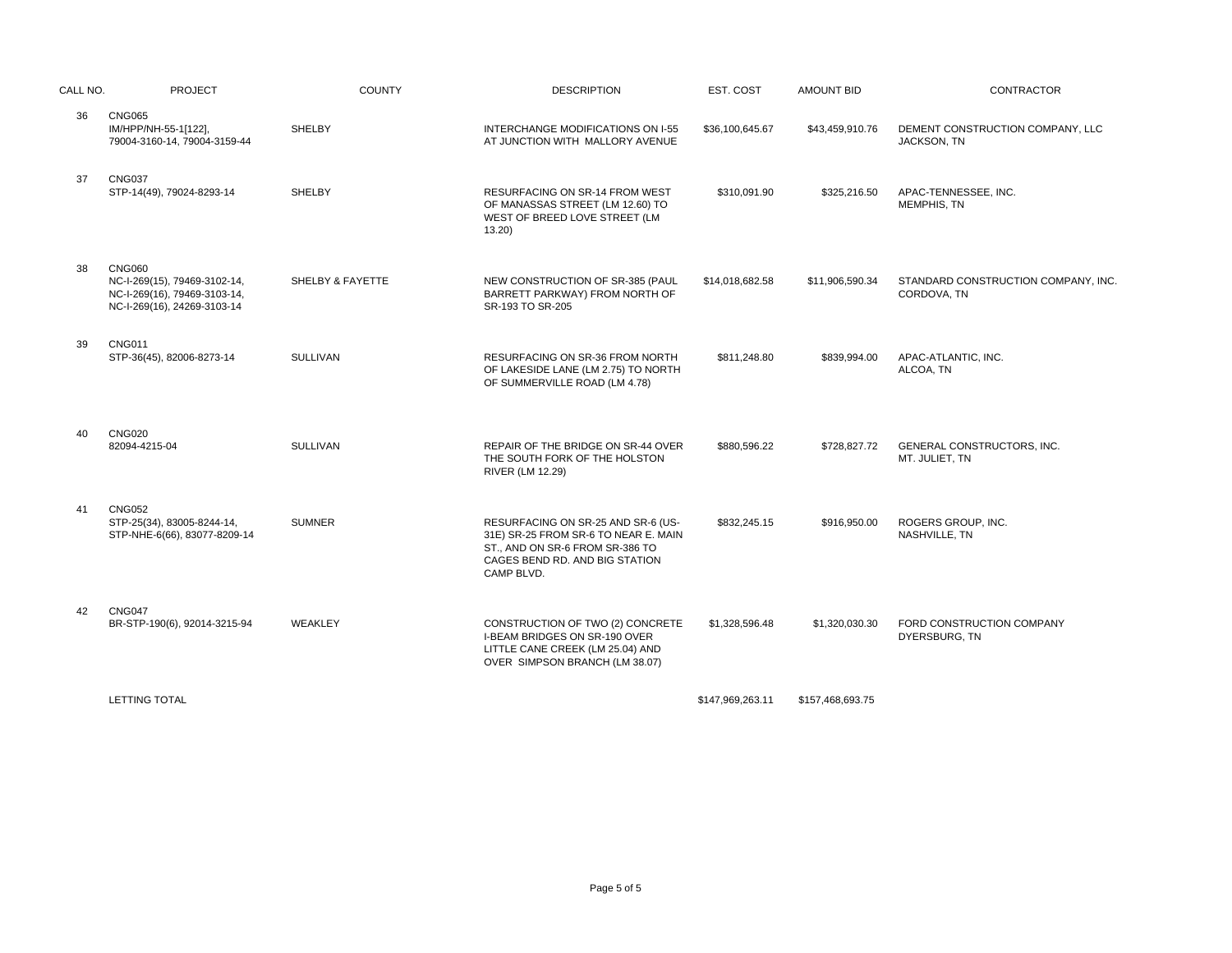#### DT-1390V CONTRACT AWARDS FOR LETTING OF MARCH 28, 2008

| CALL NO. | <b>PROJECT</b>                                                                                                                                               | <b>COUNTY</b>                                      | <b>DESCRIPTION</b>                                                                                                            | EST. COST         | <b>AMOUNT BID</b> | CONTRACTOR                                             |
|----------|--------------------------------------------------------------------------------------------------------------------------------------------------------------|----------------------------------------------------|-------------------------------------------------------------------------------------------------------------------------------|-------------------|-------------------|--------------------------------------------------------|
| 001      | <b>CNG904</b><br>HSIP-128(19), 68006-3214-94,<br>HSIP-20(42), 68002-3233-94,<br>68006-4213-04, 68002-4231-04                                                 | <b>PERRY</b>                                       | MICROSURFACING SR 20 FROM THE<br>TENNESSEE RIVER TO W OF DEER<br>VALLEY RD. AND ON SR 128 FROM<br>HOLDER CEMETARY RD TO SR 13 | \$537,196.50      | \$599,664.95      | <b>VANCE BROTHERS, INC.</b><br><b>KANSAS CITY, MO</b>  |
| 002      | <b>CNG905</b><br>91002-4227-04                                                                                                                               | <b>WAYNE</b>                                       | FROM WAYNEBORO SQUARE (L.M.<br>26.74) TO DORRIS MCDONALD ROAD                                                                 | \$174,672.00      | \$191,758.54      | <b>VANCE BROTHERS, INC.</b><br><b>KANSAS CITY, MO</b>  |
| 003      | <b>CNG074</b><br>01001-4152-04                                                                                                                               | <b>ANDERSON</b>                                    | REPAIR OF BRIDGE ON I-75 OVER<br>HINDS CREEK (LM 2.18)                                                                        | \$565,368.60      | \$487,194.22      | MID-STATE CONSTRUCTION COMPANY, INC.<br>LIVINGSTON, TN |
| 004      | <b>CNG095</b><br>HSIP-82(3), 02011-3222-94, HSIP-<br>106(23), 94014-3232-94, HSIP-<br>121(11), 52009-3213-94, 94014-<br>4231-04, 52009-4212-04               | <b>BEDFORD, LINCOLN &amp;</b><br><b>WILLIAMSON</b> | <b>MICROSURFACING ON VARIOUS</b><br><b>STATE ROUTES</b>                                                                       | ALL BIDS REJECTED |                   |                                                        |
| 005      | <b>CNG107</b><br>IME-40-2(84), 03001-3184-44                                                                                                                 | <b>BENTON</b>                                      | INSTALLATION OF SEWAGE SYSTEM<br>CONNECTIONS AT THE REST AREAS<br><b>ON I-40</b>                                              | ALL BIDS REJECTED |                   |                                                        |
| 006      | <b>CNG001</b><br>05005-4236-04                                                                                                                               | <b>BLOUNT</b>                                      | THE REPAIR OF THE BRIDGE ON SR-<br>115 OVER EAST BESSEMER STREET                                                              | \$1,208,106.79    | \$1,072,446.01    | MID-STATE CONSTRUCTION COMPANY, INC.<br>LIVINGSTON, TN |
| 007      | <b>CNG072</b><br>STP-9(53), 07003-8238-14                                                                                                                    | <b>CAMPBELL</b>                                    | RESURFACING ON US 25W (SR 9)<br>FROM SR 63 TO WEST OF JANEWAY<br>LANE                                                         | \$1,472,379.03    | \$1,529,507.58    | TENNESSEE ASPHALT COMPANY<br>KNOXVILLE, TN             |
| 008      | <b>CNG063</b><br>07003-4237-04                                                                                                                               | CAMPBELL                                           | RESURFACING WITH AN ULTRA-THIN<br>CONCRETE OVERLAY ON US 25W (SR<br>9) AT SR 116                                              | \$412,630.00      | \$364,158.75      | SUMMERS-TAYLOR, INC.<br>ELIZABETHTON, TN               |
| 009      | <b>CNG078</b><br>HSIP-33(71), 87001-3259-94,<br>HSIP-63(41), 13005-3226-94,<br>HSIP-63(42), 07008-3233-94,<br>07008-4232-04, 87001-4258-04,<br>13005-4225-04 | CAMPBELL, CLAIBORNE, ETC.                          | MICROSURFACING ON SR 63 IN<br>CAMPBELL & CLAIBORNE COUNTIES<br>AND ON SR 33 IN UNION COUNTY                                   | WITHDRAWN         |                   |                                                        |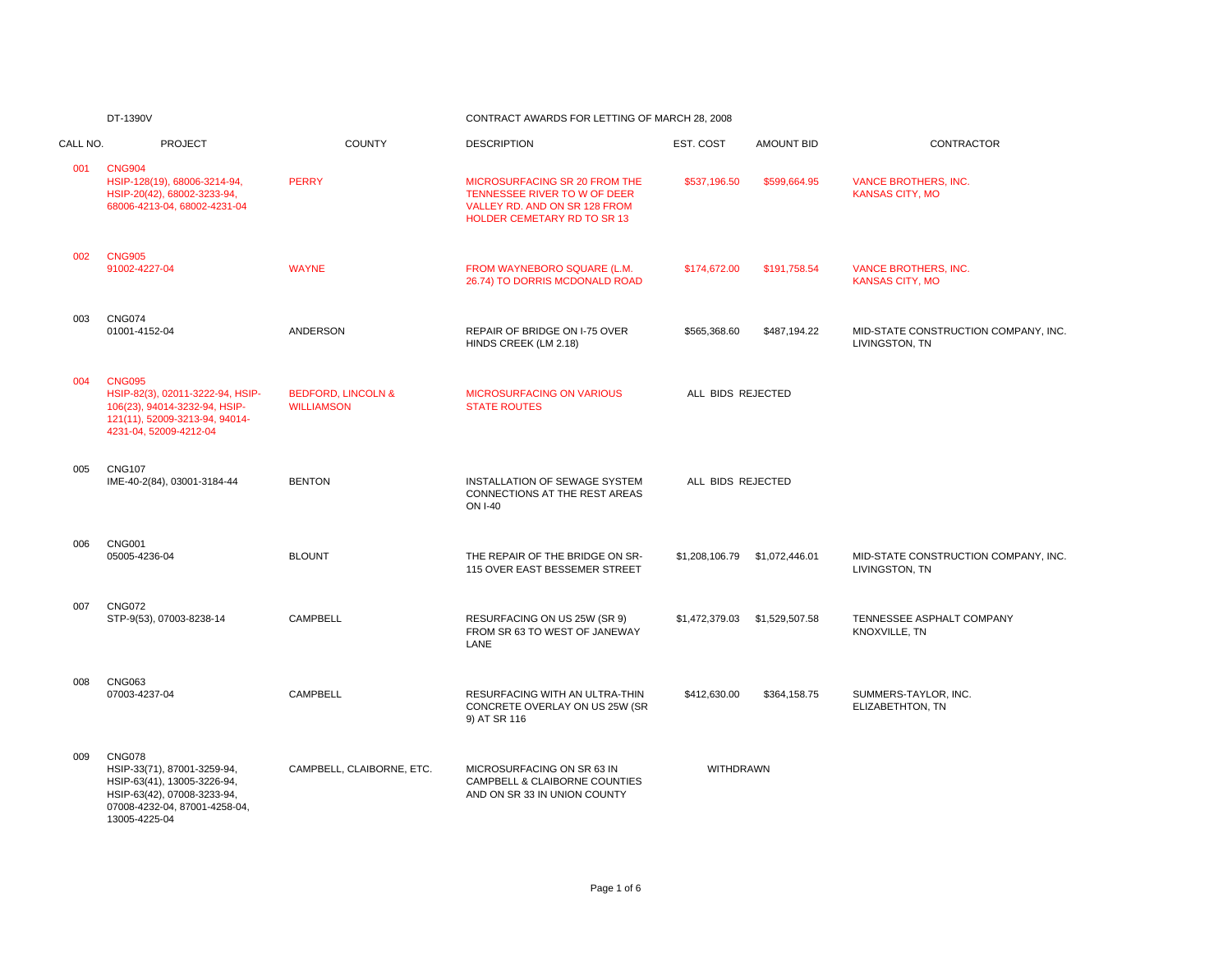| CALL NO. | <b>PROJECT</b>                                                                                                                                                   | <b>COUNTY</b>                | <b>DESCRIPTION</b>                                                                                                                                                     | EST. COST         | <b>AMOUNT BID</b> | <b>CONTRACTOR</b>                                     |
|----------|------------------------------------------------------------------------------------------------------------------------------------------------------------------|------------------------------|------------------------------------------------------------------------------------------------------------------------------------------------------------------------|-------------------|-------------------|-------------------------------------------------------|
| 010      | <b>CNG087</b><br>09025-4207-04, 92009-4223-04,<br>20017-4207-04                                                                                                  | CARROLL, DECATUR, ETC.       | <b>MICROSURFACING ON VARIOUS</b><br><b>STATE ROUTES</b>                                                                                                                | \$1.181.838.00    | \$1,056,047.25    | <b>VANCE BROTHERS, INC.</b><br><b>KANSAS CITY, MO</b> |
| 011      | <b>CNG080</b><br>BRZE-1500(48), 15946-3418-94                                                                                                                    | <b>COCKE</b>                 | CONSTRUCTION OF FOUR CONCRETE<br>SLAB BRIDGES ON OLD FIFTEENTH<br>ROAD OVER GULF FORK BIG CREEK<br>(LM 9.04, 9.11, 9.26, AND 9.52)                                     | \$1,657,340.40    | \$1,699,205.70    | ERBY CONTRACTORS, INC.<br>NEWPORT, TN                 |
| 012      | <b>CNG014</b><br>15946-4217-04                                                                                                                                   | <b>COCKE</b>                 | CONSTRUCTION OF TWO SMALL<br>DRAINAGE STRUCTURES ON US 411<br>(SR-35) AT LM 0.08, AND ON SR 160 AT<br>LM 7.19                                                          | \$941,390.20      | \$897,984.91      | LYONS CONSTRUCTION COMPANY, INC.<br>ROGERSVILLE, TN   |
| 013      | <b>CNG089</b><br>STP-NHE-20(41), 17001-8221-14                                                                                                                   | <b>CROCKETT</b>              | RESURFACING ON US 412 (SR 20)<br>FROM LYONS ROAD (LM 8.23)<br>EXTENDING TO US 70A (US 79, SR 76)<br>(LM 17.64)                                                         | \$2,825,691.00    | \$2,846,369.30    | FORD CONSTRUCTION COMPANY<br>DYERSBURG, TN            |
| 014      | <b>CNG106</b><br>STP-155(20), 19047-8227-14                                                                                                                      | <b>DAVIDSON</b>              | RESURFACING ON SR 155 (WHITE<br>BRIDGE ROAD) FROM US 70 (SR 24,<br>CHARLOTTE PIKE) EXTENDING TO US<br>70S (SR 1, HARDING ROAD)                                         | \$589,703.00      | \$649,914.25      | LOJAC ENTERPRISES, INC.<br>LEBANON. TN                |
| 015      | <b>CNG086</b><br>19947-4262-04                                                                                                                                   | <b>DAVIDSON</b>              | RESURFACING WITH AN ULTRA-THIN<br>CONCRETE OVERLAY ON US 41 (US<br>70S, SR 1) AT FESSLERS LANE, AND<br>ON US 31E (SR 6, GALLATIN PIKE) AT<br>SR 45 (OLD HICKORY BLVD.) | ALL BIDS REJECTED |                   |                                                       |
| 016      | <b>CNG112</b><br>98046-4191-04                                                                                                                                   | FAYETTE, HAYWOOD, ETC.       | CRACK SEALING ON I-40 AND I-240 AT<br><b>VARIOUS LOCATIONS</b>                                                                                                         | \$274,800.00      | \$175,800.00      | LOJAC, INC.<br>LEBANON, TN                            |
| 017      | <b>CNG075</b><br>HSIP-31(8), 37022-3214-94, HSIP-<br>35(40), 30005-3246-94, HSIP-<br>351(16), 30016-3222-94, 30005-<br>4245-04, 37022-4213-04, 30016-<br>4221-04 | <b>GREENE, HAWKINS, ETC.</b> | <b>MICROSURFACING ON VARIOUS</b><br><b>STATE ROUTES</b>                                                                                                                | \$862,323.00      | \$871,939.00      | SLURRY PAVERS, INC.<br><b>GLEN ALLEN, VA</b>          |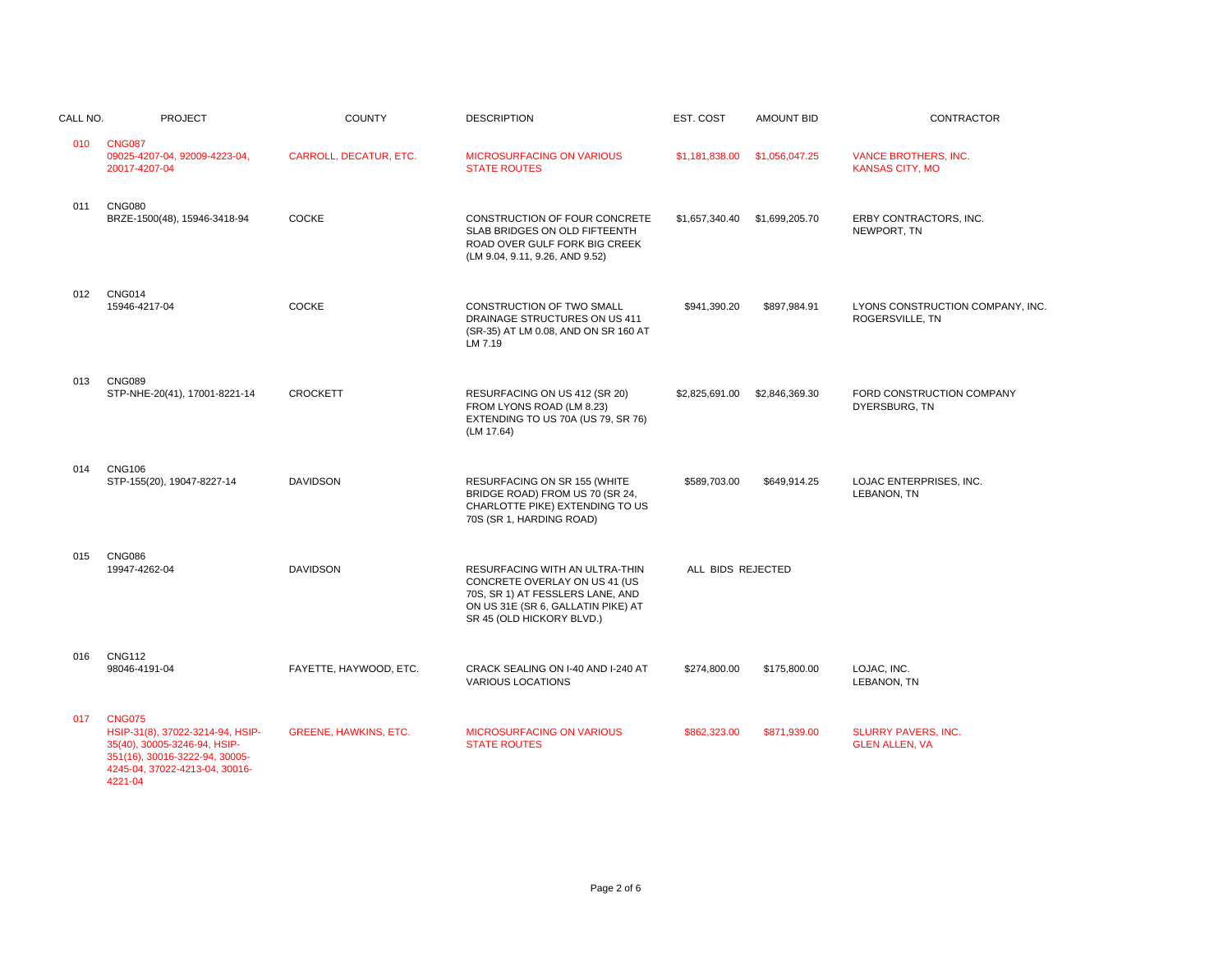| CALL NO. | <b>PROJECT</b>                                                                                                                                                                                                 | <b>COUNTY</b>              | <b>DESCRIPTION</b>                                                                                                                    | EST. COST         | <b>AMOUNT BID</b> | CONTRACTOR                                             |
|----------|----------------------------------------------------------------------------------------------------------------------------------------------------------------------------------------------------------------|----------------------------|---------------------------------------------------------------------------------------------------------------------------------------|-------------------|-------------------|--------------------------------------------------------|
| 018      | <b>CNG082</b><br>HSIP-108(19), 31007-3231-94,<br>HSIP-108(20), 89010-3221-94,<br>HSIP-108(21), 31007-3232-94,<br>HSIP-127(11), 89028-3209-94,<br>31007-4229-04, 89028-4208-04,<br>89010-4220-04, 31007-4230-04 | <b>GRUNDY &amp; WARREN</b> | <b>MICROSURFACING ON VARIOUS</b><br><b>STATE ROUTES</b>                                                                               | \$880,460.00      | \$902,369.47      | <b>STRAWSER INCORPORATED</b><br><b>COLUMBUS, OH</b>    |
| 019      | <b>CNG083</b><br>HSIP-56(51), 31005-3263-94, STP-<br>56(50), 89008-8221-14, 31005-<br>4262-04                                                                                                                  | <b>GRUNDY &amp; WARREN</b> | RESURFACING ON SR 56 GRUNDY CO.<br>FROM COLLINS RIVER TO WARREN<br>CO. LINE, AND IN WARREN CO. FROM<br>RIVERVIEW ST. TO WESTERN DR.   | ALL BIDS REJECTED |                   |                                                        |
| 020      | <b>CNG042</b><br>STP-8(40), 33015-8260-14                                                                                                                                                                      | <b>HAMILTON</b>            | RESURFACING ON US 127 (SR 8) FROM<br>MARKET STREET EXTENDING TO US 27<br>(SR 29)                                                      | \$739,006.60      | \$679,679.00      | HIGHWAYS, INC.<br>BRENTWOOD, TN                        |
| 021      | <b>CNG108</b><br>STP-NHE-29(66), 33036-8285-14                                                                                                                                                                 | <b>HAMILTON</b>            | RESURFACING ON US 27 (SR 29) FROM<br>OLD DAYTON PIKE TO SALE CREEK                                                                    | \$755,313.65      | \$631,631.00      | HIGHWAYS, INC.<br>BRENTWOOD, TN                        |
| 022      | <b>CNG103</b><br>33037-4229-04                                                                                                                                                                                 | <b>HAMILTON</b>            | INSTALLATION OF PORTABLE BARRIER<br>RAIL ON US 27 (SR 29) BEGINNING<br>NORTH OF THE TENNESSEE RIVER<br>AND EXTENDING TO US 127 (SR 8) | \$381,688.00      | \$403,390.00      | DEMENT CONSTRUCTION COMPANY, LLC<br><b>JACKSON, TN</b> |
| 023      | <b>CNG088</b><br>35009-4242-04, 57058-4228-04,<br>38022-4204-04                                                                                                                                                | HARDEMAN, HAYWOOD, ETC.    | MICROSURFACING SR 125: SR 18-<br>CHESTER CO. LINE; SR 179: I-40 TO SR<br>76; AND SR 223: LOWER BROWNSVILLE<br>RD. TO I-40             | WITHDRAWN         |                   |                                                        |
| 024      | <b>CNG076</b><br>STP-NHE-1(224), 37070-8225-14                                                                                                                                                                 | <b>HAWKINS</b>             | RESURFACING ON US 11W (SR 1)<br>FROM E OF WEST LAKE DRIVE TO E OF<br><b>WEST MAIN STREET</b>                                          | ALL BIDS REJECTED |                   |                                                        |
| 025      | <b>CNG109</b><br>40009-4208-04                                                                                                                                                                                 | <b>HENRY</b>               | REPAIR OF THE BRIDGE ON SR 69A<br>OVER THE BIG SANDY RIVER                                                                            | <b>WITHDRAWN</b>  |                   |                                                        |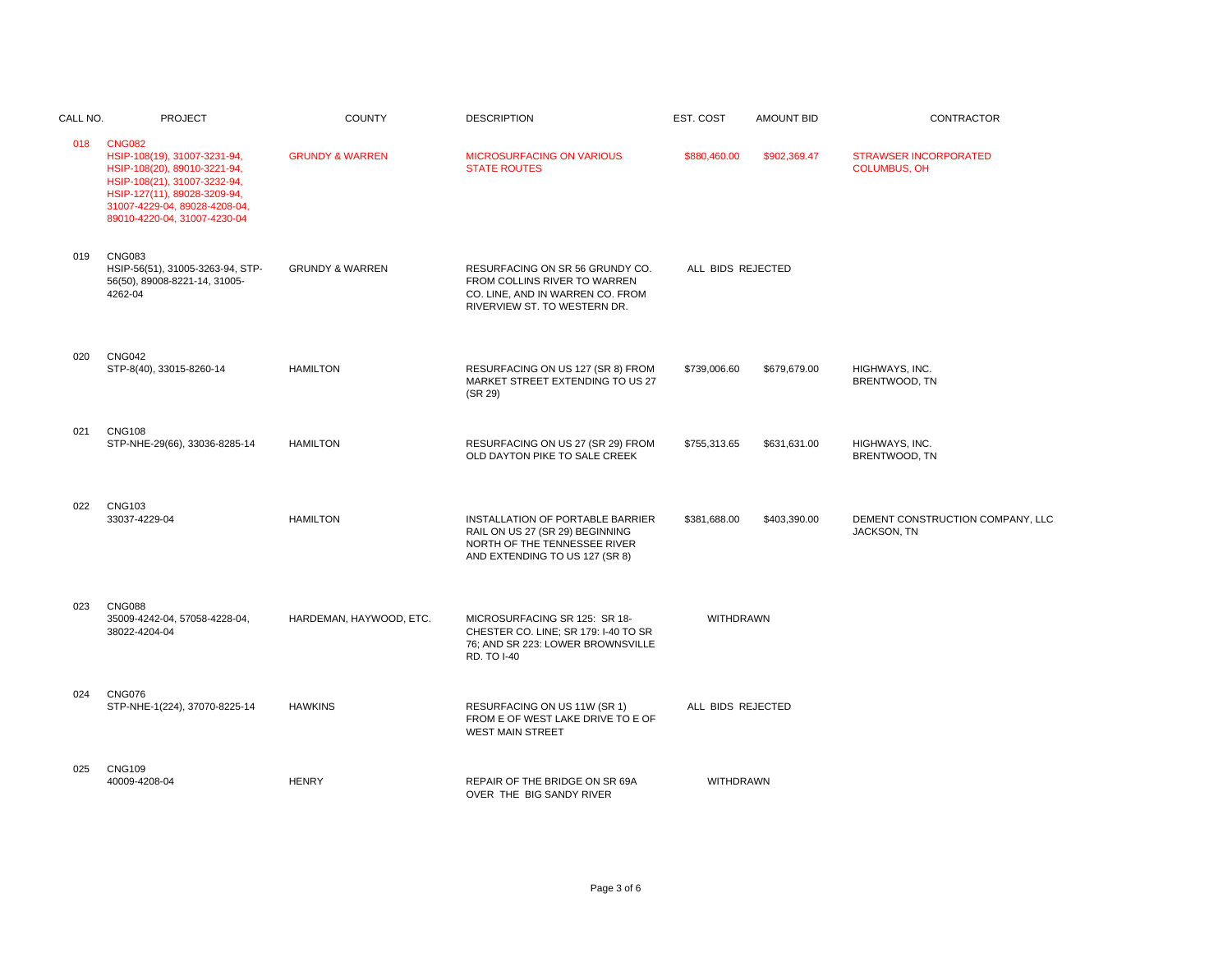| CALL NO. | <b>PROJECT</b>                                                                                                                                               | <b>COUNTY</b>          | <b>DESCRIPTION</b>                                                                            | EST. COST        | <b>AMOUNT BID</b> | <b>CONTRACTOR</b>                                   |
|----------|--------------------------------------------------------------------------------------------------------------------------------------------------------------|------------------------|-----------------------------------------------------------------------------------------------|------------------|-------------------|-----------------------------------------------------|
| 026      | <b>CNG098</b><br>HSIP-230(8), 41049-3223-94,<br>41049-4222-04                                                                                                | <b>HICKMAN</b>         | MICROSURFACING ON SR 230 FROM<br>SR 48 EXTENDING TO NEAR DODD<br><b>HOLLOW ROAD</b>           | <b>WITHDRAWN</b> |                   |                                                     |
| 027      | <b>CNG084</b><br>HSIP-26(28), 21001-3268-94,<br>HSIP-85(16), 67005-3212-94,<br>HSIP-85(17), 44006-3209-94,<br>21001-4267-04, 67005-4211-04,<br>44006-4208-04 | JACKSON, OVERTON, ETC. | <b>MICROSURFACING ON VARIOUS</b><br><b>STATE ROUTES</b>                                       | \$717,712.35     | \$698,812.95      | <b>STRAWSER INCORPORATED</b><br><b>COLUMBUS, OH</b> |
| 028      | <b>CNG081</b><br>HSIP-34(63), 46002-3218-94,<br>46002-4217-04                                                                                                | <b>JOHNSON</b>         | MICROSURFACING ON US 421 (SR 34)<br>FROM S OF TRIPLETT ROAD TO<br>NORTH CAROLINA STATE LINE   | WITHDRAWN        |                   |                                                     |
| 029      | <b>CNG049</b><br>BRZE-5600(36), 56946-3429-94                                                                                                                | <b>MACON</b>           | CONSTRUCTION OF A CONCRETE BOX<br>BRIDGE ON LAKE ROAD OVER SALT<br>LICK CREEK (LM 1.81)       | \$345,420.50     | \$303,303.00      | HIGHWAYS, INC.<br>BRENTWOOD, TN                     |
| 030      | <b>CNG050</b><br>BRZE-5700(59), 57946-3435-94                                                                                                                | <b>MADISON</b>         | CONSTRUCTION OF A CONCRETE BOX<br>BRIDGE ON M.D. WALKER ROAD OVER<br>BRANCH (LM 0.88)         | \$506,591.10     | \$433,341.36      | FORD CONSTRUCTION COMPANY<br>DYERSBURG, TN          |
| 031      | <b>CNG110</b><br>BRZE-9406(3), 57951-3566-94                                                                                                                 | <b>MADISON</b>         | CONSTRUCTION OF A CONCRETE BOX<br>BRIDGE ON MARTIN LUTHER KING<br>DRIVE OVER ANDERSON BRANCH  | \$365,818.80     | \$329,654.67      | DEMENT CONSTRUCTION COMPANY, LLC<br>JACKSON, TN     |
| 032      | <b>CNG045</b><br>IME-40-1(309), 57201-8131-44                                                                                                                | <b>MADISON</b>         | RESURFACING ON I-40 FROM E OF SR<br>186 TO W OF US 70 (SR 1)                                  |                  |                   | DELTA CONTRACTING COMPANY, LLC<br>JACKSON, TN       |
| 033      | <b>CNG030</b><br>STP-M-I-40-1(308), 57201-3128-<br>54                                                                                                        | <b>MADISON</b>         | I-40 RAMP AT THE JUNCTION WITH<br>VANN DRIVE, GRADING, DRAINAGE,<br><b>AND PAVING</b>         |                  |                   | FORD CONSTRUCTION COMPANY<br>DYERSBURG, TN          |
| 034      | <b>CNG118</b><br>57201-4132-04                                                                                                                               | <b>MADISON</b>         | REPAIR OF FENCE ON I-40 BEGINNING<br>AT EASTBOUND REST AREA AND<br><b>EXTENDING TO SR 223</b> | \$286,900.00     | \$226,813.00      | A & W LEASING CORPORATION<br>MCKENZIE, TN           |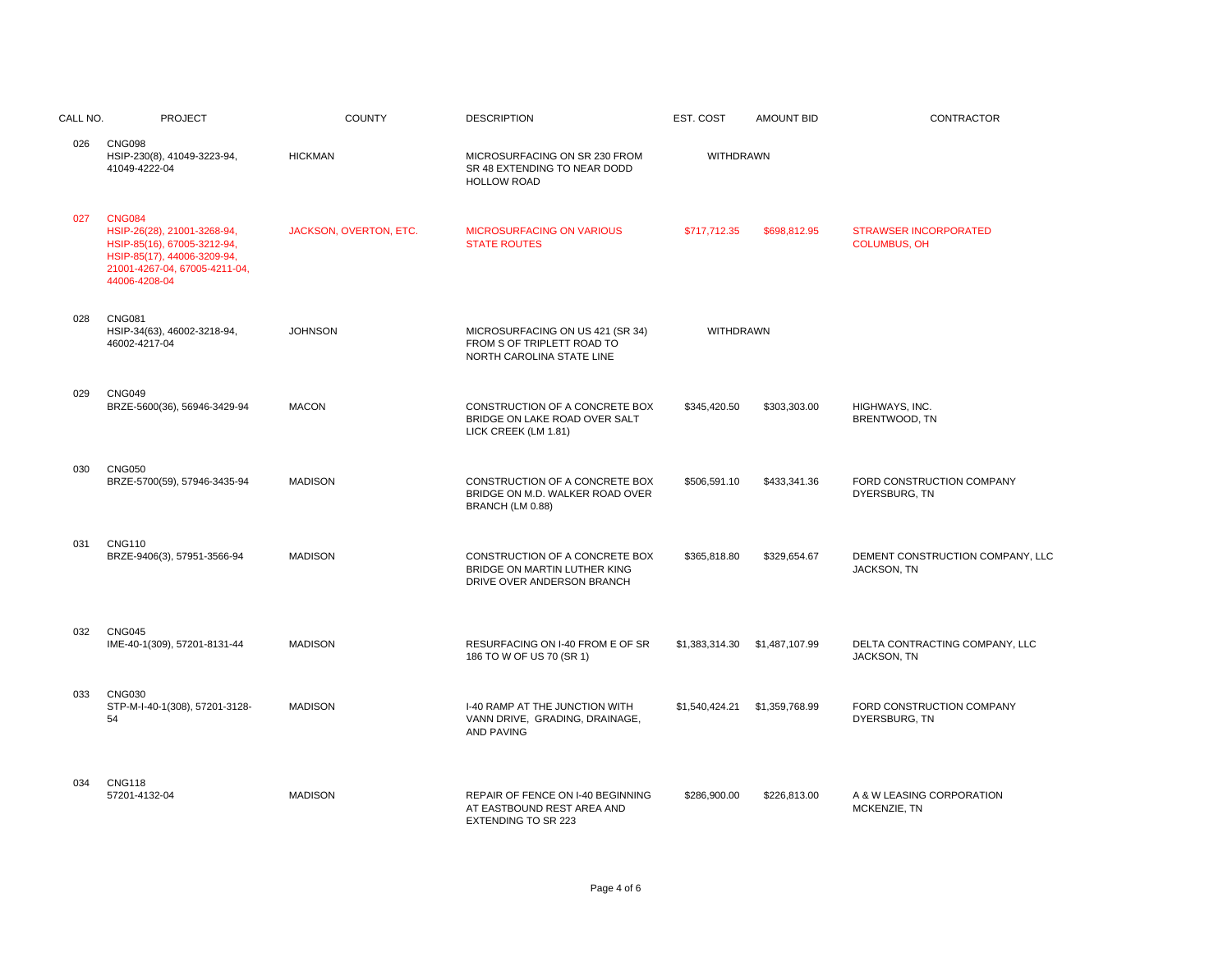| CALL NO. | <b>PROJECT</b>                                                                         | <b>COUNTY</b>                  | <b>DESCRIPTION</b>                                                                                                                         | EST. COST         | <b>AMOUNT BID</b>             | CONTRACTOR                                            |
|----------|----------------------------------------------------------------------------------------|--------------------------------|--------------------------------------------------------------------------------------------------------------------------------------------|-------------------|-------------------------------|-------------------------------------------------------|
| 035      | CNG046<br>HSIP-2(81), 58002-3230-94                                                    | <b>MARION</b>                  | INTERSECTION IMPROVEMENT ON US<br>41(SR 2) AT SR 27                                                                                        | \$1,041,839.80    | \$824,824.00                  | HIGHWAYS, INC.<br>BRENTWOOD, TN                       |
| 036      | <b>CNG115</b><br>STP-99(25), 75012-8204-14, STP-<br>99(26), 59010-8214-14              | MARSHALL & RUTHERFORD          | RESURFACING ON SR 99 BEGINNING<br>AT US 31A (SR 11) IN MARSHALL<br>COUNTY AND EXTENDING TO US 41A<br>(SR 16) IN RUTHERFORD COUNTY          | \$1,050,772.00    | \$859,996.24                  | WRIGHT PAVING CONTRACTORS, INC.<br>FAYETTEVILLE, TN   |
| 037      | <b>CNG079</b><br>HSIP-360(3), 62011-3222-94,<br>62011-4221-04                          | <b>MONROE</b>                  | MICROSURFACING ON SR 360 FROM<br>SR 165 TO US 411 (SR 33)                                                                                  |                   | \$1,061,070.00 \$1,298,984.38 | <b>SLURRY PAVERS, INC.</b><br><b>GLEN ALLEN, VA</b>   |
| 038      | <b>CNG116</b><br>64005-4220-04                                                         | <b>MOORE</b>                   | REPAIR OF THE BRIDGE ON SR 55<br>OVER BRANCH (LM 4.53)                                                                                     | \$302,896.75      | \$310,244.89                  | CURBERS, INC.<br>FAYETTEVILLE, TN                     |
| 039      | <b>CNG096</b><br>STP-20(43), 68002-8232-14                                             | PERRY                          | RESURFACING ON US 412 (SR 20)<br>FROM W OF DEER VALLEY ROAD TO<br><b>SR 13</b>                                                             | \$680,385.00      | \$696,912.35                  | DELTA CONTRACTING COMPANY, LLC<br>JACKSON, TN         |
| 040      | <b>CNG092</b><br>70003-4236-04                                                         | <b>POLK</b>                    | REPAIR OF THE BRIDGE ON US 411 (SR<br>33) OVER THE CONASAUGA RIVER                                                                         | \$263,437.20      | \$279,276.48                  | MID-STATE CONSTRUCTION COMPANY, INC<br>LIVINGSTON, TN |
| 041      | <b>CNG071</b><br>STP-NHE-111(62), 93003-8226-<br>14, STP-NHE-29(65), 72001-8296-<br>14 | <b>RHEA &amp; WHITE</b>        | MICROSURFACING US 27(SR 29) FROM<br>MACEDONIA RD. TO WHITES CREEK,<br>AND ON SR 111 FROM SHADY OAK RD.<br>TO FRED HILL RD.                 | \$803.154.75      | \$732,686.50                  | <b>STRAWSER INCORPORATED</b><br><b>COLUMBUS, OH</b>   |
| 042      | <b>CNG113</b><br>HSIP-120(1), 81005-3212-94,<br>81005-4211-04, 74008-4220-04           | <b>ROBERTSON &amp; STEWART</b> | <b>MICROSURFACING SR 120 FROM</b><br><b>HIGGS ROAD TO KENTUCKY STATE</b><br>LINE, AND ON SR 49 FROM SR 52 TO<br><b>KENTUCKY STATE LINE</b> | ALL BIDS REJECTED |                               |                                                       |
| 043      | <b>CNG102</b><br>IME-24-1(92), 75001-8194-44                                           | <b>RUTHERFORD</b>              | RESURFACING ON I-24 FROM EAST OF<br>THE CSX RAILROAD TO EPPS MILL<br><b>ROAD</b>                                                           | \$2,248,728.00    | \$2,029,998.95                | LOJAC ENTERPRISES, INC.<br>LEBANON, TN                |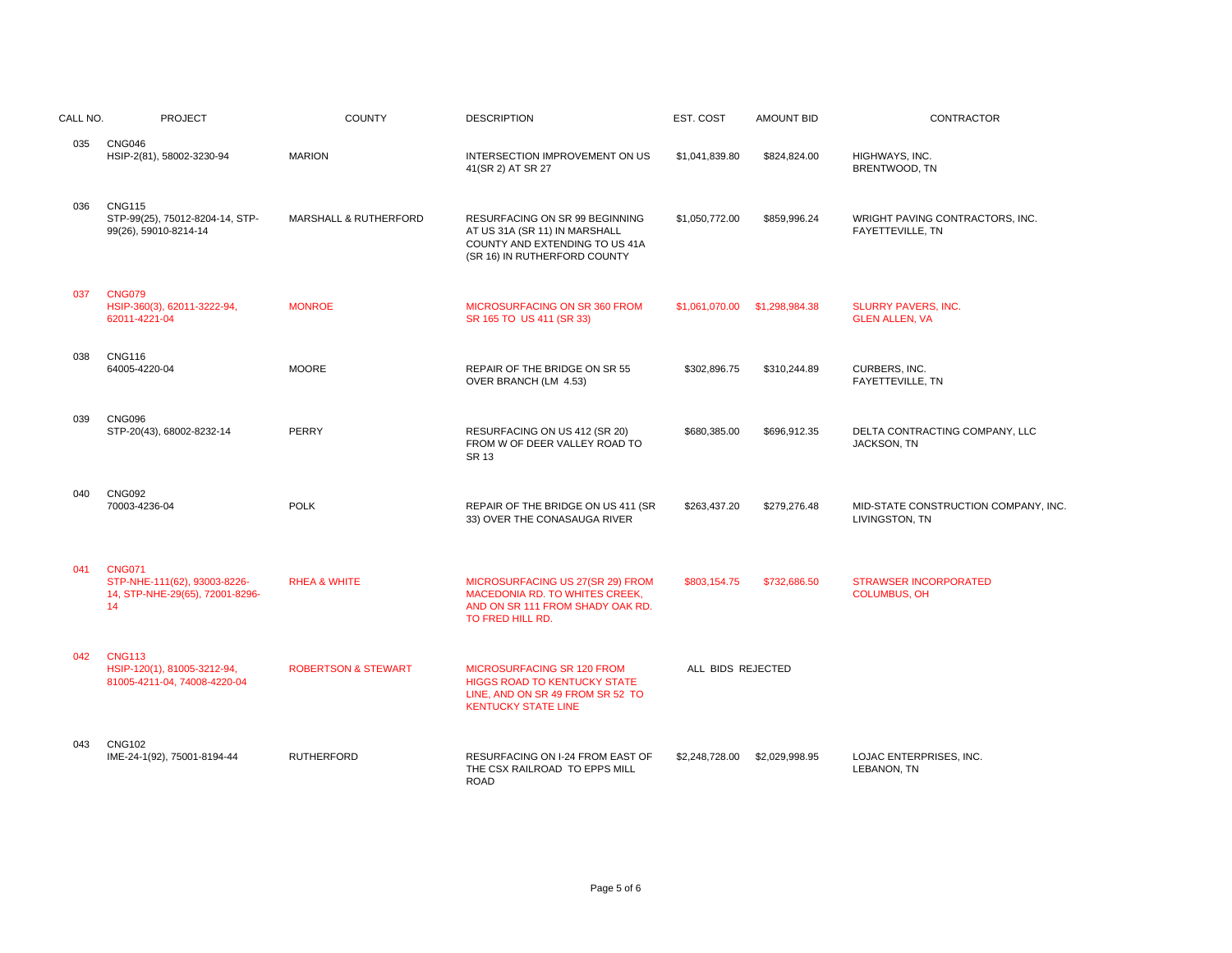| CALL NO. | <b>PROJECT</b>                                                                                                   | <b>COUNTY</b>             | <b>DESCRIPTION</b>                                                                                                       | EST. COST                       | <b>AMOUNT BID</b> | CONTRACTOR                                          |
|----------|------------------------------------------------------------------------------------------------------------------|---------------------------|--------------------------------------------------------------------------------------------------------------------------|---------------------------------|-------------------|-----------------------------------------------------|
| 044      | <b>CNG085</b><br>HSIP-1(217), 79011-3260-94                                                                      | <b>SHELBY</b>             | IMPROVEMENT OF THE INTERSECTION<br>ON US 64 (SR 1) (US 70, US 79, DANNY<br>THOMAS BLVD.) AT GEORGIA AVENUE               | \$213,168.20                    | \$179,344.70      | FERRELL PAVING, INC.<br>MEMPHIS, TN                 |
| 045      | <b>CNG114</b><br>STP-15(152), 79025-8227-14, STP<br>NHE-3(102), 79017-8290-14, STP-<br>NHE-3(103), 79017-8291-14 | SHELBY                    | RESURFACING ON US 51 (SR 3) AND<br>US 64 (SR 15) IN SHELBY COUNTY                                                        | \$1,334,909.30                  | \$1,394,452.41    | LEHMAN-ROBERTS COMPANY<br><b>MEMPHIS, TN</b>        |
| 046      | <b>CNG021</b><br>BR-STP-75(8), 82015-3216-94                                                                     | <b>SULLIVAN</b>           | CONSTRUCTION OF A CONCRETE<br>BULB-TEE BEAM BRIDGE ON SR 75<br>OVER THE SOUTH FORK OF THE<br><b>HOLSTON RIVER</b>        | \$9,486,580.99                  | \$9,768,400.50    | SIMPSON CONSTRUCTION COMPANY, INC.<br>CLEVELAND, TN |
| 047      | <b>CNG117</b><br>HSIP-126(11), 82085-3226-94                                                                     | <b>SULLIVAN</b>           | CONSTRUCTION OF TURN LANES ON<br>SR 126 AT CAROLINA POTTERY<br>DRIVE/OVERHILL DRIVE                                      | \$567,000.00                    | \$213,450.00      | SUMMERS-TAYLOR, INC.<br>ELIZABETHTON, TN            |
| 048      | <b>CNG064</b><br>STP-34(62), 82005-8244-14                                                                       | <b>SULLIVAN</b>           | RESURFACING ON US 421 (SR 34)<br>FROM VOLUNTEER PARKWAY TO<br>SOUTH OF HAZELWOOD STREET                                  | \$458,721.00                    | \$464,193.00      | SUMMERS-TAYLOR, INC.<br>ELIZABETHTON, TN            |
| 049      | <b>CNG097</b><br>HSIP-174(12), 83017-3237-94,<br>HSIP-56(52), 56006-3211-94,<br>83017-4236-04, 56006-4210-04     | <b>SUMNER &amp; MACON</b> | MICROSURFACING SR 174 FROM<br>SWITCHBOARD ROAD TO SR 52, AND<br>ON SR 56 FROM NORTH ELM STREET<br>TO KENTUCKY STATE LINE | 535,938.00                      | \$542,343.12      | <b>STRAWSER INCORPORATED</b><br><b>COLUMBUS, OH</b> |
| 050      | <b>CNG111</b><br>94012-4219-04                                                                                   | <b>WILLIAMSON</b>         | REPAIR OF THE BRIDGE ON SR 96<br>OVER THE WEST HARPETH RIVER (LM<br>5.65)                                                | \$501,844.61                    | \$388,868.90      | JAMISON CONSTRUCTION, LLC<br>MCEWEN, TN             |
|          | <b>LETTING TOTAL</b>                                                                                             |                           |                                                                                                                          | \$40,444,665.13 \$39,881,838.31 |                   |                                                     |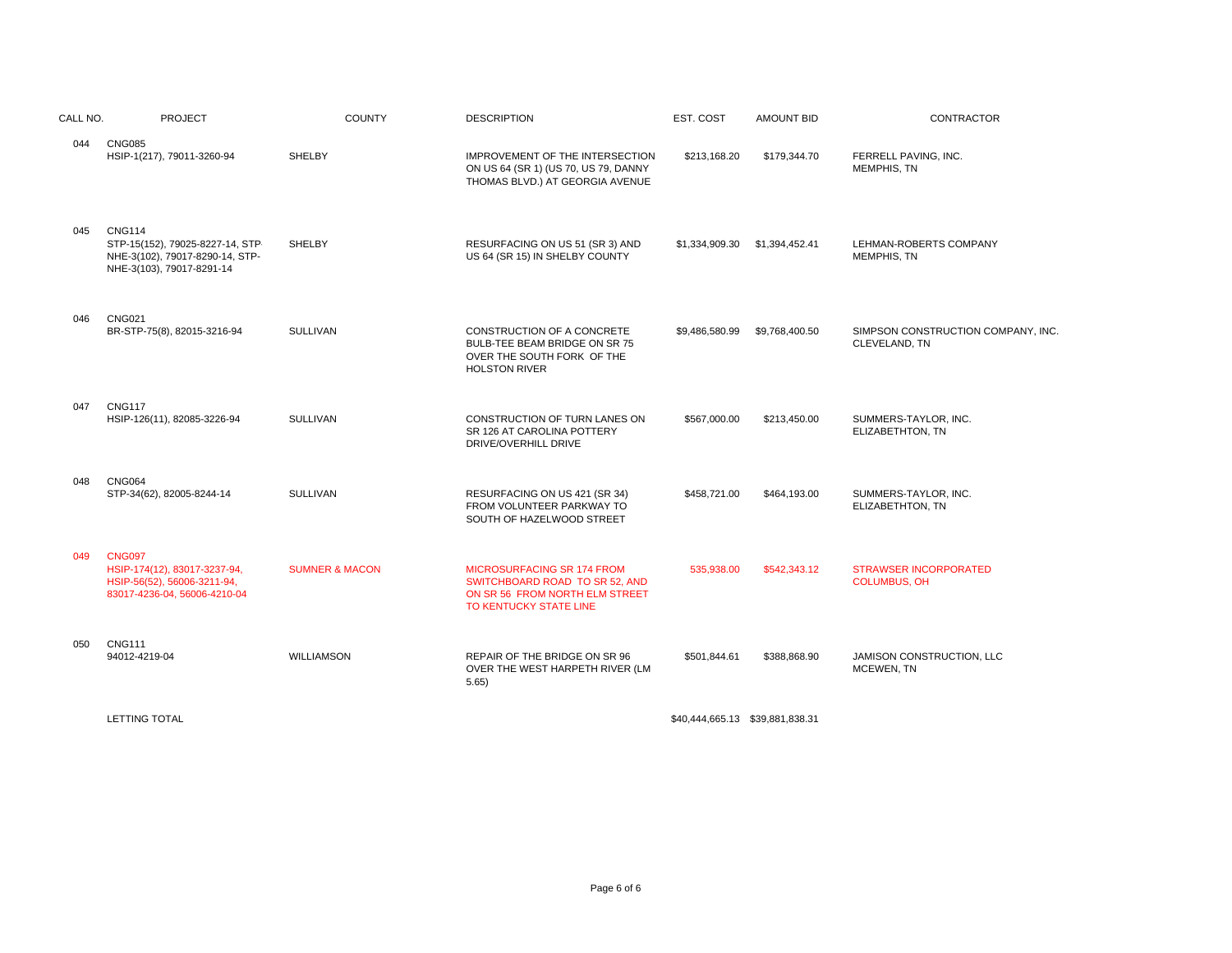DT-1390V

## CONTRACT AWARDS FOR LETTING OF MAY 9, 2008

| CALL NO. | <b>PROJECT</b>                                                                                                  | <b>COUNTY</b>                  | <b>DESCRIPTION</b>                                                                                                                            | EST. COST AMOUNT BID         | CONTRACTOR                                                   |
|----------|-----------------------------------------------------------------------------------------------------------------|--------------------------------|-----------------------------------------------------------------------------------------------------------------------------------------------|------------------------------|--------------------------------------------------------------|
| 001      | <b>CNG908</b><br>IME-40-2(84), 03001-3184-44                                                                    | <b>BENTON</b>                  | THE INSTALLATION OF SEWAGE<br>SYSTEM CONNECTIONS AT THE REST<br>AREAS ON I-40                                                                 | \$344,999.00<br>\$389,211.50 | GLENN L. WOODALL EXCAVATING & GRADING, INC.<br>HOHENWALD, TN |
| 002      | <b>CNG907</b><br>HSIP-56(51), 31005-3263-94, STP-<br>56(50), 89008-8221-14, 31005-4262-<br>04                   | <b>GRUNDY &amp; WARREN</b>     | RESURFACING ON SR 56 IN GRUNDY<br>CO. FROM N OF COLLINS RIVER TO<br>WARREN CO. LINE AND IN WARREN<br>CO. FROM RIVERVIEW ST. TO<br>WESTERN DR. | ALL BIDS REJECTED            |                                                              |
| 003      | <b>CNG906</b><br>STP-NHE-1(224), 37070-8225-14                                                                  | <b>HAWKINS</b>                 | RESURFACING ON US 11W (SR 1)<br>FROM EAST OF WEST LAKE DRIVE (LM<br>11.57) TO EAST OF WEST MAIN<br><b>STREET (LM 14.97)</b>                   | ALL BIDS REJECTED            |                                                              |
| 004      | <b>CNG909</b><br>HSIP-106(23), 94014-3232-94, HSIP-<br>121(11), 52009-3213-94, 94014-<br>4231-04, 52009-4212-04 | LINCOLN & WILLIAMSON           | RESURFACING (MICROSURFACING)<br>SR 121 IN LINCOLN COUNTY AND US<br>431 (SR 106) IN WILLIAMSON COUNTY                                          | \$573,672.50<br>\$624,794.95 | STRAWSER INCORPORATED<br>COLUMBUS, OH                        |
| 005      | <b>CNG910</b><br>HSIP-120(1), 81005-3212-94, 81005-<br>4211-04, 74008-4220-04                                   | <b>ROBERTSON &amp; STEWART</b> | RESURFACING<br>(MICROSURFACING)<br>SR 120 IN STEWART COUNTY AND SR<br>49 IN ROBERTSON COUNTY                                                  | \$445.138.50<br>\$506,173.45 | STRAWSER INCORPORATED<br>COLUMBUS, OH                        |
| 006      | <b>CNG143</b><br>98016-4178-04                                                                                  | ANDERSON, BLOUNT, ETC.         | RANDOM ON-CALL SIGNING VARIOUS<br>LOCATIONS ON VARIOUS STATE<br><b>ROUTES</b>                                                                 | \$209,227.60<br>\$218,599.50 | LU, INC.<br>KINGSTON SPRINGS, TN                             |
| 007      | <b>CNG138</b><br>98016-4179-04                                                                                  | ANDERSON, BLOUNT, ETC.         | RANDOM ON-CALL ATTENUATOR<br>REPAIR VARIOUS LOCATIONS ON<br>VARIOUS INTERSTATE AND STATE<br><b>ROUTES</b>                                     | \$458,590.20<br>\$419,809.13 | LU, INC.<br>KINGSTON SPRINGS, TN                             |
| 008      | <b>CNG146</b><br>98038-4173-04                                                                                  | BEDFORD, CHEATHAM, ETC.        | RANDOM ON-CALL SIGNING VARIOUS<br>LOCATIONS ON VARIOUS STATE<br><b>ROUTES</b>                                                                 | \$319,540.00<br>\$287,186.40 | LAW SIGNS, LLC<br><b>BEECH GROVE, TN</b>                     |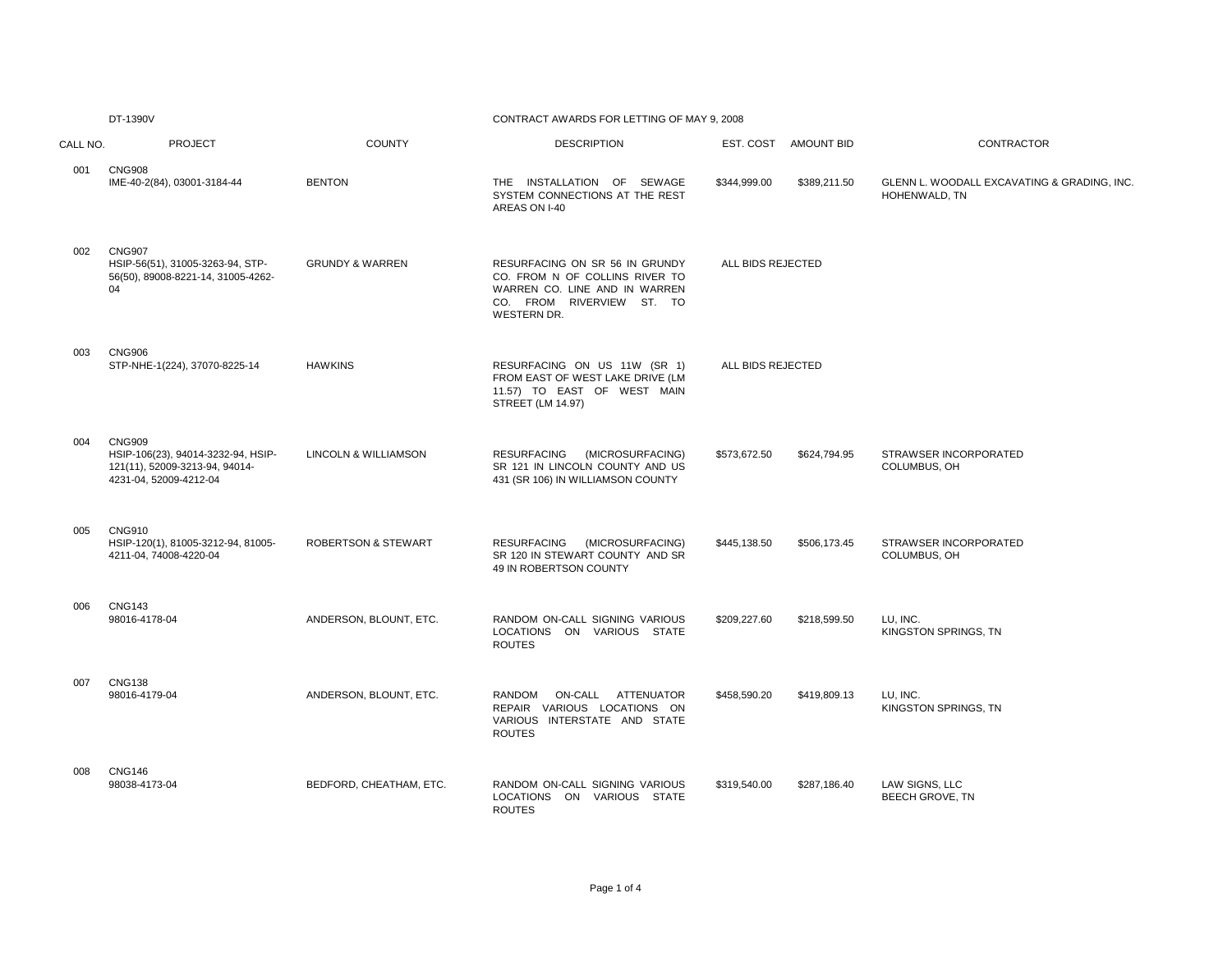| CALL NO. | <b>PROJECT</b>                                 | <b>COUNTY</b>               | <b>DESCRIPTION</b>                                                                                             |                | EST. COST AMOUNT BID | <b>CONTRACTOR</b>                              |
|----------|------------------------------------------------|-----------------------------|----------------------------------------------------------------------------------------------------------------|----------------|----------------------|------------------------------------------------|
| 009      | <b>CNG147</b><br>98046-4193-04                 | BENTON, CARROLL, ETC.       | RANDOM ON-CALL SIGNING VARIOUS<br>LOCATIONS ON VARIOUS STATE<br><b>ROUTES</b>                                  | \$250,838.50   | \$248,837.50         | LAW SIGNS, LLC<br><b>BEECH GROVE, TN</b>       |
| 010      | <b>CNG142</b><br>98046-4194-04                 | BENTON, CHESTER, ETC.       | ON-CALL ATTENUATOR<br>RANDOM<br>REPAIR VARIOUS LOCATIONS ON<br>VARIOUS INTERSTATE AND STATE<br><b>ROUTES</b>   | \$388,052.00   | \$249,800.00         | TRAF-MARK, INC.<br>MEMPHIS, TN                 |
| 011      | <b>CNG145</b><br>98026-4157-04                 | BLEDSOE, BRADLEY, ETC.      | RANDOM ON-CALL SIGNING VARIOUS<br>LOCATIONS ON VARIOUS STATE<br><b>ROUTES</b>                                  | \$167,210.40   | \$157,772.50         | LAW SIGNS, LLC<br>BEECH GROVE, TN              |
| 012      | <b>CNG140</b><br>98026-4158-04                 | BRADLEY, DEKALB, ETC.       | RANDOM<br>ON-CALL ATTENUATOR<br>REPAIR VARIOUS LOCATIONS ON<br>VARIOUS INTERSTATE AND STATE<br><b>ROUTES</b>   | \$467,350.00   | \$394,996.70         | LU. INC.<br>KINGSTON SPRINGS, TN               |
| 013      | <b>CNG124</b><br>06001-4160-04                 | <b>BRADLEY &amp; MCMINN</b> | THE REPAIR OF THE BRIDGE ON I-75<br>OVER THE HIWASSEE RIVER (LM<br>19.20                                       | \$2,493,455.00 | \$2,667,238.00       | SEMINOLE EQUIPMENT, INC.<br>TARPON SPRINGS, FL |
| 014      | <b>CNG003</b><br>BR-STP-400(16), 10019-3222-94 | <b>CARTER</b>               | CONSTRUCTION OF A CONCRETE<br>BULB-TEE BEAM BRIDGE ON SR 400<br>(LYNN AVENUE) OVER THE WATAUGA<br><b>RIVER</b> | \$8,134,630.69 | \$8,648,022.29       | SUMMERS-TAYLOR, INC.<br>ELIZABETHTON, TN       |
| 015      | <b>CNG141</b><br>98038-4174-04                 | DAVIDSON, DICKSON, ETC.     | ON-CALL ATTENUATOR<br>RANDOM<br>REPAIR VARIOUS LOCATIONS ON<br>VARIOUS INTERSTATE AND STATE<br><b>ROUTES</b>   | \$343.008.35   | \$247.658.00         | TRAF-MARK, INC.<br>MEMPHIS, TN                 |
| 016      | <b>CNG130</b><br>33948-4204-04                 | <b>HAMILTON</b>             | TUNNEL CLEANING, BACHMAN TUBES<br>AND THE MCCALLIE & STRINGERS<br><b>RIDGE TUNNELS</b>                         | \$148,940.00   | \$142,400.00         | DIAMOND SPECIALIZED, INC.<br>STEUBENVILLE, OH  |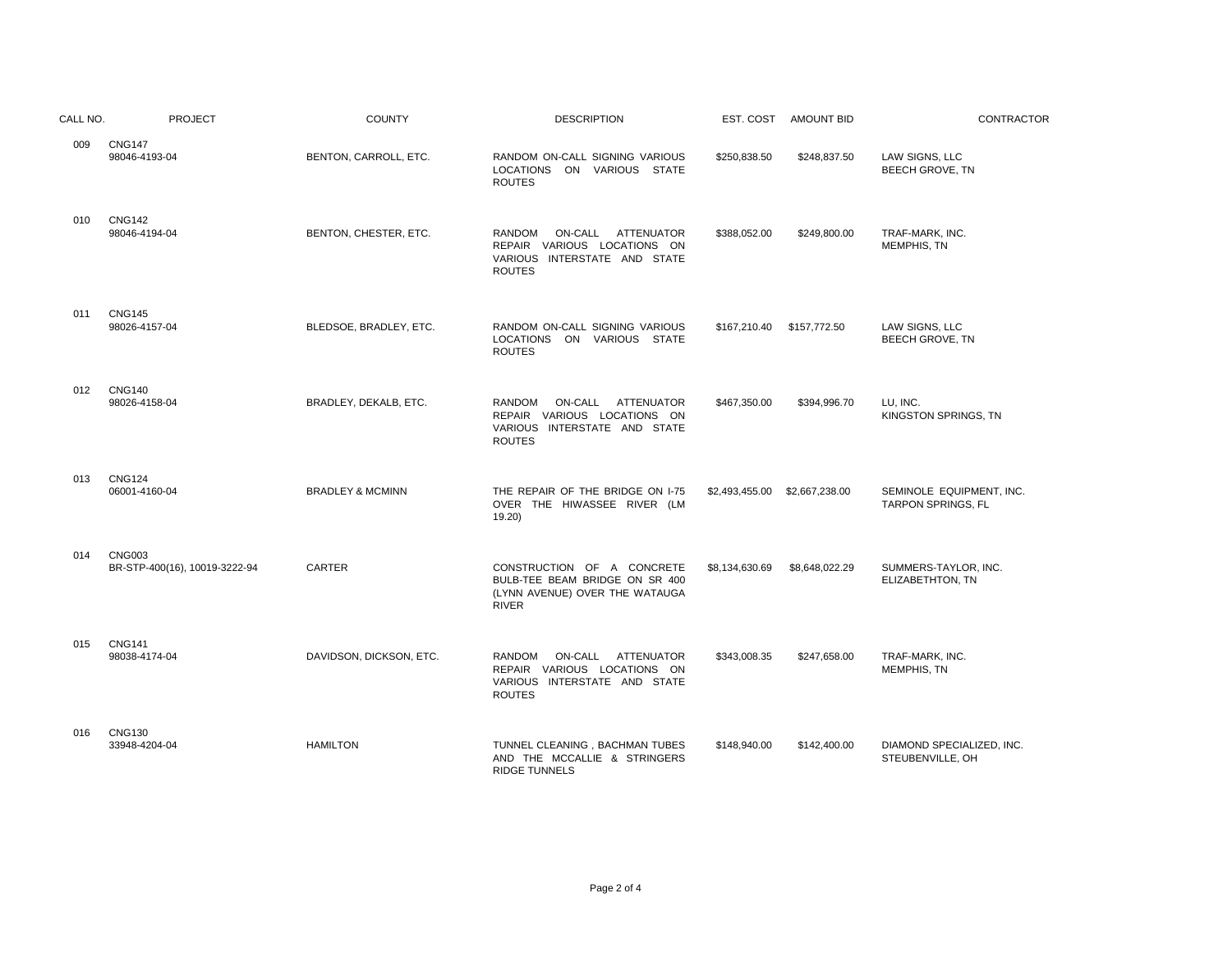| CALL NO. | <b>PROJECT</b>                                | <b>COUNTY</b>    | <b>DESCRIPTION</b>                                                                                                                                           |                                 | EST. COST AMOUNT BID          | CONTRACTOR                                        |
|----------|-----------------------------------------------|------------------|--------------------------------------------------------------------------------------------------------------------------------------------------------------|---------------------------------|-------------------------------|---------------------------------------------------|
| 017      | <b>CNG066</b><br>40008-4223-04                | <b>HENRY</b>     | THE REPAIR OF THE BRIDGES ON SR-<br>69 OVER WALNUT FORK CREEK,<br>OVERFLOW, NORTH FORK OF THE<br>OBION RIVER, THREE (3) BRANCHES, &<br><b>TERRAPIN CREEK</b> |                                 | \$1,334,084.00 \$1,117,439.86 | THOMSON & THOMSON, INC.<br>JACKSON, TN            |
| 018      | <b>CNG131</b><br>PSB-100(37), 41010-3216-94   | <b>HICKMAN</b>   | SAFETY IMPROVEMENTS ON SR 100<br>FROM WEST OF FAIRVIEW ROAD TO<br>EAST OF TIDWELL ROAD                                                                       | \$993,497.22                    | \$1,058,596.50                | JENCO CONSTRUCTION, INC.<br><b>BON AQUA, TN</b>   |
| 019      | <b>CNG058</b><br>42002-4209-04                | <b>HOUSTON</b>   | THE REPAIR OF THE BRIDGE ON SR 49<br>OVER ERIN BRANCH (LM 5.38)                                                                                              | \$571,943.85                    | \$722,247.22                  | GENERAL CONSTRUCTORS, INC.<br>MT. JULIET, TN      |
| 020      | <b>CNG133</b><br>47010-4237-04                | <b>KNOX</b>      | CLEANING OF THE HENLEY STREET<br>CONNECTOR TUNNEL ON SR 1                                                                                                    | \$58,780.00                     | \$58,400.00                   | DIAMOND SPECIALIZED. INC.<br>STEUBENVILLE, OH     |
| 021      | <b>CNG144</b><br>47057-4233-04                | <b>KNOX</b>      | THE REPAIR OF A PEDESTRIAN<br>WALKWAY BRIDGE OVER SR 168                                                                                                     | \$140,071.00                    | \$163,513.00                  | GENERAL CONSTRUCTORS, INC.<br>MT. JULIET, TN      |
| 022      | <b>CNG132</b><br>BR-STP-87(3), 49006-3232-94  | LAUDERDALE       | CONSTRUCTION OF TWO CONCRETE<br>BOX BEAM BRIDGES ON SR 87 OVER<br>COOPER SPRINGS CREEK AND<br>CAMPGROUND CREEK                                               | \$1,390,925.39                  | \$1,427,911.42                | FORD CONSTRUCTION COMPANY<br>DYERSBURG, TN        |
| 023      | <b>CNG121</b><br>APD-NH-40(13), 70004-3283-64 | <b>POLK</b>      | WIDENING ON US 64 (SR 40) FROM<br>EAST OF SR 33 (US 411) TO WEST OF<br>THE OCOEE RIVER                                                                       | \$11,304,077.59 \$10,214,841.37 |                               | TALLEY CONSTRUCTION COMPANY, INC<br>ROSSVILLE, GA |
| 024      | <b>CNG122</b><br>71100-3105-04                | <b>PUTNAM</b>    | INTERCHANGE LIGHTING ON I-40 AT<br>THE JUNCTIONS WITH US 70N (SR 24)<br>IN MONTEREY                                                                          | \$679.967.50                    | \$592,687.20                  | STANSELL ELECTRIC CO., INC.<br>NASHVILLE, TN      |
| 025      | <b>CNG128</b><br>STP-52(51), 74009-8218-14    | <b>ROBERTSON</b> | RESURFACING ON SR 52 FROM SR 49<br>(LM 0.00) EXTENDING TO US 31W (SR<br>41) (LM 7.30)                                                                        | \$901,820.05                    | \$822,515.30                  | ROGERS GROUP, INC.<br>NASHVILLE, TN               |
| 026      | <b>CNG123</b><br>74001-3124-04                | <b>ROBERTSON</b> | INTERCHANGE LIGHTING ON I-24 AT<br>THE JUNCTION WITH SR 49                                                                                                   | WITHDRAWN                       |                               |                                                   |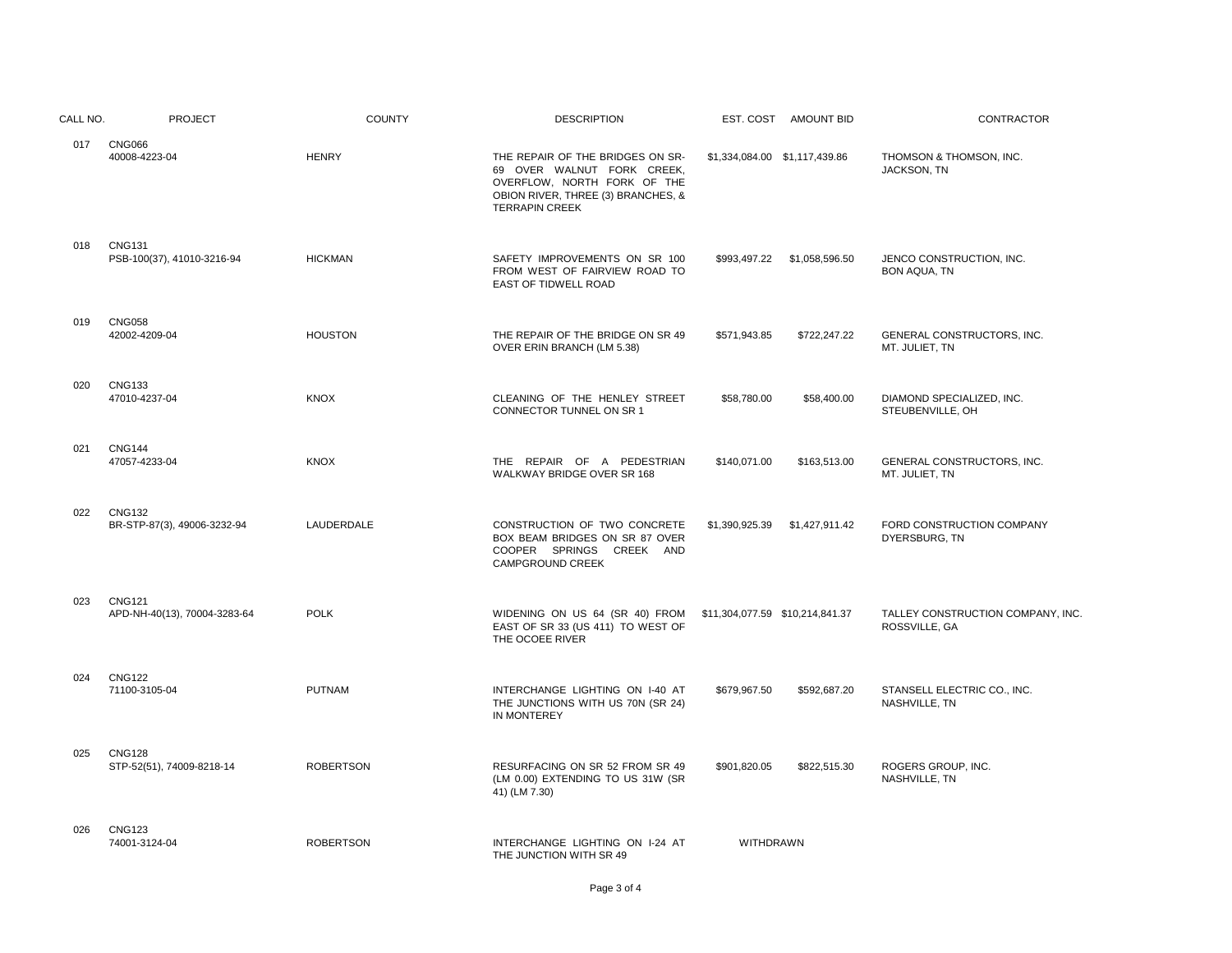| CALL NO. | <b>PROJECT</b>                               | <b>COUNTY</b>           | <b>DESCRIPTION</b>                                                                                                                  | EST. COST AMOUNT BID            | CONTRACTOR                                   |
|----------|----------------------------------------------|-------------------------|-------------------------------------------------------------------------------------------------------------------------------------|---------------------------------|----------------------------------------------|
| 027      | <b>CNG126</b><br>STP-96(21), 75011-8242-14   | <b>RUTHERFORD</b>       | RESURFACING ON SR 96 FROM SR 266<br>(LM 20.50) EXTENDING TO THE<br>CANNON COUNTY LINE (LM 27.30)                                    | \$960,129.25<br>\$862,524.68    | HOOVER, INC.<br>LAVERGNE, TN                 |
| 028      | <b>CNG059</b><br>98038-4218-04               | RUTHERFORD & WILLIAMSON | CULVERT REPLACEMENTS SR-269 (LM<br>12.23) & SR-252 (LM 4.35)                                                                        | \$1,024,414.70<br>\$883,827.39  | CIVIL CONSTRUCTORS, INC.<br>FRANKLIN, TN     |
| 029      | <b>CNG002</b><br>BRZE-9123(2), 78952-3522-94 | <b>SEVIER</b>           | CONSTRUCTION OF A CONCRETE BOX<br>BEAM BRIDGE ON EASTGATE ROAD<br>OVER MIDDLE CREEK (LM 0.85)                                       | ALL BIDS REJECTED               |                                              |
| 030      | <b>CNG135</b><br>N/A, 79946-4277-04          | <b>SHELBY</b>           | REPAIR OF THE BRIDGES ON CANADA<br>ROAD OVER I-40 (LM 12.64) AND ON<br>SOUTHERN AVENUE OVER US 78 (SR<br>4, LAMAR AVENUE) (LM 5.61) | \$856,466.55<br>\$750,124.77    | THOMSON & THOMSON, INC.<br>JACKSON, TN       |
| 031      | <b>CNG127</b><br>STP-53(33), 80004-8244-14   | <b>SMITH</b>            | RESURFACING ON SR 53 FROM<br>DEKALB COUNTY LINE TO NORTH OF<br><b>BRUSH CREEK</b>                                                   | \$314,295.45<br>\$333,782.50    | LOJAC ENTERPRISES, INC.<br>LEBANON, TN       |
| 032      | <b>CNG136</b><br>82003-3206-04               | SULLIVAN                | <b>OF</b><br><b>IMPROVEMENT</b><br><b>THE</b><br>INTERSECTION ON US 11E (SR 34) AT<br>US 19E (SR 37)                                | ALL BIDS REJECTED               |                                              |
| 033      | <b>CNG137</b><br>89007-4256-04               | <b>WARREN</b>           | REPAIR OF THE BRIDGE ON SR 55BR<br>OVER THE BARREN FORK RIVER (LM<br>2.64)                                                          | \$845,189.20<br>\$1,067,602.30  | GENERAL CONSTRUCTORS, INC.<br>MT. JULIET, TN |
|          | <b>LETTING TOTAL</b>                         |                         |                                                                                                                                     | \$36.120.314.49 \$35.278.513.43 |                                              |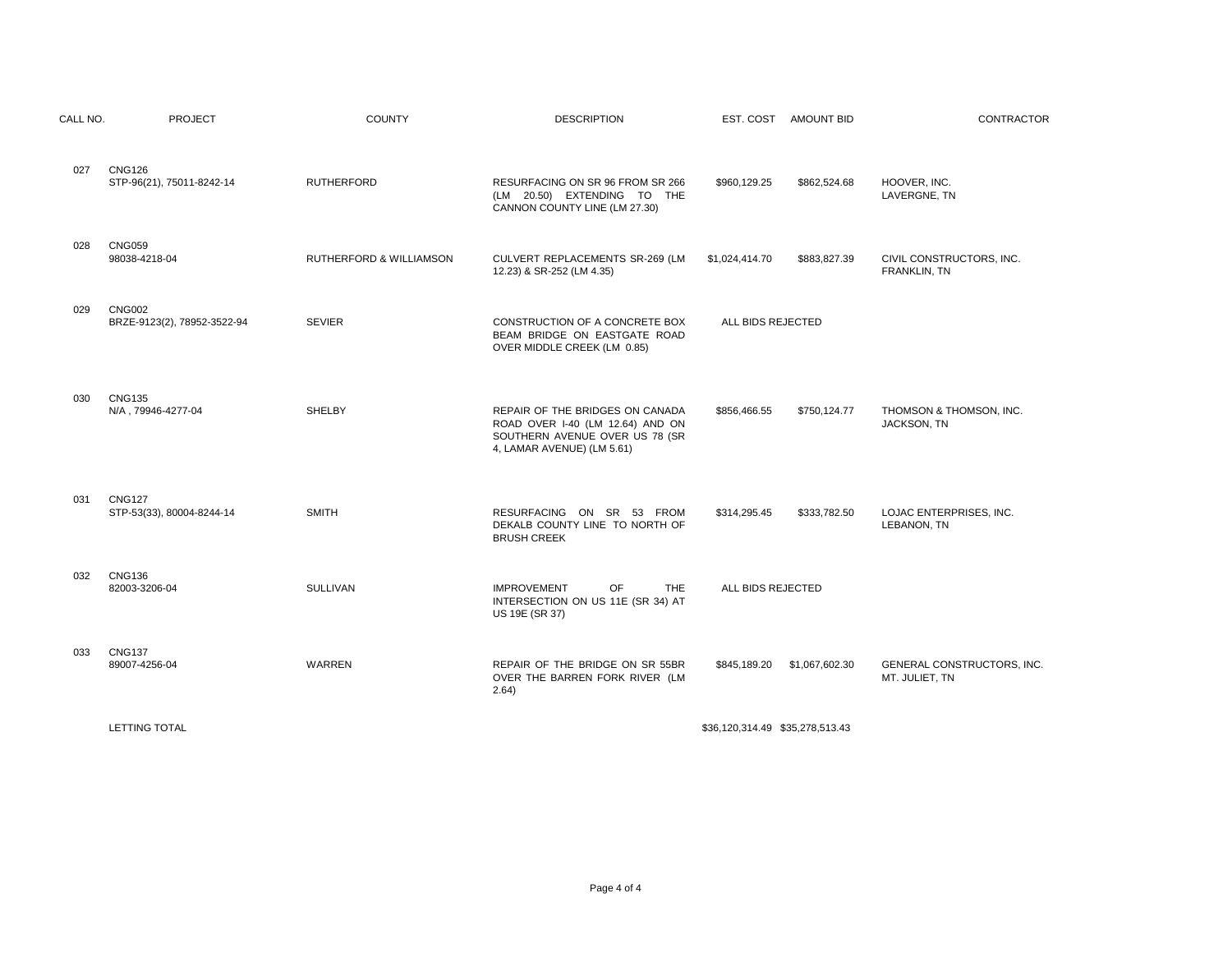DT-1390V

#### CONTRACT AWARDS FOR LETTING OF JUNE 20, 2008

| CALL NO | <b>PROJECT</b>                                                                           | <b>COUNTY</b>         | <b>DESCRIPTION</b>                                                                                                                                                    | EST. COST      | <b>AMOUNT BID</b> | <b>CONTRACTOR</b>                                   |
|---------|------------------------------------------------------------------------------------------|-----------------------|-----------------------------------------------------------------------------------------------------------------------------------------------------------------------|----------------|-------------------|-----------------------------------------------------|
| 001     | <b>CNG912</b><br>19947-4262-04                                                           | <b>DAVIDSON</b>       | RESURFACING WITH AN ULTRA-THIN<br>CONCRETE OVERLAY ON US 41 (US<br>70S, SR 1) AT FESSLERS LANE AND<br>ON US 31E (SR 6, GALLATIN PIKE) AT<br>SR 45 (OLD HICKORY BLVD.) | \$776,956.00   | \$794,232.00      | LOJAC ENTERPRISES, INC.<br>LEBANON. TN              |
| 002     | <b>CNG911</b><br>HSIP-33(72), 47016-3220-94, STP-33(70),<br>47018-8245-14, 47016-4220-04 | <b>KNOX</b>           | RESURFACING ON US 441 (SR 33)<br>FROM BLOUNT COUNTY LINE TO SR<br>71 AND FROM ROSE DRIVE TO NORTH<br>OF SR 131                                                        | \$3,015,401.15 | \$2,911,715.21    | APAC-ATLANTIC, INC.<br>ALCOA, TN                    |
| 003     | <b>CNG913</b><br>BRZE-9123(2), 78952-3522-94                                             | <b>SEVIER</b>         | CONSTRUCTION OF A CONCRETE<br>BOX BEAM BRIDGE ON EASTGATE<br>ROAD OVER MIDDLE CREEK (LM 0.85)                                                                         | \$818,565.00   | \$778,774.75      | CHARLES BLALOCK & SONS, INC.<br>SEVIERVILLE, TN     |
| 004     | <b>CNG914</b><br>82003-3206-04                                                           | <b>SULLIVAN</b>       | <b>IMPROVEMENT OF THE</b><br>INTERSECTION ON US 11E (SR 34) AT<br>US 19E (SR 37)                                                                                      | \$391,531.50   | \$390,145.55      | SUMMERS-TAYLOR, INC.<br>ELIZABETHTON, TN            |
| 005     | <b>CNG915</b><br>STP-56(50), 89008-8221-14                                               | WARREN                | RESURFACING ON SR 56 BEGINNING<br>AT RIVERVIEW STREET AND<br>EXTENDING TO 168 FEET SOUTH OF<br><b>WESTERN DRIVE</b>                                                   | \$1,343,808.98 | \$1,429,500.25    | APAC-ATLANTIC, INC.<br>ALCOA, TN                    |
| 006     | <b>CNG150</b><br>01014-4232-04                                                           | ANDERSON              | SLOPE STABILIZATION AT SIX (6)<br><b>LOCATIONS ON SR 116</b>                                                                                                          | \$807,249.00   | \$647,515.42      | HINKLE CONTRACTING CORPORATION<br>LEXINGTON, KY     |
| 007     | <b>CNG195</b><br>02011-4221-04                                                           | <b>BEDFORD</b>        | RESURFACING (MICROSURFACING)<br>ON SR 82 FROM US 231 (SR 10) TO<br>THE CSX RAILROAD                                                                                   | \$358,299.00   | \$357,623.21      | STRAWSER INCORPORATED<br>COLUMBUS, OH               |
| 008     | <b>CNG201</b><br>98046-4195-04                                                           | BENTON, CARROLL, ETC. | THE FENCE REPAIR ON VARIOUS<br>INTERSTATE AND STATE ROUTES                                                                                                            | \$857,260.75   | \$847,988.80      | EAST TENNESSEE TURF AND LANDSCAPE<br>MORRISTOWN, TN |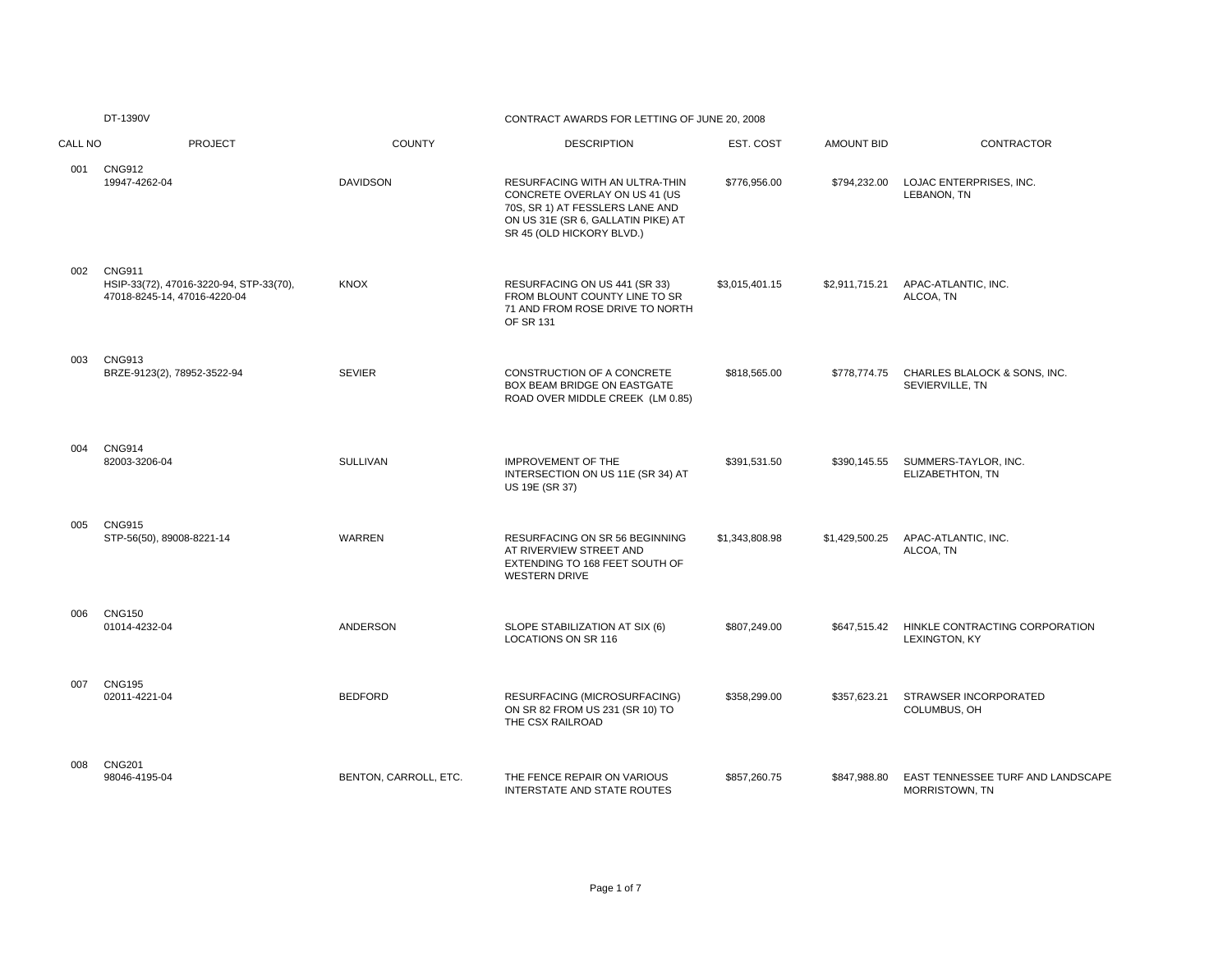| CALL NO | <b>PROJECT</b>                                                                                               | <b>COUNTY</b>                    | <b>DESCRIPTION</b>                                                                                                                                          | EST. COST        | <b>AMOUNT BID</b> | CONTRACTOR                                         |
|---------|--------------------------------------------------------------------------------------------------------------|----------------------------------|-------------------------------------------------------------------------------------------------------------------------------------------------------------|------------------|-------------------|----------------------------------------------------|
| 009     | <b>CNG162</b><br>HSIP-306(9), 61016-3208-94, 06015-3212-94,<br>61016-4207-04, 06015-4211-04                  | <b>BRADLEY &amp; MEIGS</b>       | RESURFACING ON SR 306 BEGINNING<br>IN BRADLEY COUNTY AT SR 208 AND<br>EXTENDING INTO MEIGS COUNTY TO<br><b>SR 58</b>                                        | \$1,357,512.50   | \$1,245,604.98    | TALLEY CONSTRUCTION COMPANY, INC.<br>ROSSVILLE, GA |
| 010     | <b>CNG202</b><br>HSIP-63(42), 07008-3233-94, 07008-4232-04                                                   | <b>CAMPBELL</b>                  | RESURFACING (THIN MIX OVERLAY)<br>ON SR 63 FROM 0.2 MILE EAST OF<br><b>IMPERIAL HEIGHTS LANE AND</b><br><b>EXTENDING TO CLAIBORNE COUNTY</b><br><b>LINE</b> | \$1,542,569.50   | \$1,503,475.35    | ROGERS GROUP, INC.<br>NASHVILLE, TN                |
| 011     | <b>CNG175</b><br>STP-I-75-3(145), 07100-3120-44                                                              | <b>CAMPBELL</b>                  | ROCKFALL MITIGATION ON I-75<br>NORTHBOUND AT MILE MARKER 158                                                                                                | \$971,500.00     | \$780,008.00      | MOUNTAIN STATES CONTRACTORS, LLC<br>MT. JULIET, TN |
| 012     | <b>CNG166</b><br>HSIP-71(18), 01012-3208-94, 01012-4208-04                                                   | <b>CAMPBELL &amp; ANDERSON</b>   | RESURFACING ON US 441 (SR 71)<br>BEGINNING IN CAMPBELL COUNTY AT<br>THE NORRIS DAM EXTENDING INTO<br>ANDERSON COUNTY TO COB<br><b>HOLLOW ROAD</b>           | \$843,866.20     | \$777,062.48      | ROGERS GROUP, INC.<br>NASHVILLE, TN                |
| 013     | <b>CNG188</b><br>09009-4233-04                                                                               | CARROLL                          | RESURFACING ON US 79 (SR 76)<br>BEGINNING AT LAWRENCE STREET<br><b>EXTENDING TO OLD PARIS ROAD</b>                                                          | \$1,122,140.65   | \$1,254,319.88    | DELTA CONTRACTING COMPANY, LLC<br>JACKSON, TN      |
| 014     | <b>CNG149</b><br>STP-I-40-8(141), 15001-3178-44                                                              | <b>COCKE</b>                     | ROCKFALL MITIGATION ON I-40 FROM<br><b>WEST OF WATERVILLE</b><br>INTERCHANGE EXTENDING TO THE<br>NORTH CAROLINA STATE LINE                                  | <b>WITHDRAWN</b> |                   |                                                    |
| 015     | <b>CNG163</b><br>STP-53(19), 16007-3225-14, STP/HPP-53(31),<br>16007-3224-14                                 | <b>COFFEE</b>                    | THE RECONSTRUCTION ON SR 53<br>FROM SOUTH OF I-24 TO NEAR<br>INTERSTATE DRIVE AND FROM<br>SOUTH OF INTERSTATE DRIVE TO<br><b>NEAR PARKS CREEK ROAD</b>      | \$18,330,785.26  | \$17,799,750.63   | ROGERS GROUP, INC.<br>NASHVILLE, TN                |
| 016     | <b>CNG156</b><br>HSIP-298(8), 18011-3223-94, HSIP-62(32),<br>25013-3209-94, 18011-4222-04, 25013-4208-<br>04 | <b>CUMBERLAND &amp; FENTRESS</b> | RESURFACING ON SR 298 IN<br>CUMBERLAND COUNTY AND SR 62 IN<br><b>FENTRESS COUNTY</b>                                                                        | \$1,459,384.05   | \$1,264,856.00    | HIGHWAYS, INC.<br>BRENTWOOD, TN                    |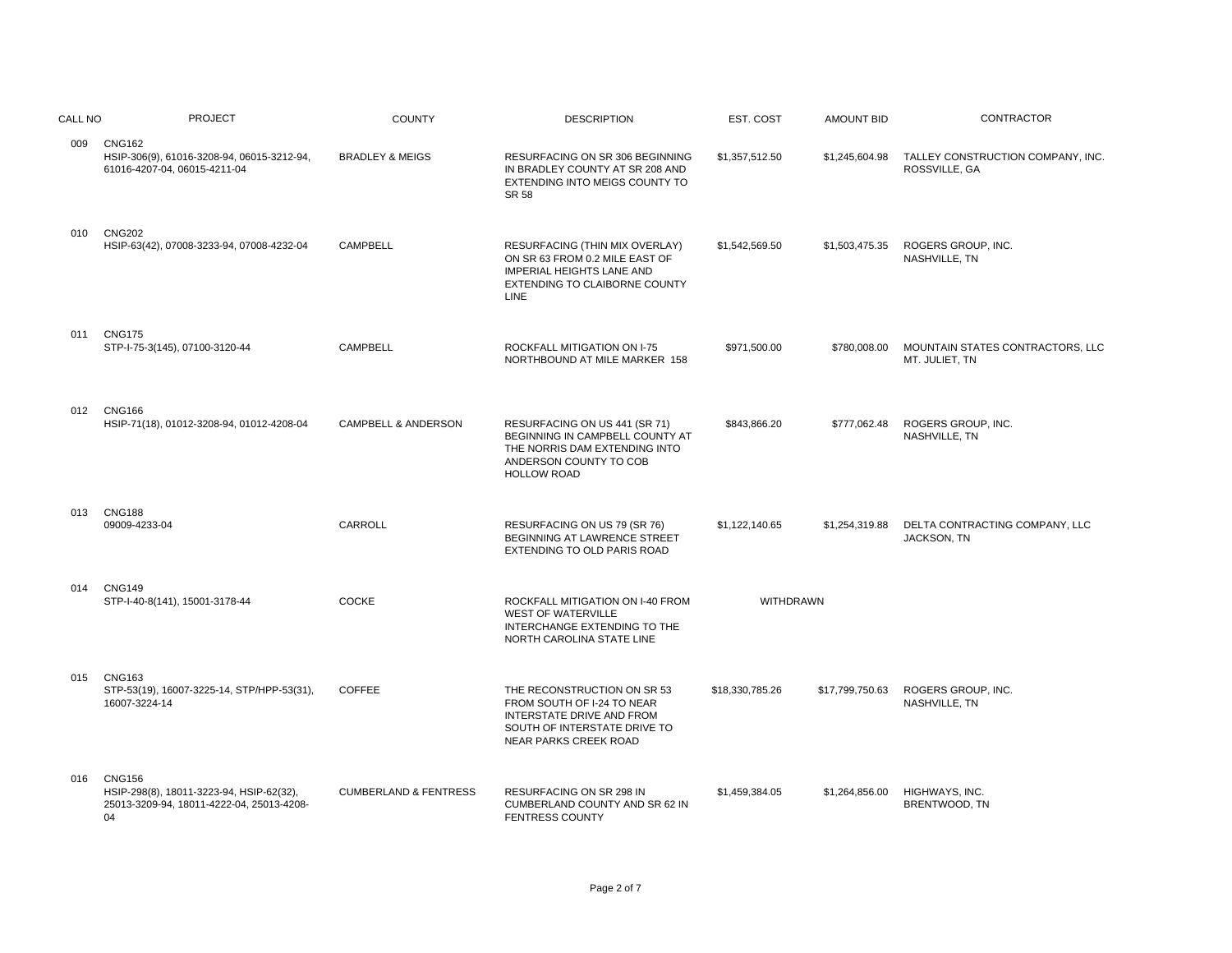| CALL NO | <b>PROJECT</b>                                                     | <b>COUNTY</b>       | <b>DESCRIPTION</b>                                                                                                                 | EST. COST      | <b>AMOUNT BID</b> | CONTRACTOR                                            |
|---------|--------------------------------------------------------------------|---------------------|------------------------------------------------------------------------------------------------------------------------------------|----------------|-------------------|-------------------------------------------------------|
|         | 017 CNG196<br>HSIP-NHE-155(21), 19074-3254-94, 19074-<br>4253-04   | <b>DAVIDSON</b>     | RESURFACING ON SR 155 (BRILEY<br>PARKWAY) FROM I-24 EXTENDING TO<br>SR 12 (ASHLAND CITY HIGHWAY)                                   | \$1,885,644.50 | \$1,731,120.25    | LOJAC ENTERPRISES, INC.<br>LEBANON, TN                |
| 018     | <b>CNG200</b><br>19960-4114-04                                     | <b>DAVIDSON</b>     | REPAIR OF THE BRIDGE ON<br><b>BUCHANAN STREET OVER I-65</b>                                                                        | \$932,752.72   | \$830,025.55      | MID-STATE CONSTRUCTION COMPANY, INC<br>LIVINGSTON, TN |
| 019     | <b>CNG197</b><br>HSIP-20(44), 20002-3238-94, 20002-4238-04         | <b>DECATUR</b>      | RESURFACING ON US 412 (SR 20)<br>FROM EASTWOOD AVENUE TO THE<br>TENNESSEE RIVER, AND ON SR 69<br>FROM 9TH STREET TO US 412 (SR 20) | \$1,303,010.20 | \$1,371,558.12    | DELTA CONTRACTING COMPANY, LLC<br>JACKSON, TN         |
| 020     | <b>CNG168</b><br>22004-4243-04                                     | <b>DICKSON</b>      | RESURFACING ON SR 46 FROM THE<br>HICKMAN COUNTY LINE TO ROBIN<br><b>HOOD ROAD</b>                                                  | \$1,058,195.90 | \$1,165,952.75    | EUBANK ASPHALT PAVING & SEALING<br>CHARLOTTE, TN      |
| 021     | <b>CNG169</b><br>HSIP-NHE-3(106), 23004-3245-94, 23004-4245-<br>04 | <b>DYER</b>         | RESURFACING ON US 51 (SR 3) FROM<br>US 412 (SR 20) EXTENDING TO SR 77                                                              | \$3,054,428.30 | \$3,261,942.17    | FORD CONSTRUCTION COMPANY<br>DYERSBURG, TN            |
| 022     | <b>CNG151</b><br>98046-4296-04                                     | FAYETTE, DYER, ETC. | THE GRADING AND PAVING OF<br>SHOULDERS ON VARIOUS STATE<br><b>ROUTES</b>                                                           | \$1,498,745.00 | \$1,608,361.68    | DELTA CONTRACTING COMPANY, LLC<br>JACKSON, TN         |
| 023     | <b>CNG198</b><br>27018-4218-04                                     | <b>GIBSON</b>       | RESURFACING ON SR 152, ON US<br>45W (US 70A, US 79BR, SR 5) AND ON<br>US 70A (US 79BR, SR 76)                                      | \$1,392,166.20 | \$1,484,162.32    | DELTA CONTRACTING COMPANY, LLC<br>JACKSON, TN         |
| 024     | <b>CNG153</b><br>HSIP-375(4), 29030-3222-94, 29030-4222-04         | <b>GRAINGER</b>     | RESURFACING ON SR 375 FROM<br>SOUTH OF GREENLEE ROAD TO<br>SOUTH OF HOPPERS BLUFF ROAD                                             | \$684,308.50   | \$681,797.79      | APAC-ATLANTIC, INC.<br>ALCOA, TN                      |
| 025     | <b>CNG073</b><br>29030-4221-04                                     | <b>GRAINGER</b>     | BRIDGE REPAIR ON SR 375 OVER<br><b>GERMAN CREEK</b>                                                                                | \$837,732.80   | \$1,704,135.50    | JAMISON CONSTRUCTION, LLC<br>MCEWEN, TN               |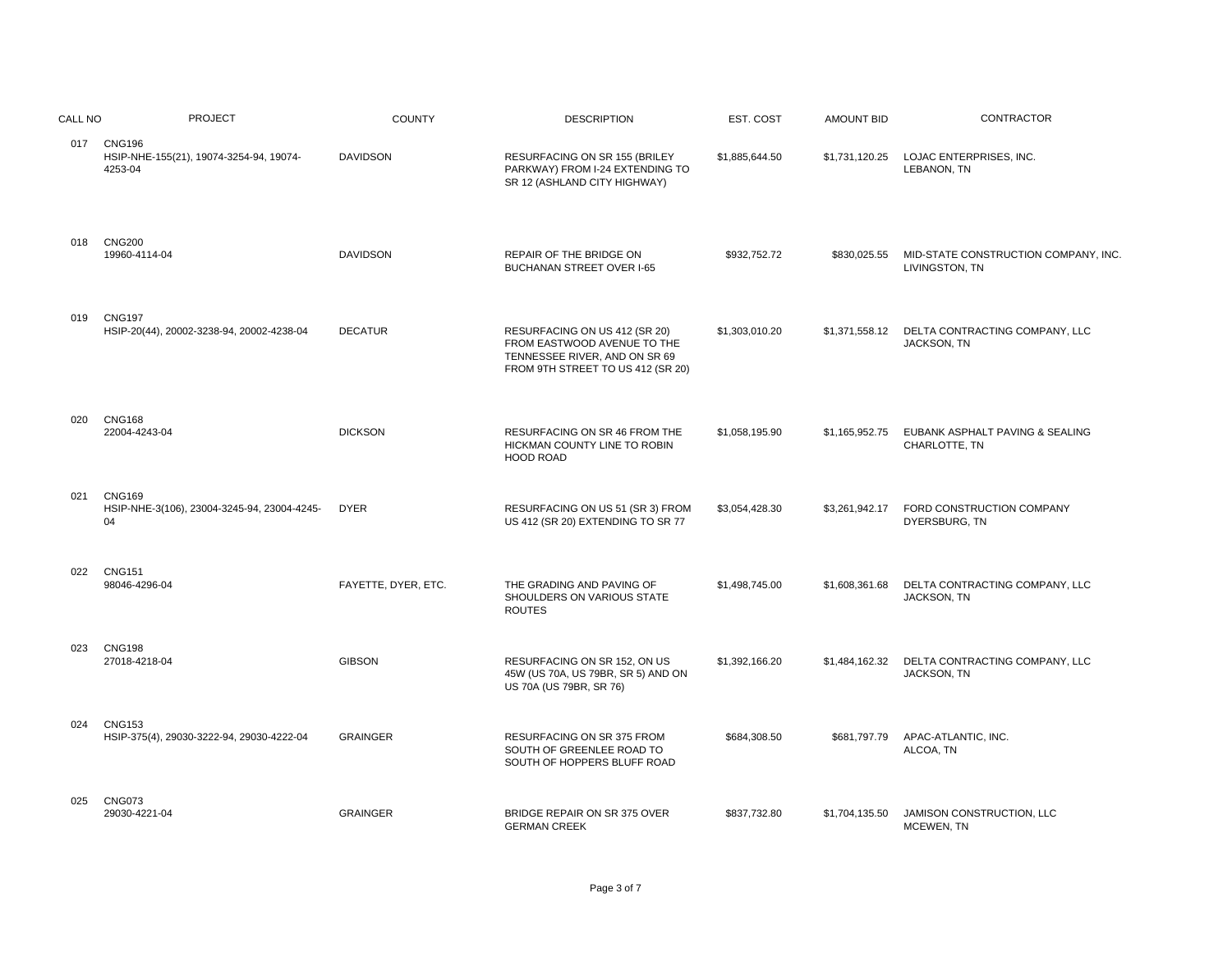| CALL NO | <b>PROJECT</b>                                             | <b>COUNTY</b>       | <b>DESCRIPTION</b>                                                                                                            | EST. COST         | <b>AMOUNT BID</b> | <b>CONTRACTOR</b>                                |
|---------|------------------------------------------------------------|---------------------|-------------------------------------------------------------------------------------------------------------------------------|-------------------|-------------------|--------------------------------------------------|
|         | 026 CNG203<br>HSIP-35(41), 30005-3247-94, 30005-4247-04    | <b>GREENE</b>       | RESURFACING (THIN MIX OVERLAY)<br>ON US 321 (SR 35) FROM SOUTH OF<br>WEST ALLEN'S BRIDGE ROAD TO<br>NORTH OF BRIGHT HOPE ROAD | \$458,792.50      | \$514,048.30      | SUMMERS-TAYLOR, INC.<br>ELIZABETHTON, TN         |
| 027     | <b>CNG154</b><br>HSIP-341(6), 45054-3206-94, 45054-4206-04 | HAMBLEN & JEFFERSON | RESURFACING ON SR 341 BEGINNING<br>IN HAMBLEN COUNTY AT US 11E (SR<br>34) EXTENDING INTO JEFFERSON<br>COUNTY TO SR 66         | \$734,809.80      | \$714,742.96      | APAC-ATLANTIC, INC.<br>ALCOA, TN                 |
| 028     | <b>CNG088</b><br>35009-4242-04                             | <b>HARDEMAN</b>     | RESURFACING (THIN MIX OVERLAY)<br>ON SR 125 FROM SR 18 EXTENDING<br>TO THE CHESTER COUNTY LINE                                | ALL BIDS REJECTED |                   |                                                  |
| 029     | <b>CNG170</b><br>NH/HPP-15(143), 36001-3285-14             | <b>HARDIN</b>       | THE WIDENING ON US 64 (SR 15)<br>FROM THE FIVE LANE JUNCTION AT<br>SAVANNAH TO FIRETOWER ROAD                                 | ALL BIDS REJECTED |                   |                                                  |
| 030     | <b>CNG167</b><br>IME-40-2(86), 39001-8167-44               | <b>HENDERSON</b>    | RESURFACING ON I-40 FROM SR 104<br><b>TO SR 22</b>                                                                            | \$2,523,342.00    | \$2,559,874.72    | DELTA CONTRACTING COMPANY, LLC<br>JACKSON, TN    |
| 031     | <b>CNG125</b><br>STP/HPP-20(39), 39003-3276-14             | <b>HENDERSON</b>    | THE WIDENING ON US 412 (SR 20)<br>FROM THE MADISON COUNTY LINE<br>TO WEST OF CRUCIFER ROAD                                    | \$26,530,609.74   | \$24,985,767.37   | DELTA CONTRACTING COMPANY, LLC<br>JACKSON, TN    |
| 032     | <b>CNG098</b><br>HSIP-230(8), 41049-3223-94, 41049-4222-04 | <b>HICKMAN</b>      | RESURFACING (THIN MIX OVERLAY)<br>ON SR 230 FROM SR 48 EXTENDING<br>TO NEAR DODD HOLLOW ROAD                                  | \$366,495.80      | \$395,600.00      | EUBANK ASPHALT PAVING & SEALING<br>CHARLOTTE, TN |
| 033     | <b>CNG182</b><br>HSIP-50(36), 41008-3227-94, 41008-4226-04 | <b>HICKMAN</b>      | RESURFACING ON SR 50 FROM WEST<br>OF WILLIE BRANCH TO THE MAURY<br><b>COUNTY LINE</b>                                         | ALL BIDS REJECTED |                   |                                                  |
| 034     | <b>CNG165</b><br>HSIP-53(34), 44001-3233-94, 44001-4232-04 | <b>JACKSON</b>      | RESURFACING ON SR 53 FROM 4.5<br>MILES NORTH OF THE SMITH COUNTY<br>LINE EXTENDING TO SHAKE RAG<br><b>ROAD</b>                | \$422,889.50      | \$409,340.00      | HIGHWAYS, INC.<br>BRENTWOOD, TN                  |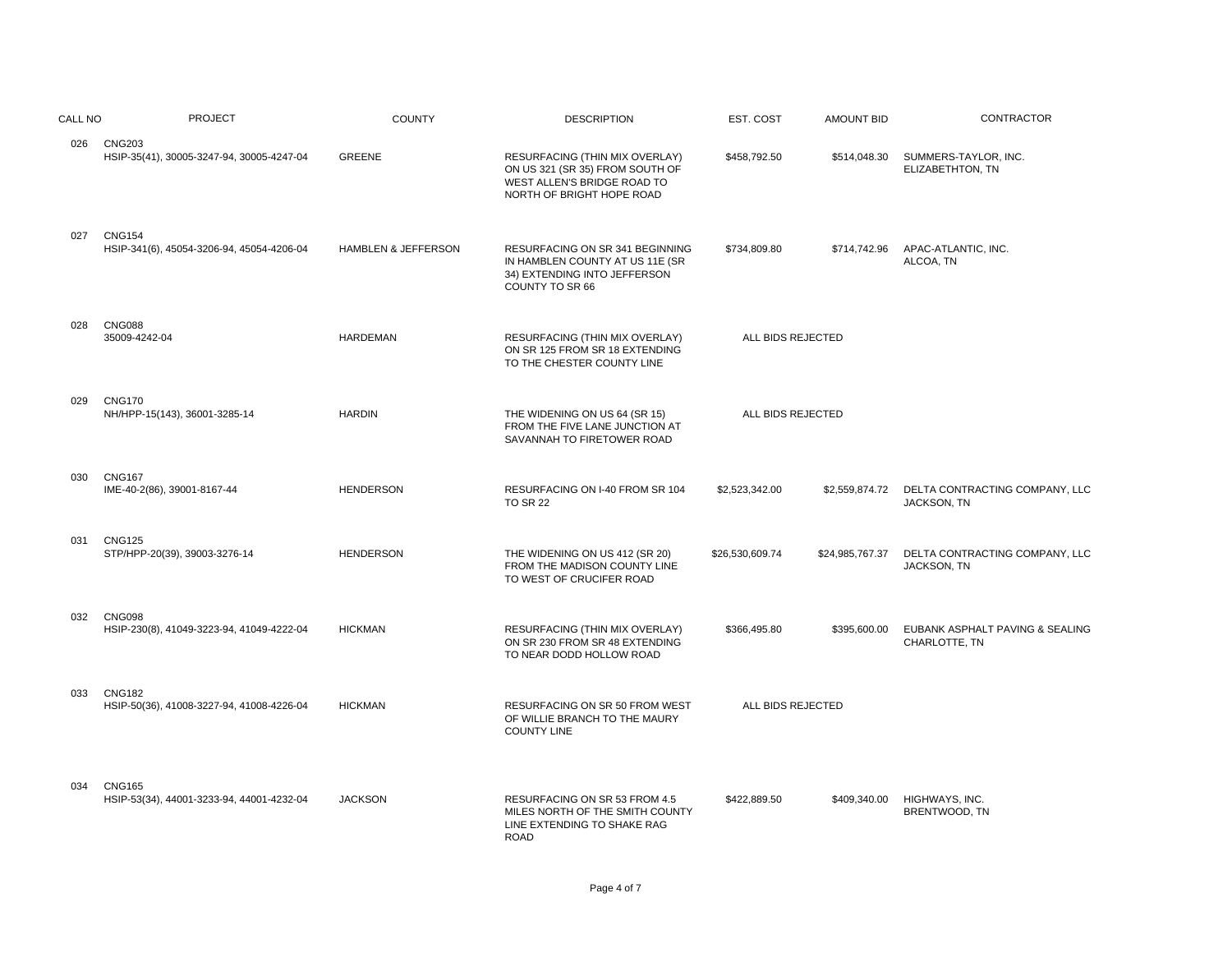| CALL NO | <b>PROJECT</b>                                                     | <b>COUNTY</b>                  | <b>DESCRIPTION</b>                                                                                                                 | EST. COST         | <b>AMOUNT BID</b> | CONTRACTOR                                 |
|---------|--------------------------------------------------------------------|--------------------------------|------------------------------------------------------------------------------------------------------------------------------------|-------------------|-------------------|--------------------------------------------|
| 035     | <b>CNG178</b><br>HSIP-363(1), 45028-3205-94, 45028-4205-04         | <b>JEFFERSON</b>               | RESURFACING ON SR 363 FROM SR<br>92 EXTENDING TO US 25W (US 70, SR<br>9)                                                           | \$845,208.50      | \$898,014.26      | APAC-ATLANTIC, INC.<br>ALCOA, TN           |
| 036     | <b>CNG081</b><br>HSIP-34(63), 46002-3218-94, 46002-4217-04         | <b>JOHNSON</b>                 | RESURFACING (THIN MIX OVERLAY)<br>ON US 421 (SR 34) FROM SOUTH OF<br>TRIPLETT ROAD EXTENDING TO THE<br>NORTH CAROLINA STATE LINE   | ALL BIDS REJECTED |                   |                                            |
| 037     | <b>CNG105</b><br>47018-4244-04                                     | <b>KNOX</b>                    | REPAIR OF THE BRIDGE ON US 441<br>(SR 33) OVER BEAVER CREEK (LM<br>15.20                                                           | \$308,986.00      | \$265,149.00      | JAMISON CONSTRUCTION, LLC<br>MCEWEN, TN    |
| 038     | <b>CNG177</b><br>HSIP-NHE-3(105), 49001-3295-94, 49001-4295-<br>04 | LAUDERDALE                     | RESURFACING ON US 51 (SR 3) FROM<br>SR 88 EXTENDING TO THE DYER<br><b>COUNTY LINE</b>                                              | \$2,118,616.60    | \$2,283,855.05    | FORD CONSTRUCTION COMPANY<br>DYERSBURG, TN |
| 039     | <b>CNG179</b><br>STP-NHE-3(104), 84102-8201-14, 49006-4233-<br>04  | <b>LAUDERDALE &amp; TIPTON</b> | RESURFACING ON SR 87 IN<br>LAUDERDALE COUNTY AND ON US 51<br>(SR 3) IN TIPTON COUNTY                                               | \$2,052,936.05    | \$1,993,401.59    | LEHMAN-ROBERTS COMPANY<br>MEMPHIS, TN      |
| 040     | <b>CNG185</b><br>HSIP-99(27), 51013-3205-94, 51013-4204-04         | LEWIS                          | <b>RESURFACING ON SR 99 FROM</b><br>HOWARD SWITCH ROAD EXTENDING<br><b>TO SR 20</b>                                                | \$957,596.50      | \$835,682.00      | ROGERS GROUP, INC.<br>NASHVILLE, TN        |
| 041     | <b>CNG157</b><br>HSIP-156(5), 58016-3237-94, 58016-4236-04         | <b>MARION</b>                  | RESURFACING ON SR 156 FROM<br>EAST OF THE TENNESSEE RIVER TO<br>SR 134, AND ON SR 134 FROM US 41<br>(US 64, US 72, SR 2) TO SR 156 | \$877,421.50      | \$743,814.00      | HIGHWAYS, INC.<br>BRENTWOOD, TN            |
| 042     | <b>CNG192</b><br>HSIP-NHE-6(67), 60002-3284-94, 60002-4283-<br>04  | <b>MAURY</b>                   | RESURFACING ON US 43 (SR 6) FROM<br>LAWRENCE COUNTY LINE TO<br>OAKWOOD DRIVE                                                       | \$2,389,264.75    | \$1,926,740.50    | ROGERS GROUP, INC.<br>NASHVILLE, TN        |
| 043     | <b>CNG159</b><br>HSIP-307(13), 62037-3205-94, 62037-4205-04        | <b>MONROE</b>                  | RESURFACING ON SR 307 FROM THE<br>MCMINN COUNTY LINE EXTENDING<br><b>TO SR 68</b>                                                  | \$263,395.00      | \$255,952.73      | APAC-ATLANTIC, INC.<br>ALCOA, TN           |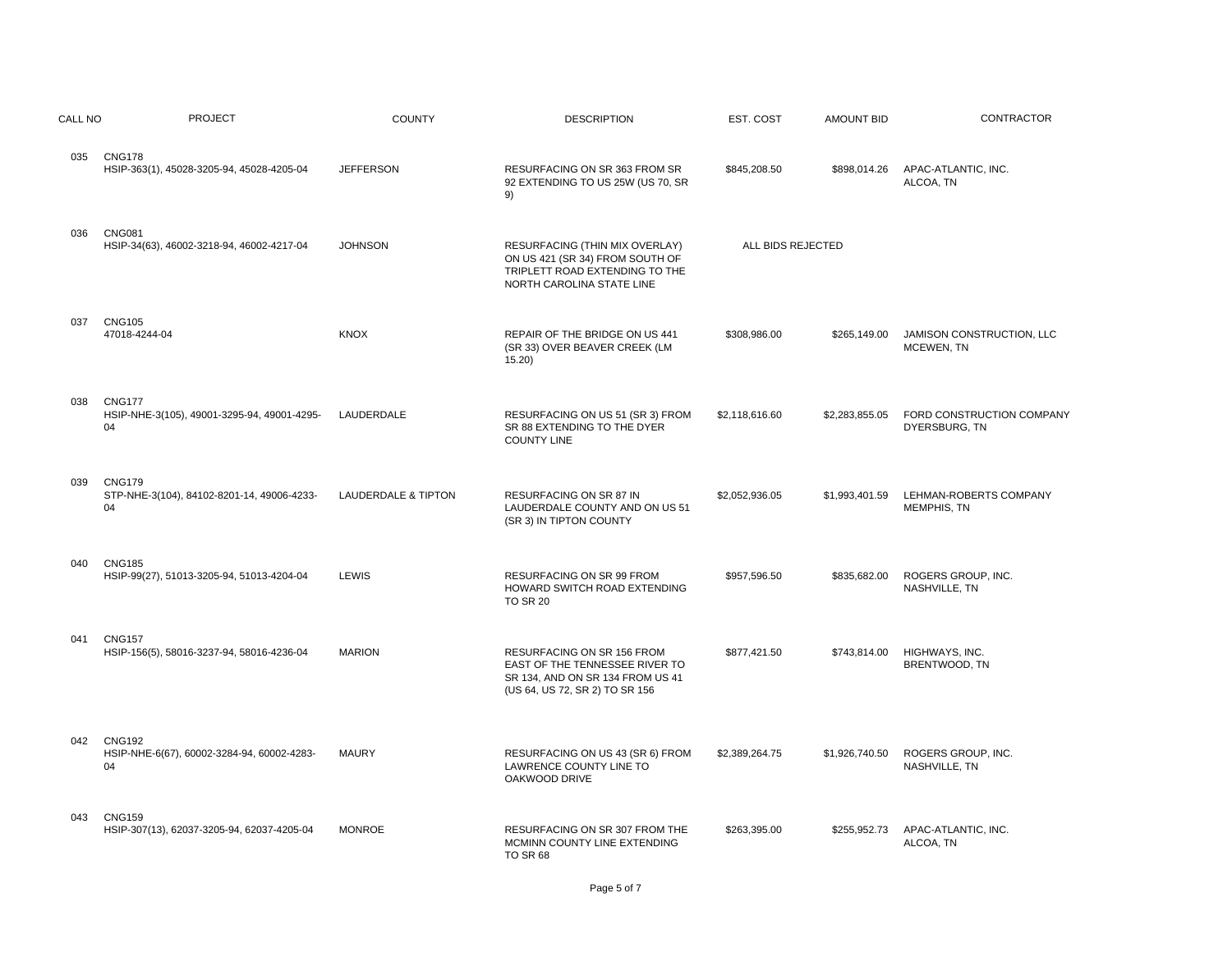| CALL NO | <b>PROJECT</b>                                                                                               | <b>COUNTY</b>                | <b>DESCRIPTION</b>                                                                                                                             | EST. COST         | <b>AMOUNT BID</b> | <b>CONTRACTOR</b>                                |
|---------|--------------------------------------------------------------------------------------------------------------|------------------------------|------------------------------------------------------------------------------------------------------------------------------------------------|-------------------|-------------------|--------------------------------------------------|
| 044     | <b>CNG193</b><br>HSIP-235(2), 63028-3204-94, HSIP-49(18),<br>42003-3228-94, 63028-4203-04, 42003-4227-<br>04 | MONTGOMERY & HOUSTON         | RESURFACING ON SR 235 IN<br>MONTGOMERY COUNTY AND ON SR<br>49 IN HOUSTON COUNTY                                                                | \$1,212,483.00    | \$1,084,333.33    | EUBANK ASPHALT PAVING & SEALING<br>CHARLOTTE. TN |
| 045     | <b>CNG180</b><br>66957-3538-04                                                                               | <b>OBION</b>                 | <b>IMPROVEMENT OF THE</b><br>INTERSECTION ON US 51 (SR 3) AT SR<br>21 (CLOVER STREET)                                                          | \$469,165.35      | \$475,250.05      | FORD CONSTRUCTION COMPANY<br>DYERSBURG, TN       |
| 046     | <b>CNG164</b><br>HSIP-52(52), 69003-3207-94, 67003-3216-94,<br>69003-4206-04, 67003-4215-04                  | <b>OVERTON &amp; PICKETT</b> | <b>RESURFACING ON SR 52 BEGINNING</b><br>IN OVERTON COUNTY WEST OF SR 85<br>EXTENDING INTO PICKETT COUNTY<br>TO THE FENTRESS COUNTY LINE       | \$999,256.60      | \$1,029,646.00    | HIGHWAYS, INC.<br>BRENTWOOD, TN                  |
| 047     | <b>CNG160</b><br>NHE/APD-33(61), 70003-3235-64, 70003-3234-<br>14                                            | <b>POLK</b>                  | THE RECONSTRUCTION ON US 411<br>(SR 33) FROM SOUTH OF LOWERY<br>ROAD TO SOUTH OF WELCOME<br><b>VALLEY ROAD</b>                                 | \$26,880,145.84   | \$28,616,725.13   | CHARLES BLALOCK & SONS, INC.<br>SEVIERVILLE, TN  |
| 048     | <b>CNG158</b><br>BRZE-7100(38), 71945-3488-94                                                                | PUTNAM & OVERTON             | CONSTRUCTION OF A CONCRETE I-<br>BEAM BRIDGE ON WATERLOO ROAD<br>OVER SPRING CREEK                                                             | \$879,952.85      | \$921,984.28      | HIGHWAYS, INC.<br>BRENTWOOD, TN                  |
| 049     | <b>CNG194</b><br>HSIP-266(15), 75028-3205-94, 75028-4204-04                                                  | <b>RUTHERFORD</b>            | <b>RESURFACING ON SR 266 FROM US</b><br>231 EXTENDING TO SR 96                                                                                 | \$1,206,433.90    | \$965.618.75      | LOJAC ENTERPRISES, INC.<br>LEBANON, TN           |
| 050     | <b>CNG191</b><br>75001-4196-04                                                                               | <b>RUTHERFORD</b>            | INSTALLATION OF AN OVERHEAD<br>SIGN STRUCTURE ON I-24 SOUTH OF<br><b>WALDRON ROAD</b>                                                          | \$95,000.00       | \$73,389.00       | LAW SIGNS, LLC<br><b>BEECH GROVE, TN</b>         |
| 051     | <b>CNG161</b><br>HSIP-NHE-29(67), 76001-3274-94, 76001-4274-<br>04                                           | <b>SCOTT</b>                 | RESURFACING ON US 27 (SR 29)<br>FROM MORGAN COUNTY LINE TO<br>WOLF CREEK ROAD, AND FROM<br>SOUTH OF GLASSHOUSE ROAD TO<br>SOUTH OF MAIN STREET | \$1,775,231.25    | \$1,929,901.03    | TENNESSEE ASPHALT COMPANY<br>KNOXVILLE, TN       |
| 052     | <b>CNG204</b><br>HSIP-139(5), 78014-3208-94, 78014-4207-04                                                   | <b>SEVIER</b>                | RESURFACING (THIN MIX OVERLAY)<br>ON SR 139 FROM SR 66 EXTENDING<br>TO THE JEFFERSON COUNTY LINE                                               | ALL BIDS REJECTED |                   |                                                  |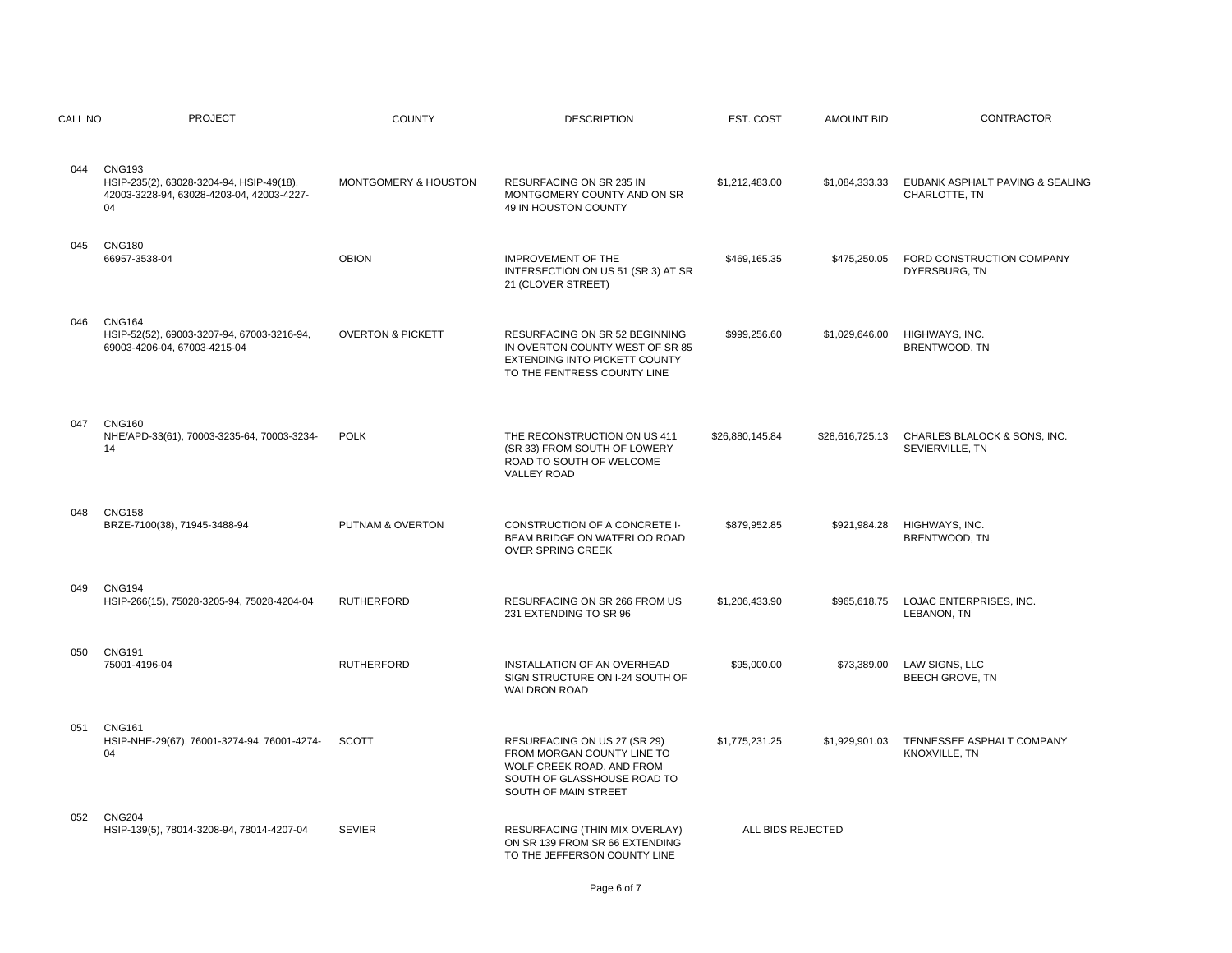| CALL NO | <b>PROJECT</b>                                                      | <b>COUNTY</b> | <b>DESCRIPTION</b>                                                                                                                                  | EST. COST         | <b>AMOUNT BID</b> | <b>CONTRACTOR</b>                               |
|---------|---------------------------------------------------------------------|---------------|-----------------------------------------------------------------------------------------------------------------------------------------------------|-------------------|-------------------|-------------------------------------------------|
|         | 053 CNG183<br>IME-40-1(315), 79100-8104-44                          | <b>SHELBY</b> | THE REPAIR OF CONCRETE<br>PAVEMENT AT BRIDGE ENDS ON I-40<br>AT THE BRIDGES OVER HOLLYWOOD<br>STREET, WATKINS STREET, THE<br>WOLF RIVER, AND SR 300 | ALL BIDS REJECTED |                   |                                                 |
| 054     | <b>CNG172</b><br>79012-4207-04                                      | <b>SHELBY</b> | RESURFACING ON US 78 (SR 4) FROM<br>SHELBY DRIVE EXTENDING TO<br><b>AMERICAN WAY</b>                                                                | \$2,066,624.85    | \$2,128,324.32    | LEHMAN-ROBERTS COMPANY<br>MEMPHIS, TN           |
| 055     | <b>CNG189</b><br>HSIP-76(56), 83015-3208-94, 83015-4207-04          | <b>SUMNER</b> | RESURFACING ON SR 76 FROM THE<br>ROBERTSON COUNTY LINE<br><b>EXTENDING TO SR 25</b>                                                                 | \$404,187.25      | \$436,703.00      | ROGERS GROUP, INC.<br>NASHVILLE, TN             |
| 056     | <b>CNG181</b><br>STP/HPP-109(22), 83011-3227-14                     | <b>SUMNER</b> | RECONSTRUCTION ON SR 109 FROM<br>SOUTH OF SR 76 EXTENDING TO SR<br>52                                                                               | \$15,161,741.11   | \$12,699,143.58   | CBM ENTERPRISES, INC.<br>LAVERGNE, TN           |
| 057     | <b>CNG171</b><br>STP-SIP-56(49), 89009-3226-94                      | WARREN        | INSTALLATION OF SIGNALS ON SR 56<br>AT PIKE HILL ROAD                                                                                               | \$106,747.50      | \$97,910.50       | S & W CONTRACTING CO., INC.<br>MURFREESBORO, TN |
| 058     | <b>CNG174</b><br>HSIP-NHE-15(153), 91003-3214-94, 91003-<br>4213-04 | WAYNE         | RESURFACING (THIN MIX OVERLAY)<br>ON US 64 (SR 15) FROM WEST OF OLD<br>SR 15 EXTENDING TO US 64 BYPASS                                              | ALL BIDS REJECTED |                   |                                                 |
| 059     | <b>CNG155</b><br>HSIP-289(4), 93079-3205-94, 93079-4204-04          | <b>WHITE</b>  | RESURFACING ON SR 289 FROM US<br>70 (SR 1) EXTENDING TO SR 111                                                                                      | \$598,021.75      | \$599,995.00      | HIGHWAYS, INC.<br>BRENTWOOD, TN                 |
| 060     | <b>CNG184</b><br>HSIP-265(7), 95015-3223-94, 95015-4222-04          | <b>WILSON</b> | RESURFACING ON SR 265 FROM SR<br>840 EXTENDING TO US 231 (SR 10)                                                                                    | \$710,693.80      | \$614,225.50      | LOJAC ENTERPRISES, INC.<br>LEBANON, TN          |
| 061     | <b>CNG101</b><br>STP-141(19), 95013-3217-14                         | <b>WILSON</b> | RECONSTRUCTION ON SR 141 FROM<br>SOUTH OF SPRING CREEK<br>EXTENDING TO TOMLINSON PLACE                                                              | \$10,535,732.56   | \$9,906,165.78    | LOJAC ENTERPRISES, INC.<br>LEBANON, TN          |
|         | <b>LETTING TOTAL</b>                                                |               |                                                                                                                                                     | \$150,595,595.51  | \$146,982,926.37  |                                                 |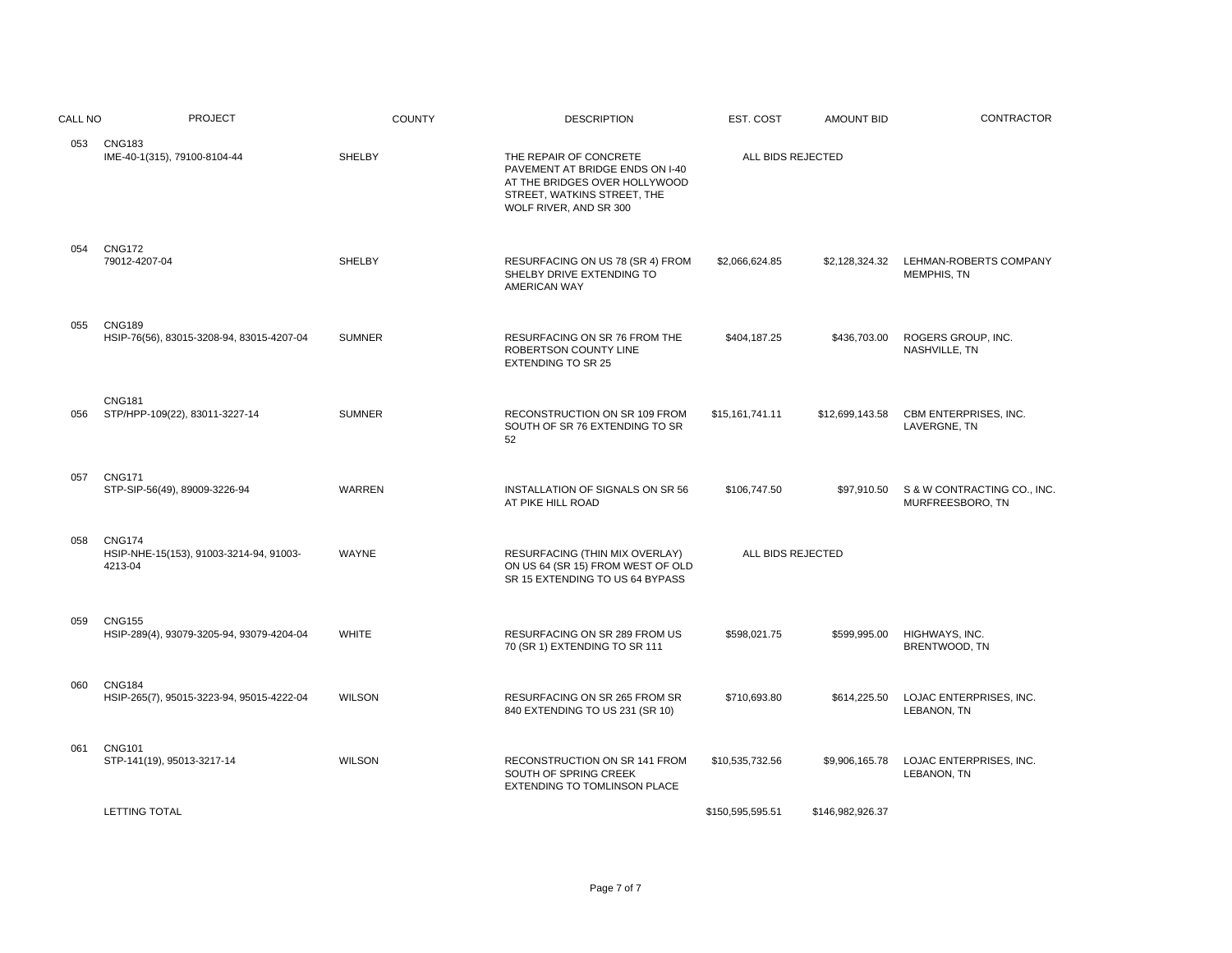|          | DT-1390V                                                      |                             | CONTRACT AWARDS FOR LETTING OF AUGUST 1, 2008                                                                                                    |                   |                   |                                                               |  |  |
|----------|---------------------------------------------------------------|-----------------------------|--------------------------------------------------------------------------------------------------------------------------------------------------|-------------------|-------------------|---------------------------------------------------------------|--|--|
| CALL NO. | <b>PROJECT</b>                                                | <b>COUNTY</b>               | <b>DESCRIPTION</b>                                                                                                                               | EST. COST         | <b>AMOUNT BID</b> | <b>CONTRACTOR</b>                                             |  |  |
| 001      | <b>CNG917</b><br>NH/HPP-15(143), 36001-3285-14                | <b>HARDIN</b>               | THE WIDENING ON US 64 (SR 15) FROM THE<br>FIVE LANE JUNCTION AT SAVANNAH TO<br><b>FIRETOWER ROAD</b>                                             |                   |                   | DELTA CONTRACTING COMPANY, LLC<br>JACKSON, TN                 |  |  |
| 002      | <b>CNG919</b><br>HSIP-50(36), 41008-3227-94,<br>41008-4226-04 | <b>HICKMAN</b>              | RESURFACING ON SR 50 BEGINNING WEST OF<br>WILLIE BRANCH (LM 25.30) EXTENDING TO THE<br>MAURY COUNTY LINE                                         | \$1,182,955.50    | \$1,097,488.50    | EUBANK ASPHALT PAVING & SEALING<br>CHARLOTTE, TN              |  |  |
| 003      | <b>CNG918</b><br>IME-40-1(315), 79100-8104-44                 | <b>SHELBY</b>               | THE REPAIR OF CONCRETE PAVEMENT AT<br>BRIDGE ENDS ON I-40 AT THE BRIDGES OVER<br>HOLLYWOOD STREET, WATKINS STREET, THE<br>WOLF RIVER, AND SR 300 | \$555,387.00      | \$678,610.02      | <b>KELCRIS CORPORATION</b><br><b>WILLIAMSTON, MI</b>          |  |  |
| 004      | <b>CNG233</b><br>HSIP-REG3(41), 98038-3276-94                 | BEDFORD, CHEATHAM, ETC.     | THE MISCELLANEOUS SAFETY IMPROVEMENTS<br>AT VARIOUS LOCATIONS ON VARIOUS STATE<br>ROUTES IN REGION 3                                             | \$3,340,008.17    | \$3,406,304.36    | LU, INC.<br>KINGSTON SPRINGS, TN                              |  |  |
| 005      | <b>CNG228</b><br>HSIP-147(1), 03040-3214-94,<br>03040-4213-04 | <b>BENTON</b>               | THE RESURFACING ON SR 147 BEGINNING AT<br>PINE GROVE ROAD (LM 5.36) EXTENDING TO<br>THE FERRY ACCESS (LM 10.58)                                  | \$832,033.05      | \$878,597.00      | DELTA CONTRACTING COMPANY, LLC<br><b>JACKSON, TN</b>          |  |  |
| 006      | <b>CNG227</b><br>HSIP-REG2(40), 98026-3259-94                 | BLEDSOE, BRADLEY, ETC.      | THE MISCELLANEOUS SAFETY IMPROVEMENTS<br>AT VARIOUS LOCATIONS ON VARIOUS STATE<br><b>ROUTES IN REGION 2</b>                                      | \$3,165,787.40    | \$2,933,907.00    | HIGHWAYS, INC.<br>BRENTWOOD, TN                               |  |  |
| 007      | <b>CNG231</b><br>HSIP-REG1(39), 98016-3282-94                 | BLOUNT, CAMPBELL, ETC.      | THE MISCELLANEOUS SAFETY IMPROVEMENTS<br>AT VARIOUS LOCATIONS ON VARIOUS STATE<br><b>ROUTES IN REGION 1</b>                                      | \$5,694,593.24    | \$5,791,150.66    | REYNOLDS FENCE AND GUARDRAIL, INC.<br><b>INDIAN TRAIL, NC</b> |  |  |
| 008      | <b>CNG210</b><br>98016-3683-04                                | <b>CAMPBELL &amp; ROANE</b> | THE CONSTRUCTION OF EQUIPMENT SHEDS AT<br>THE TDOT MAINTENANCE FACILITIES IN<br>CAMPBELL AND ROANE COUNTIES                                      | ALL BIDS REJECTED |                   |                                                               |  |  |
| 009      | <b>CNG236</b><br>HSIP-REG4(58), 98046-3297-94                 | CARROLL, CROCKETT, ETC.     | THE MISCELLANEOUS SAFETY IMPROVEMENTS<br>AT VARIOUS LOCATIONS ON VARIOUS STATE<br>ROUTES IN REGION 4                                             | \$3,367,189.40    | \$3,051,125.08    | DELTA CONTRACTING COMPANY, LLC<br>JACKSON, TN                 |  |  |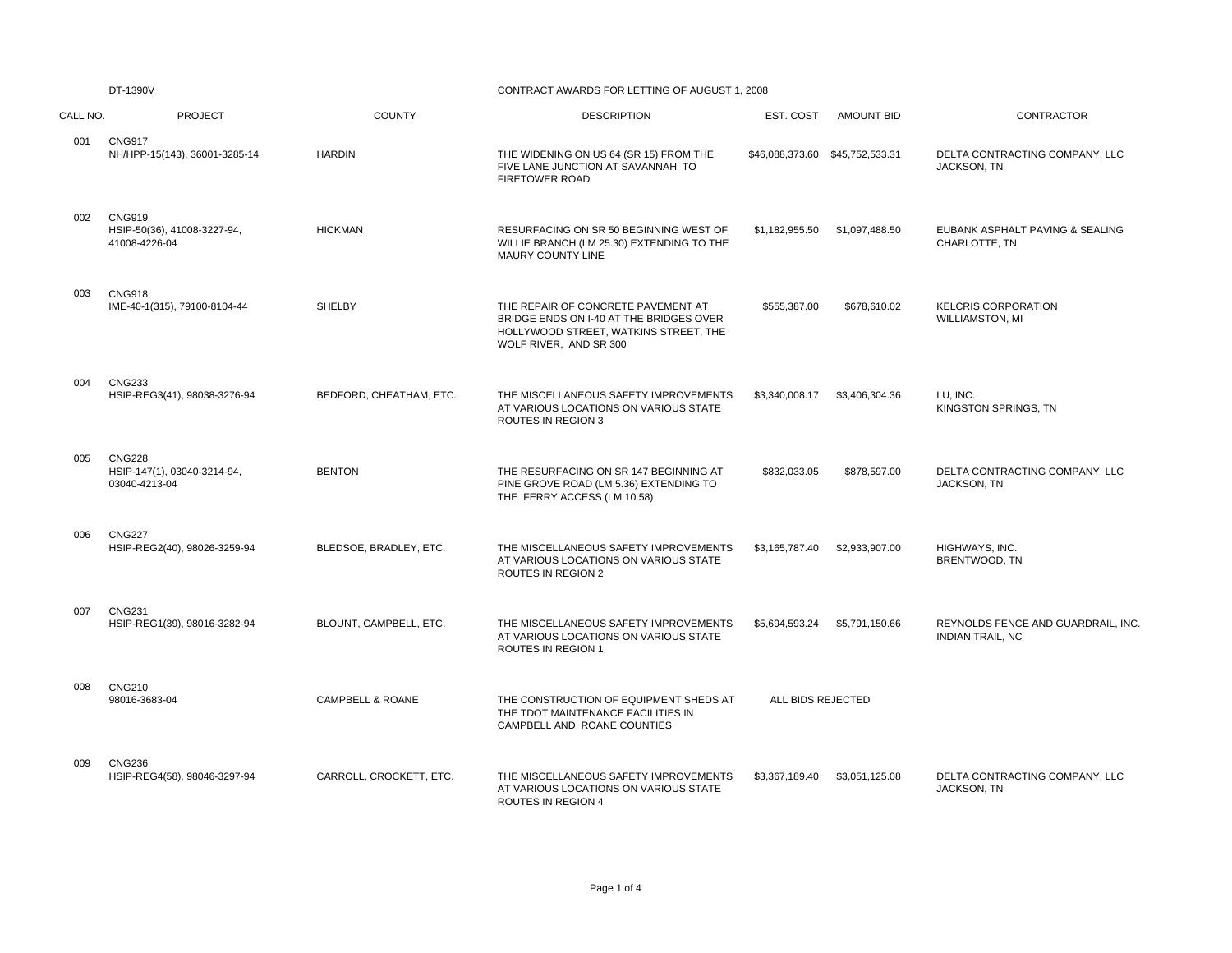| CALL NO. | <b>PROJECT</b>                                                 | <b>COUNTY</b>                  | <b>DESCRIPTION</b>                                                                                                                                         | EST. COST         | <b>AMOUNT BID</b> | CONTRACTOR                                          |
|----------|----------------------------------------------------------------|--------------------------------|------------------------------------------------------------------------------------------------------------------------------------------------------------|-------------------|-------------------|-----------------------------------------------------|
| 010      | <b>CNG206</b><br>HSIP-362(6), 10016-4214-04, 10016-<br>3214-94 | <b>CARTER</b>                  | THE RESURFACING ON SR 362 BEGINNING 0.81<br>MILE NORTH OF SR 361 (LM 0.81) AND<br>EXTENDING TO WEST "G" STREET (LM 5.75)                                   | \$807,703.60      | \$863,855.98      | SUMMERS-TAYLOR, INC.<br>ELIZABETHTON, TN            |
| 011      | <b>CNG009</b><br>10945-4292-04                                 | CARTER                         | THE CONSTRUCTION OF SMALL DRAINAGE<br>STRUCTURES ON SR 91 AT LOG MILES 13.50<br>AND 17.48, AND ON SR 362 AT LOG MILE 0.45                                  | \$1,370,475.10    | \$1,324,318.55    | SUMMERS-TAYLOR, INC.<br>ELIZABETHTON, TN            |
| 012      | <b>CNG149</b><br>STP-I-40-8(141), 15001-3178-44                | COCKE                          | ROCKFALL MITIGATION ON I-40 FROM WEST OF<br>WATERVILLE INTERCHANGE EXTENDING TO<br>THE NORTH CAROLINA STATE LINE                                           | \$1,381,802.50    | \$1,214,689.14    | MOUNTAIN STATES CONTRACTORS, LLC<br>MT. JULIET, TN  |
| 013      | <b>CNG215</b><br>HSIP-53(35), 16007-3226-94,<br>16007-4226-04  | <b>COFFEE</b>                  | THE RESURFACING ON SR 53 FROM PARKS<br>CREEK ROAD (LM 4.58) EXTENDING TO THE<br>CANNON COUNTY LINE (LM 11.06)                                              | \$867,907.27      | \$838,978.77      | WRIGHT PAVING CONTRACTORS, INC.<br>FAYETTEVILLE, TN |
| 014      | <b>CNG234</b><br>98026-3660-04                                 | <b>COFFEE &amp; SEQUATCHIE</b> | THE CONSTRUCTION OF EQUIPMENT SHEDS AT<br>THE TDOT MAINTENANCE FACILITIES IN<br>COFFEE AND SEQUATCHIE COUNTIES                                             | ALL BIDS REJECTED |                   |                                                     |
| 015      | <b>CNG129</b><br>19047-4226-04                                 | <b>DAVIDSON</b>                | THE REPAIR OF THREE (3) BRIDGES ON SR 155<br>(BRILEY PARKWAY) OVER DRUMMOND DRIVE,<br>THE CSX RR. AND MILL CREEK                                           | \$2,210,927.55    | \$2,279,343.15    | JAMISON CONSTRUCTION, LLC<br>MCEWEN, TN             |
| 016      | <b>CNG025</b><br>STP-48(28), 22008-3224-14                     | <b>DICKSON</b>                 | NEW CONSTRUCTION ON SR 48 BEGINNING<br>AT FURNACE CREEK AND EXTENDING TO<br>WOODS VALLEY ROAD                                                              | \$6,144,167.69    | \$5,274,217.25    | EUBANK ASPHALT PAVING & SEALING<br>CHARLOTTE, TN    |
| 017      | <b>CNG229</b><br>98038-3677-04                                 | <b>GILES &amp; MARSHALL</b>    | THE CONSTRUCTION OF EQUIPMENT SHEDS AT<br>THE TDOT MAINTENANCE FACILITIES IN GILES<br>AND MARSHALL COUNTIES                                                | ALL BIDS REJECTED |                   |                                                     |
| 018      | <b>CNG091</b><br>64009-4204-04, 28012-4214-04                  | <b>GILES &amp; MOORE</b>       | THE RESURFACING (SCRUB SEAL) ON SR 166<br>FROM YOLKEY CEMETERY RD TO MAURY<br>COUNTY LINE, AND ON SR 129 FROM US 231<br>(SR 10) TO THE LINCOLN COUNTY LINE | \$719,643.30      | \$757,014.28      | WRIGHT PAVING CONTRACTORS, INC.<br>FAYETTEVILLE, TN |
| 019      | <b>CNG218</b><br>HSIP-58(31), 33039-3212-94,<br>33039-4212-04  | <b>HAMILTON</b>                | THE RESURFACING ON SR 58 BEGINNING AT<br>THE GEORGIA STATE LINE (LM 0.00) AND<br>EXTENDING TO SR 17 (LM 2.16)                                              | \$403,683.00      | \$377,610.00      | HIGHWAYS, INC.<br>BRENTWOOD, TN                     |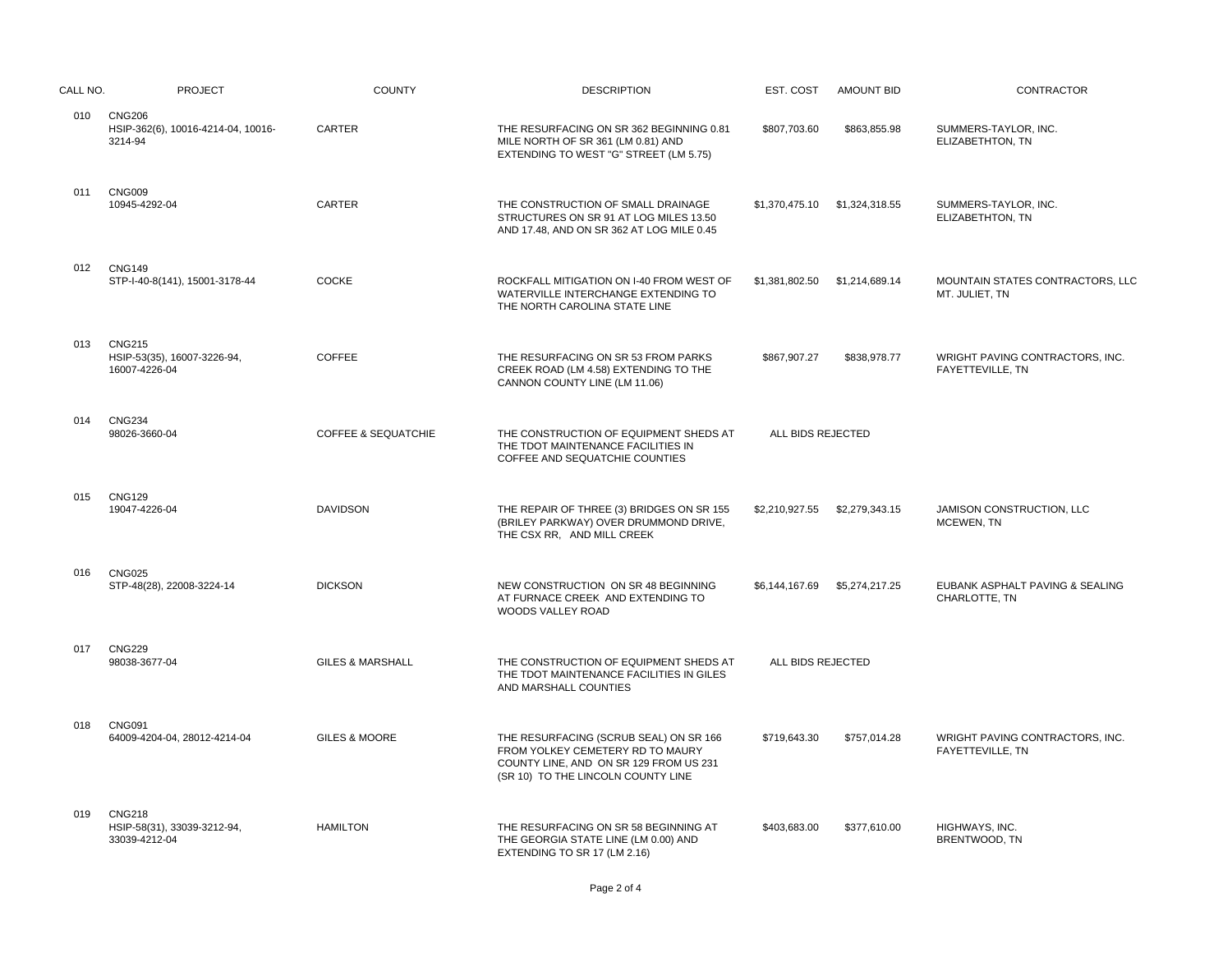| CALL NO. | <b>PROJECT</b>                                                                                                | <b>COUNTY</b>             | <b>DESCRIPTION</b>                                                                                                                                 |                  | EST. COST AMOUNT BID          | CONTRACTOR                                          |
|----------|---------------------------------------------------------------------------------------------------------------|---------------------------|----------------------------------------------------------------------------------------------------------------------------------------------------|------------------|-------------------------------|-----------------------------------------------------|
| 020      | <b>CNG222</b><br>STP-SIP-NHE-29(64), 33037-3228-94                                                            | <b>HAMILTON</b>           | THE INSTALLATION OF SIGNALS ON US 27 (SR<br>29) AT HIGHWATER ROAD                                                                                  | \$165,025.50     | \$123,898.25                  | INTERNATIONAL TRAFFIC SYSTEMS, INC.<br>LAKELAND, FL |
| 021      | <b>CNG207</b><br>HSIP-33(73), 34023-4204-04,<br>34023-3204-94                                                 | <b>HANCOCK</b>            | THE RESURFACING ON SR 33 FROM SR 70 (LM<br>23.50) EXTENDING TO THE VIRGINIA STATE<br>LINE (LM 27.00)                                               | \$465,450.25     | \$447,781.10                  | ROGERS GROUP, INC.<br>NASHVILLE, TN                 |
| 022      | <b>CNG220</b><br>NHE-15(105), 91004-3247-14                                                                   | <b>HARDIN &amp; WAYNE</b> | THE RECONSTRUCTION ON US 64 (SR 15) FROM<br>WEST OF THE WAYNE COUNTY LINE IN HARDIN<br>COUNTY, EXTENDING TO MILL SPRINGS<br>BRANCH IN WAYNE COUNTY |                  |                               | MOUNTAIN STATES CONTRACTORS, LLC<br>MT. JULIET, TN  |
| 023      | <b>CNG212</b><br>44010-4209-04, 44004-4239-04                                                                 | <b>JACKSON</b>            | THE RESURFACING (SCRUB SEAL) ON SR 56<br>FROM WHITLEYVILLE TO THE MACON COUNTY<br>LINE, AND ON SR 135 FROM SR 56 TO THE CLAY<br><b>COUNTY LINE</b> | \$637,295.55     | \$677,208.75                  | LOJAC ENTERPRISES, INC.<br>LEBANON, TN              |
| 024      | <b>CNG232</b><br>HSIP-121(12), 52019-3201-94, HSIP-<br>50(38), 52006-3209-94, 52019-4201-04,<br>52006-4209-04 | <b>LINCOLN</b>            | THE RESURFACING ON US 431 (SR 50) FROM<br>FISHING FORD ROAD TO LINCOLN CO. LINE,<br>AND ON SR 121 FROM US 64 (SR 15) TO<br>FRANKLIN CO. LINE       | \$1,674,985.25   | \$1,725,256.56                | LINCOLN PAVING, L.L.C.<br>FAYETTEVILLE, TN          |
| 025      | <b>CNG134</b><br>57946-4155-04                                                                                | <b>MADISON</b>            | THE REPAIR OF THE BRIDGES ON US 45 (SR 5)<br>OVER BEAR CREEK, AND ON WATSON ROAD<br>OVER I-40                                                      | <b>WITHDRAWN</b> |                               |                                                     |
| 026      | <b>CNG214</b><br>HSIP-2(86), 54002-3236-94, HSIP-<br>305(8), 54093-3202-94, 54093-4202-04,<br>54002-4236-04   | <b>MCMINN</b>             | THE RESURFACING ON US 11 (SR 2) FROM N OF<br>ATHENS BY-PASS TO N OF SR 309, AND ON SR<br>305 FROM US 11 (SR 2) TO W OF I-75                        |                  | \$1,239,056.85 \$1,105,705.49 | APAC-ATLANTIC, INC.<br>ALCOA, TN                    |
| 027      | <b>CNG209</b><br>62001-4112-04                                                                                | <b>MONROE</b>             | THE RESURFACING ON I-75 FROM THE MCMINN<br>COUNTY LINE TO THE LOUDON COUNTY LINE                                                                   | \$3,143,491.90   | \$2,599,137.61                | ROGERS GROUP, INC.<br>NASHVILLE, TN                 |
| 028      | <b>CNG219</b><br>HSIP-293(10), 67020-3212-94,<br>67020-4212-04                                                | <b>OVERTON</b>            | THE RESURFACING ON SR 293 FROM SR<br>111(COOKEVILLE HIGHWAY)(LM 4.64)<br>EXTENDING TO SR 84 (LM 11.23)                                             | \$670.664.50     | \$584,344.00                  | HIGHWAYS, INC.<br>BRENTWOOD, TN                     |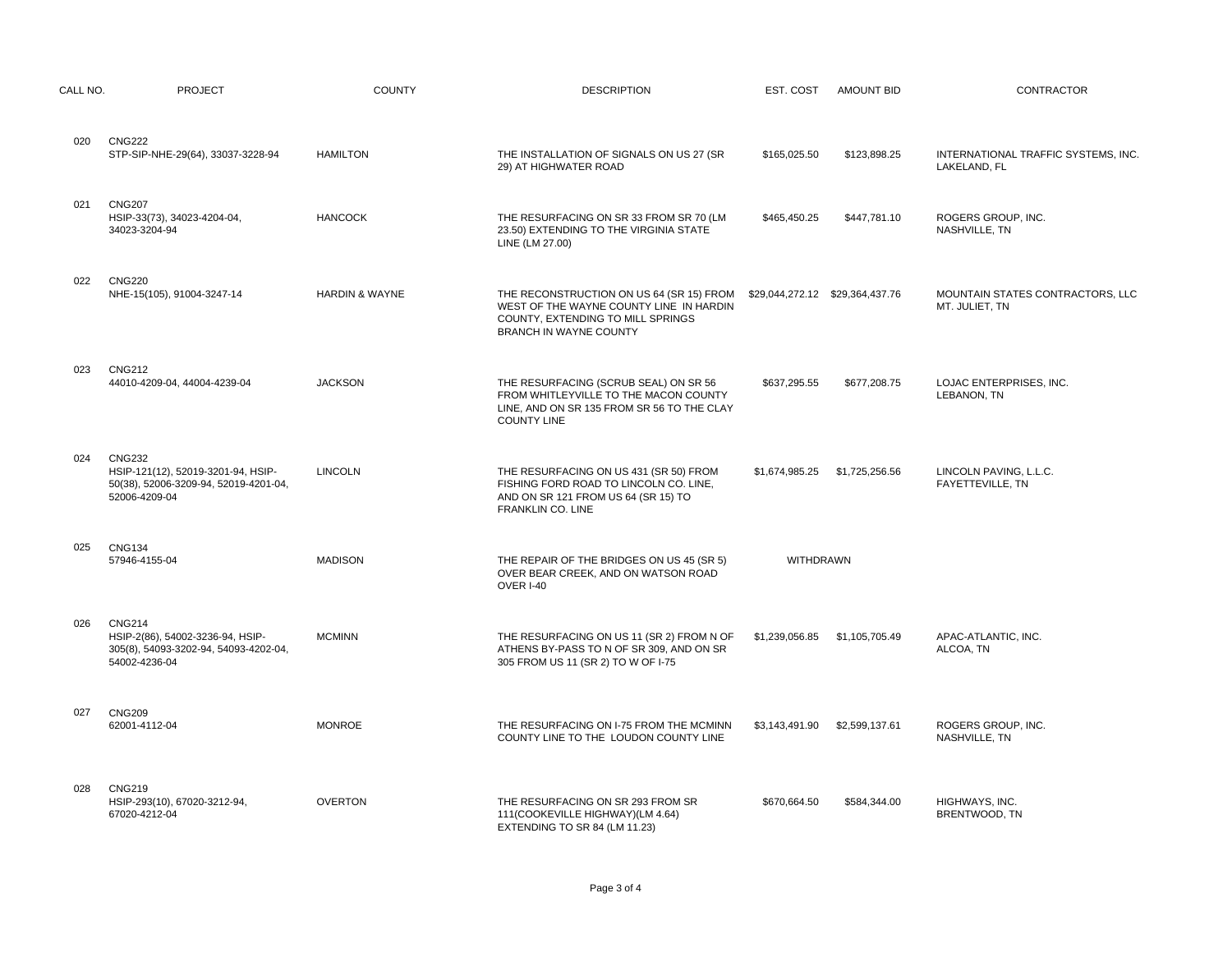| CALL NO. | <b>PROJECT</b>                                                 | <b>COUNTY</b>              | <b>DESCRIPTION</b>                                                                                                                                             | EST. COST         | <b>AMOUNT BID</b> | CONTRACTOR                                           |
|----------|----------------------------------------------------------------|----------------------------|----------------------------------------------------------------------------------------------------------------------------------------------------------------|-------------------|-------------------|------------------------------------------------------|
| 029      | <b>CNG216</b><br>HSIP-68(26), 70006-3239-94,<br>70006-4239-04  | <b>POLK</b>                | THE RESURFACING ON SR 68 FROM THE<br>MONROE COUNTY LINE TO THE HIWASSEE<br><b>RIVER BRIDGE</b>                                                                 | \$876,783.50      | \$770,000.00      | ROGERS GROUP, INC.<br>NASHVILLE, TN                  |
| 030      | <b>CNG238</b><br>71946-4209-04                                 | <b>PUTNAM</b>              | THE RESURFACING WITH A BITUMINOUS SEAL<br>COAT ON SR 141 FROM THE DEKALB COUNTY<br>LINE TO SR 56, AND ON SR 291 FROM 1.0 MILE<br>NW OF US 70N (SR 24) TO SR 56 | \$158,567.50      | \$189,795.00      | HIGHWAYS, INC.<br>BRENTWOOD, TN                      |
| 031      | <b>CNG237</b><br>STP-M-1(181), 75002-3279-54                   | <b>RUTHERFORD</b>          | THE IMPROVEMENT OF THE INTERSECTION ON<br>US 41 (US 70S, SR 1) AT THE LAVERGNE CITY<br><b>HALL</b>                                                             | WITHDRAWN         |                   |                                                      |
| 032      | <b>CNG235</b><br>75015-4205-04                                 | <b>RUTHERFORD</b>          | THE RESURFACING WITH A BITUMINOUS SEAL<br>COAT ON SR 269 FROM SR 99 (LM 2.64) TO US<br>231 (SR 10)(LM 12.83)                                                   | \$345,557.00      | \$395,683.36      | WRIGHT PAVING CONTRACTORS, INC.<br>FAYETTEVILLE, TN  |
| 033      | <b>CNG224</b><br>79006-4185-04                                 | SHELBY                     | THE REPAIR OF THE BRIDGES ON SOUTH<br>PARKWAY EAST OVER I-240 (LM 2.73 LEFT AND<br>RIGHT)                                                                      | \$617,686.00      | \$422,373.20      | THOMSON & THOMSON, INC.<br>JACKSON, TN               |
| 034      | <b>CNG230</b><br>98046-3698-04                                 | <b>SHELBY &amp; TIPTON</b> | THE CONSTRUCTION OF EQUIPMENT SHEDS AT<br>THE TDOT MAINTENANCE FACILITIES IN<br>SHELBY AND TIPTON COUNTIES                                                     | ALL BIDS REJECTED |                   |                                                      |
| 035      | <b>CNG239</b><br>91027-4208-04                                 | WAYNE                      | THE RESURFACING WITH A BITUMINOUS SEAL<br>COAT ON SR 228 FROM SR 128 (LM 0.00)<br>EXTENDING TO SR 13 (LM 11.08)                                                | \$410,688.00      | \$485,106.20      | DELTA CONTRACTING COMPANY, LLC<br><b>JACKSON, TN</b> |
| 036      | <b>CNG176</b><br>STP-109(15), 95011-3213-14, 95011-<br>3214-04 | <b>WILSON</b>              | WIDENING AND NEW CONSTRUCTION ON SR<br>109 BEGINNING AT I-40 AND EXTENDING TO<br>SOUTH OF US 70 (SR 24)                                                        | ALL BIDS REJECTED |                   |                                                      |
| 037      | <b>CNG240</b><br>N/A, 94002-4180-04                            | <b>WILLIAMSON</b>          | THE INSTALLATION OF AN OVERHEAD SIGN<br>STRUCTURE ON I-65 SOUTHBOUND AT LOG<br>MILE 15.393                                                                     | \$157,180.00      | \$110,110.00      | LU, INC.<br>KINGSTON SPRINGS, TN                     |
|          |                                                                |                            |                                                                                                                                                                |                   |                   |                                                      |

\$117,739,341.29 \$115,520,580.33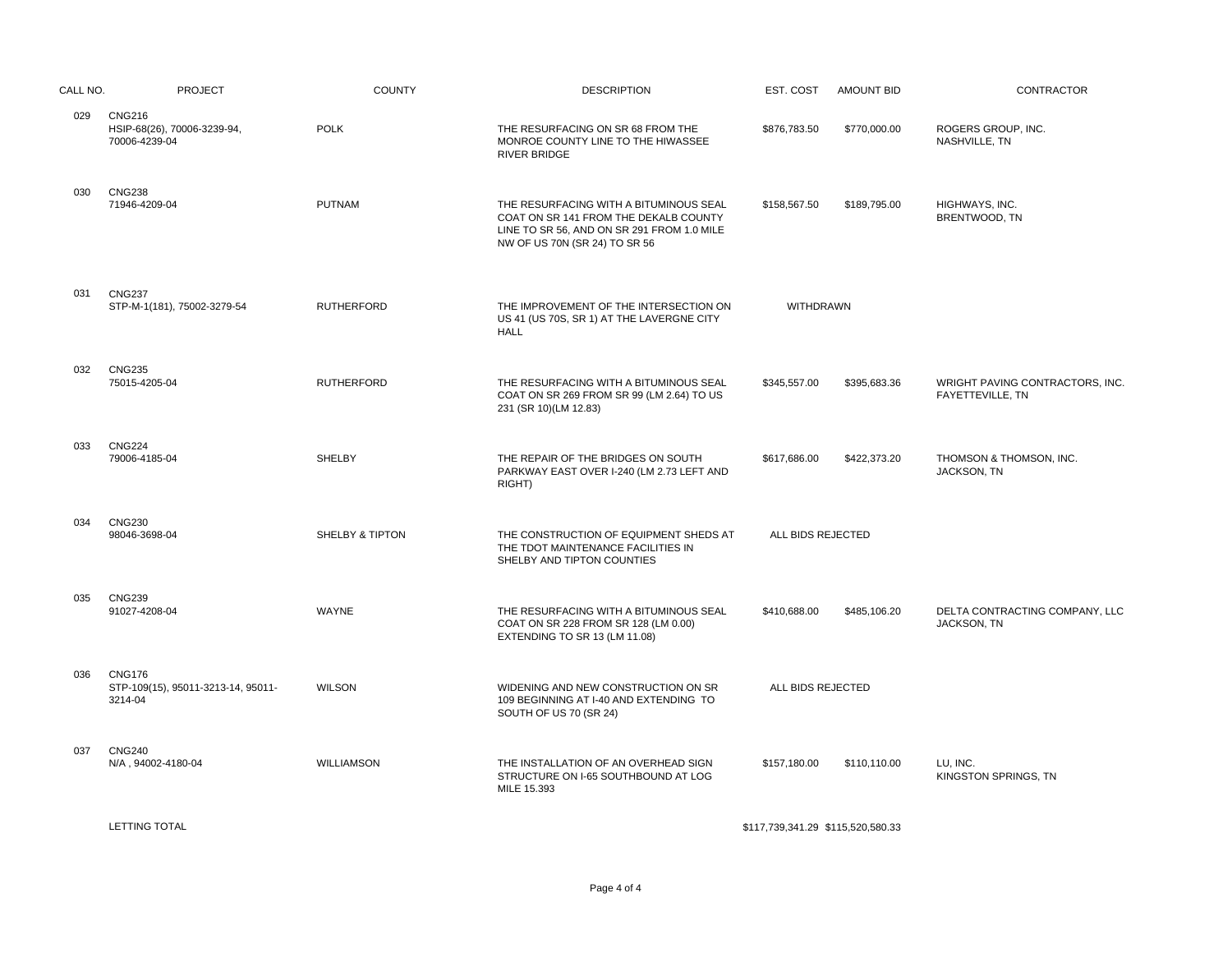|          | DT-1390V                                                      |                                | CONTRACT AWARDS FOR LETTING OF SEPTEMBER 19, 2008                                                                          |                                 |                                 |                                              |
|----------|---------------------------------------------------------------|--------------------------------|----------------------------------------------------------------------------------------------------------------------------|---------------------------------|---------------------------------|----------------------------------------------|
| CALL NO. | <b>PROJECT</b>                                                | <b>COUNTY</b>                  | <b>DESCRIPTION</b>                                                                                                         | EST. COST                       | <b>AMOUNT BID</b>               | CONTRACTOR                                   |
| 001      | <b>CNG921</b><br>98016-3683-04                                | <b>CAMPBELL &amp; ROANE</b>    | THE CONSTRUCTION OF EQUIPMENT<br>SHEDS AT THE TDOT MAINTENANCE<br>FACILITIES IN CAMPBELL AND ROANE<br><b>COUNTIES</b>      | \$283,581.60                    | \$204,075.09                    | SRS. INC.<br><b>GALLATIN, TN</b>             |
| 002      | <b>CNG922</b><br>98026-3660-04                                | <b>COFFEE &amp; SEQUATCHIE</b> | THE CONSTRUCTION OF EQUIPMENT<br>SHEDS AT THE TDOT MAINTENANCE<br>FACILITIES IN COFFEE AND SEQUATCHIE<br><b>COUNTIES</b>   | \$280,581.60                    | \$202,110.69                    | SRS, INC.<br><b>GALLATIN, TN</b>             |
| 003      | <b>CNG923</b><br>98038-3677-04                                | <b>GILES &amp; MARSHALL</b>    | THE CONSTRUCTION OF EQUIPMENT<br>SHEDS AT THE TDOT MAINTENANCE<br>FACILITIES IN GILES AND MARSHALL<br><b>COUNTIES</b>      | \$270,712.80                    | \$203.837.34                    | SRS. INC.<br><b>GALLATIN, TN</b>             |
| 004      | <b>CNG916</b><br>CM-098-2(9), 33959-3195-44                   | HAMILTON, BRADLEY, ETC.        | CHATTANOOGA INTELLIGENT<br>TRANSPORTATION SYSTEMS (ITS)<br>ROADSIDE EQUIPMENT SITES ALONG<br>THE I-75/I-24 CORRIDOR        |                                 | \$24,040,015.25 \$21,105,602.50 | STANSELL ELECTRIC CO., INC.<br>NASHVILLE, TN |
| 005      | <b>CNG924</b><br>98046-3698-04                                | SHELBY, TIPTON, ETC.           | THE CONSTRUCTION OF EQUIPMENT<br>SHEDS AT THE TDOT MAINTENANCE<br>FACILITIES IN SHELBY, TIPTON AND<br><b>LAKE COUNTIES</b> | \$436,769.60                    | \$386,540.60                    | SRS, INC.<br><b>GALLATIN, TN</b>             |
| 006      | <b>CNG925</b><br>STP-109(15), 95011-3213-14,<br>95011-3214-04 | <b>WILSON</b>                  | WIDENING AND NEW CONSTRUCTION<br>ON SR 109 BEGINNING AT I-40 AND<br>EXTENDING TO SOUTH OF US 70 (SR 24)                    | \$19,580,215.75 \$18,552,175.91 |                                 | LOJAC ENTERPRISES, INC.<br>LEBANON, TN       |
| 007      | <b>CNG250</b><br>98046-3699-04                                | <b>CHESTER &amp; FAYETTE</b>   | THE CONSTRUCTION OF EQUIPMENT<br>SHEDS AT THE TDOT MAINTENANCE<br>FACILITIES IN CHESTER AND FAYETTE<br><b>COUNTIES</b>     | \$114,149.40                    | \$122,791.32                    | SRS. INC.<br><b>GALLATIN, TN</b>             |
| 008      | <b>CNG241</b><br>18945-3584-04                                | CUMBERLAND                     | S.I.A. ROUTE SERVING GRANITI<br>FIANDRE, U.S.A.                                                                            | \$940,291.95                    | \$827,865.15                    | HIGHWAYS, INC.<br>BRENTWOOD, TN              |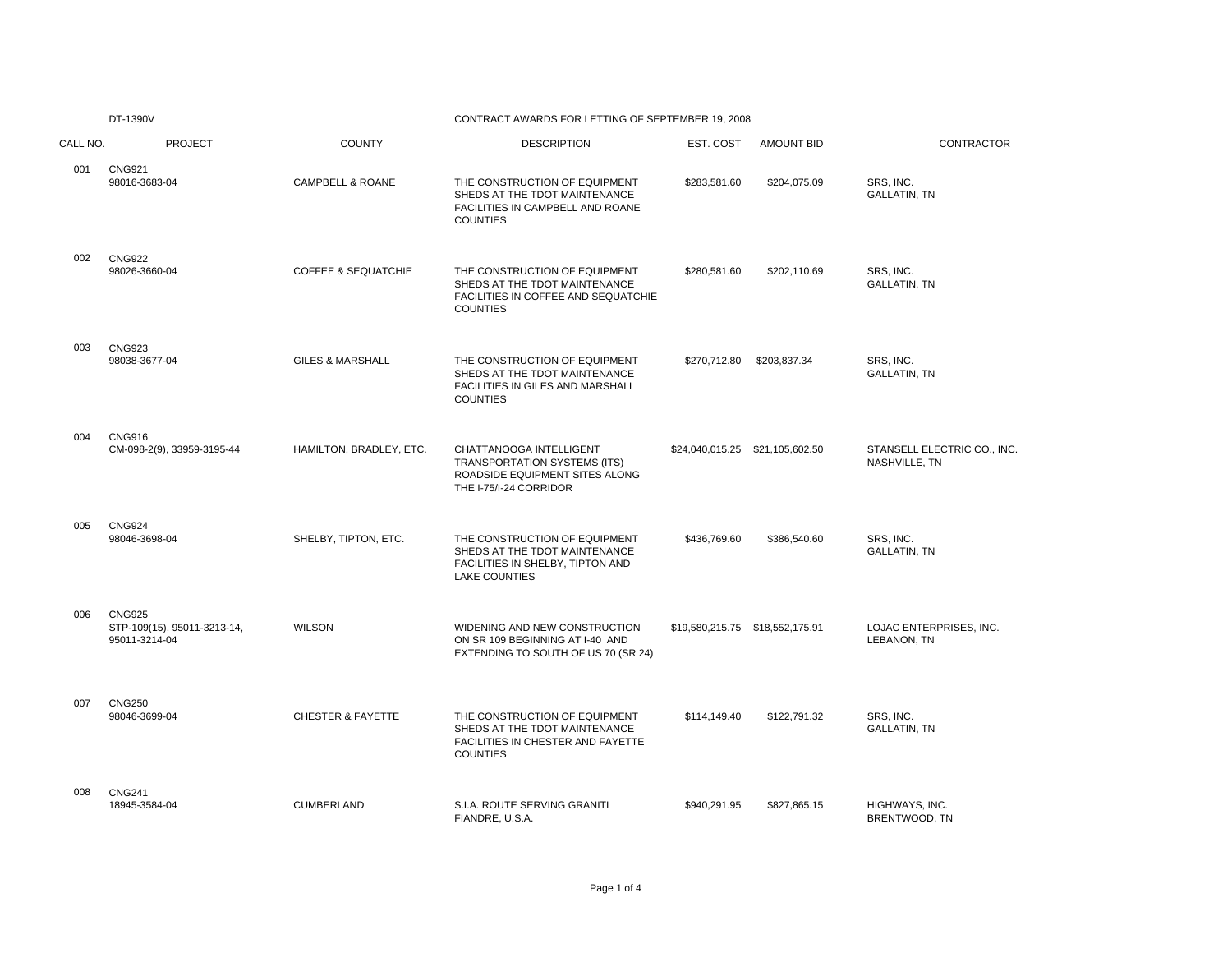| CALL NO. | <b>PROJECT</b>                                   | <b>COUNTY</b>                               | <b>DESCRIPTION</b>                                                                                                                       | EST. COST                 | <b>AMOUNT BID</b> | CONTRACTOR                                       |
|----------|--------------------------------------------------|---------------------------------------------|------------------------------------------------------------------------------------------------------------------------------------------|---------------------------|-------------------|--------------------------------------------------|
| 009      | <b>CNG248</b><br>98026-3661-04                   | <b>CUMBERLAND &amp; PUTNAM</b>              | THE CONSTRUCTION OF EQUIPMENT<br>SHEDS AT THE TDOT MAINTENANCE<br>FACILITIES IN CUMBERLAND AND<br>PUTNAM COUNTIES                        | \$283,581.60              | \$205,842.75      | SRS. INC.<br><b>GALLATIN, TN</b>                 |
| 010      | <b>CNG242</b><br>19960-4216-04                   | <b>DAVIDSON</b>                             | THE REPAIR OF THE BRIDGE ON<br>CHICKASAW AVENUE OVER ELLINGTON<br>PARKWAY (LM 0.38)                                                      | \$299,388.00              | \$216,349.20      | JAMISON CONSTRUCTION, LLC<br>MCEWEN, TN          |
| 011      | <b>CNG258</b><br>21001-4270-04                   | <b>DEKALB</b>                               | THE REPAIR OF THE BRIDGE ON<br>COLLEGE STREET OVER US 70 (SR 26)<br>(LM 0.35)                                                            | \$250,518.90              | \$141,806.45      | JAMISON CONSTRUCTION, LLC<br>MCEWEN, TN          |
| 012      | <b>CNG243</b><br>24945-4195-04                   | <b>FAYETTE</b>                              | THE REPAIR OF FOUR (4) BRIDGES ON<br>VARIOUS ROUTES IN FAYETTE COUNTY                                                                    | \$961,978.75              | \$1,016,148.05    | FORD CONSTRUCTION COMPANY<br>DYERSBURG, TN       |
| 013      | <b>CNG213</b><br>IM-65-1(63)5, 28001-3168-44     | <b>GILES</b>                                | <b>GRADING AND BRIDGE CONSTRUCTION</b><br>ON I-65 FROM SOUTH OF BAUGH ROAD<br>TO SOUTH OF BRYSON ROAD FOR<br><b>FUTURE WEIGH STATION</b> | WITHDRAWN                 |                   |                                                  |
| 014      | <b>CNG254</b><br>HSIP-70(14), 30007-3234-94      | <b>GREENE</b>                               | THE INSTALLATION OF SIGNS AND<br>PAVEMENT MARKING ON SR 70 (LM<br>24.54) AT MARVIN ROAD                                                  | \$24,000.00               | \$28,600.00       | SUPERIOR PAVEMENT MARKING, INC.<br>KNOXVILLE, TN |
| 015      | <b>CNG255</b><br>98016-3685-04                   | <b>GREENE &amp; HAMBLEN</b>                 | THE CONSTRUCTION OF EQUIPMENT<br>SHEDS AT THE TDOT MAINTENANCE<br>FACILITIES IN GREENE AND HAMBLEN<br><b>COUNTIES</b>                    | \$223,612.00              | \$187,687.10      | SRS, INC.<br><b>GALLATIN, TN</b>                 |
| 016      | <b>CNG225</b><br>HSIP-I-75-1(121), 33004-3141-44 | <b>HAMILTON</b>                             | THE INSTALLATION OF SIGNS AT<br>VARIOUS LOCATIONS ON I-24 AND I-75                                                                       | \$857,382.95              | \$859,997.35      | LOJAC SAFETY, INC.<br>LEBANON, TN                |
| 017      | <b>CNG249</b><br>98038-3678-04                   | <b>HUMPHREYS &amp;</b><br><b>MONTGOMERY</b> | THE CONSTRUCTION OF EQUIPMENT<br>SHEDS AT THE TDOT MAINTENANCE<br>FACILITIES IN HUMPHREYS AND<br>MONTGOMERY COUNTIES                     | \$236,480.80 \$179,151.42 |                   | SRS, INC.<br><b>GALLATIN, TN</b>                 |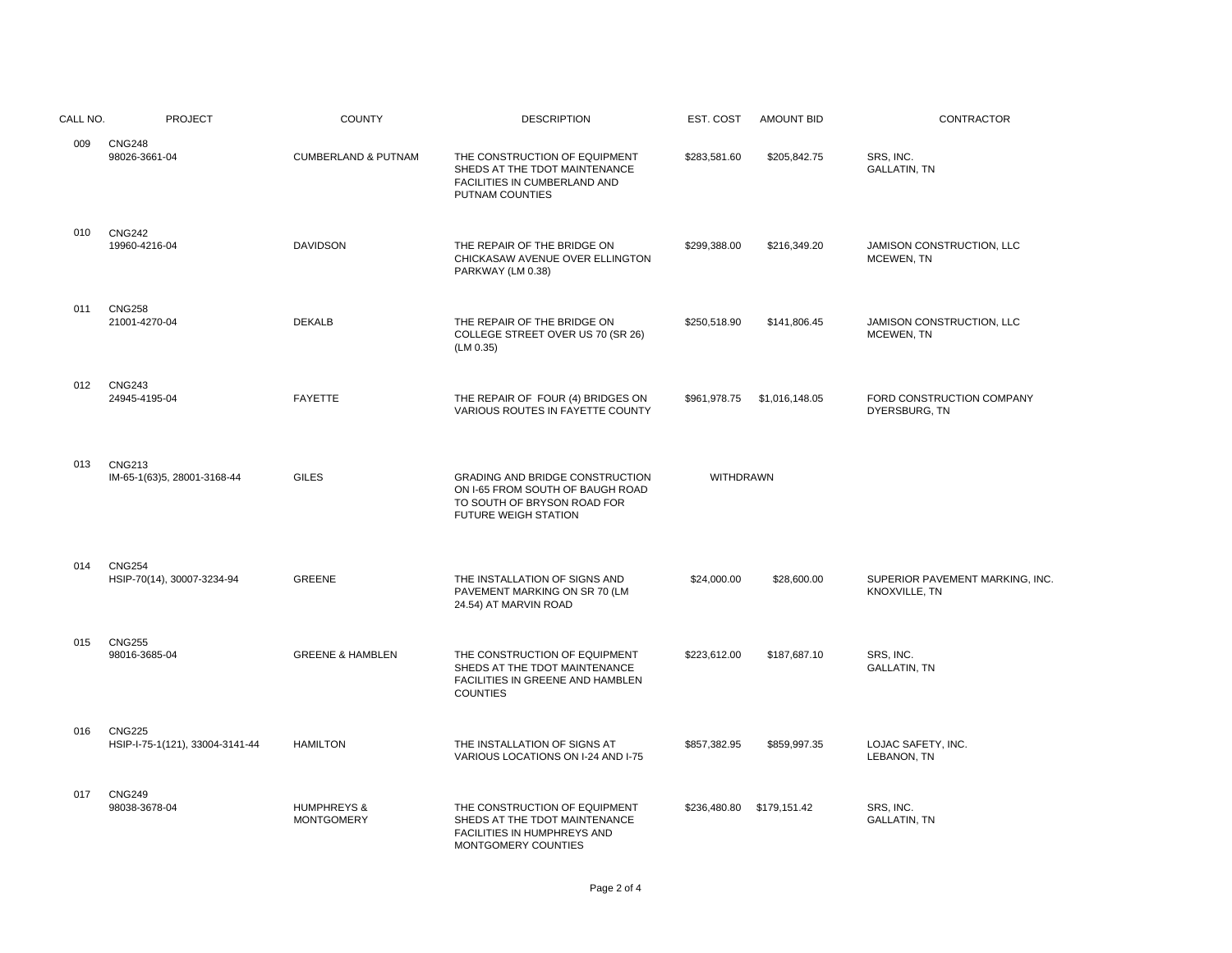| CALL NO. | <b>PROJECT</b>                                 | <b>COUNTY</b>     | <b>DESCRIPTION</b>                                                                                                                 | EST. COST                     | <b>AMOUNT BID</b>             | CONTRACTOR                                                |
|----------|------------------------------------------------|-------------------|------------------------------------------------------------------------------------------------------------------------------------|-------------------------------|-------------------------------|-----------------------------------------------------------|
| 018      | <b>CNG252</b><br>HSIP-34(57), 45006-3240-94    | <b>JEFFERSON</b>  | INTERSECTION IMPROVEMENTS ON US<br>11E (SR 34) AT SR 139 (OLD DANDRIDGE<br>PIKE)                                                   | \$1,571,370.05 \$1,450,699.21 |                               | G.W. WYATT CONTRACTING, LLC<br>JEFFERSON CITY, TN         |
| 019      | <b>CNG251</b><br>45002-4136-04                 | <b>JEFFERSON</b>  | THE REPAIR OF THE BRIDGE ON I-40<br>OVER THE FRENCH BROAD RIVER (LM<br>14.68)                                                      |                               | \$2,350,939.74 \$1,845,483.40 | MOUNTAIN STATES CONTRACTORS, LLC<br>MT. JULIET, TN        |
| 020      | <b>CNG256</b><br>HSIP-33(68), 47019-3222-94    | <b>KNOX</b>       | THE IMPROVEMENT OF THE<br>INTERSECTION ON SR 33 (LM 15.40) AT<br>ANDERSON PIKE AND HILL ROAD                                       | \$84,000.00                   | \$52,500.00                   | SOUTHERN CONSTRUCTORS, INC.<br>KNOXVILLE, TN              |
| 021      | <b>CNG134</b><br>57946-4155-04                 | <b>MADISON</b>    | THE REPAIR OF THE BRIDGES ON US 45<br>(SR 5) OVER BEAR CREEK, AND ON<br>WATSON ROAD OVER I-40                                      | \$831,127.05                  | \$864,856.26                  | DEMENT CONSTRUCTION COMPANY, LLC<br><b>JACKSON, TN</b>    |
| 022      | <b>CNG226</b><br>66012-4213-04                 | <b>OBION</b>      | THE REPAIR OF THE BRIDGES ON SR 22<br>OVER US 51 (SR 3), OVER HOOSIER<br>CREEK, OVER NORTH REELFOOT CREEK<br>AND OVER INDIAN CREEK | \$2,462,580.00                | \$2,262,956.85                | THOMSON & THOMSON, INC.<br>JACKSON, TN                    |
| 023      | <b>CNG027</b><br>BRZE-6700(27), 67945-3463-94  | <b>OVERTON</b>    | BRIDGE REPLACEMENT IN STANDING<br>STONE STATE PARK, BEECH ROAD<br>OVER BRYAN'S FORK CREEK AND<br><b>MORGAN'S CREEK</b>             | \$571,205.00                  | \$443,877.23                  | MID-STATE CONSTRUCTION COMPANY,<br>INC.<br>LIVINGSTON, TN |
| 024      | <b>CNG245</b><br>HSIP-49(15), 74007-3213-94    | <b>ROBERTSON</b>  | THE IMPROVEMENT OF THE<br>INTERSECTION ON SR 49 AT JOE<br>DOWLEN ROAD AND YORK ROAD                                                | \$560,315.05                  | \$524,463.85                  | CIVIL CONSTRUCTORS, INC.<br>FRANKLIN, TN                  |
| 025      | <b>CNG237</b><br>STP-M-1(181), 75002-3279-54   | <b>RUTHERFORD</b> | THE IMPROVEMENT OF THE<br>INTERSECTION ON US 41 (US 70S, SR 1)<br>AT THE LAVERGNE CITY HALL                                        | \$266,353.80                  | \$234,100.00                  | CIVIL CONSTRUCTORS, INC.<br>FRANKLIN, TN                  |
| 026      | <b>CNG247</b><br>STP-M-9409(77), 79952-3541-54 | SHELBY            | NEW CONSTRUCTION ON KIRBY-<br>WHITTEN PARKWAY FROM NORTH OF<br>EGYPT-CENTRAL ROAD EXTENDING TO<br>OLD BROWNSVILLE ROAD             | \$6,205,008.08                | \$4,986,897.22                | FERRELL PAVING, INC.<br><b>MEMPHIS, TN</b>                |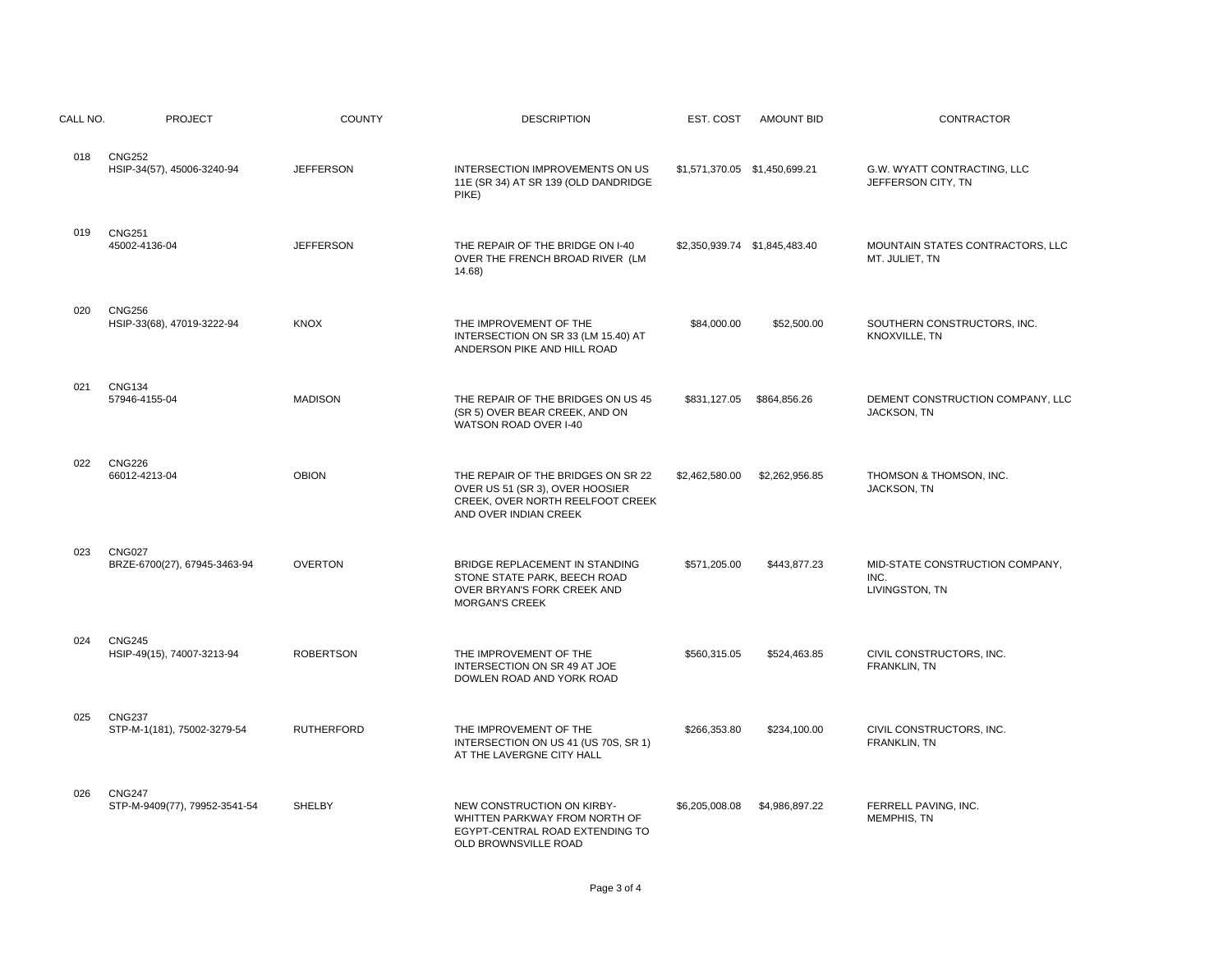| CALL NO. | <b>PROJECT</b>                                 | <b>COUNTY</b> | <b>DESCRIPTION</b>                                                 | EST. COST       | AMOUNT BID      | CONTRACTOR                                   |
|----------|------------------------------------------------|---------------|--------------------------------------------------------------------|-----------------|-----------------|----------------------------------------------|
| 027      | <b>CNG246</b><br>STP-SIP-14(50), 79022-3229-94 | <b>SHELBY</b> | THE INSTALLATION OF A FLASHING<br>BEACON ON SR 14 AT ROSEMARK ROAD | \$21,399.00     | \$13,197.50     | SHELBY ELECTRIC COMPANY, INC.<br>MEMPHIS. TN |
|          | <b>LETTING TOTAL</b>                           |               |                                                                    | \$64,007,558.72 | \$57,119,612.44 |                                              |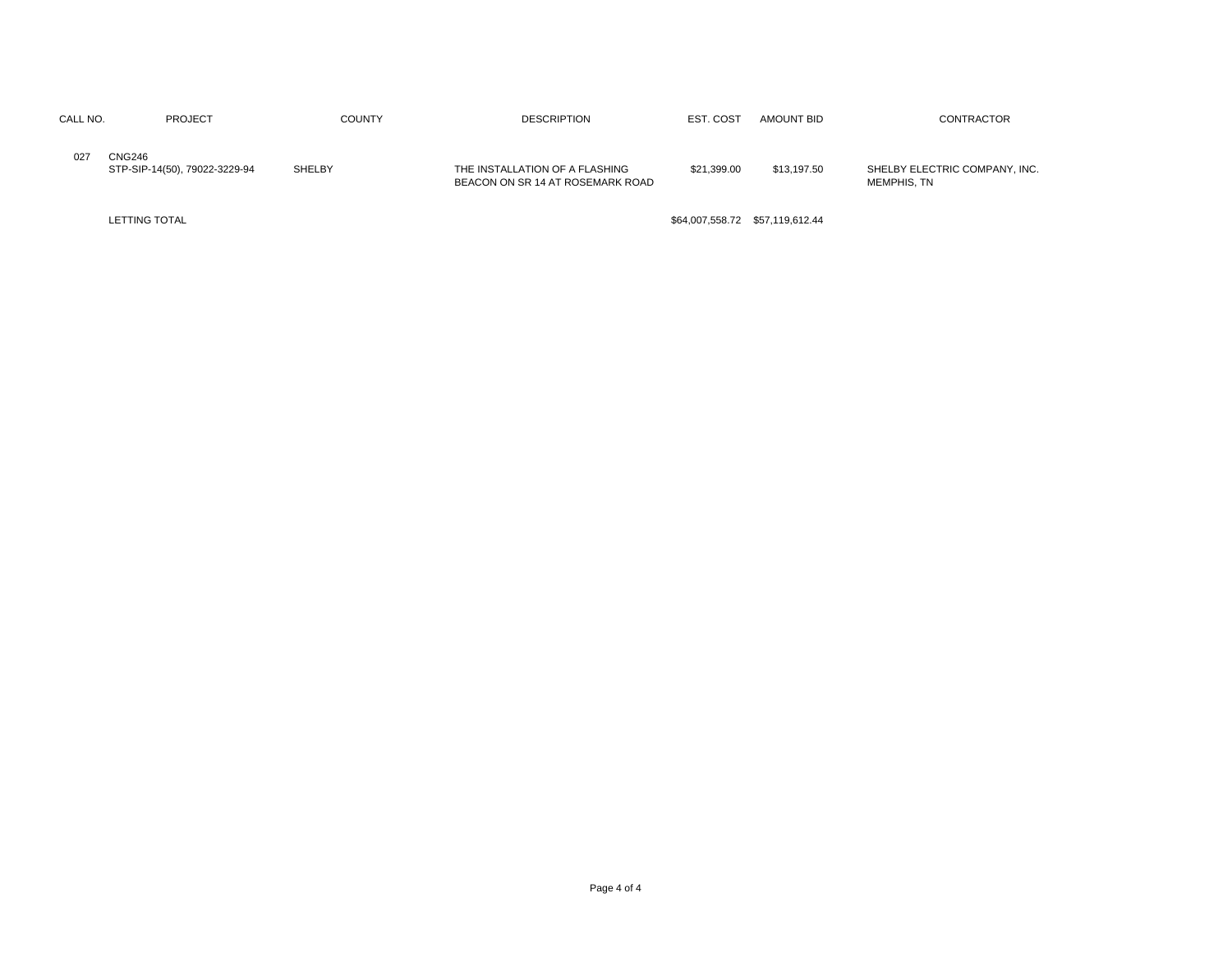|  | 13901/ |  |
|--|--------|--|

# DT-1390V CONTRACT AWARDS FOR LETTING OF OCTOBER 31, 2008

| CALL NO. | <b>PROJECT</b>                                                              | <b>COUNTY</b>            | <b>DESCRIPTION</b>                                                                                                        | EST. COST         | <b>AMOUNT BID</b> | CONTRACTOR                                               |
|----------|-----------------------------------------------------------------------------|--------------------------|---------------------------------------------------------------------------------------------------------------------------|-------------------|-------------------|----------------------------------------------------------|
| 001      | <b>CNG920</b><br>23001-4168-04                                              | <b>DYER</b>              | THE REPAIR OF THE BRIDGE ON I-155<br>OVER THE MISSISSIPPI RIVER (L.M.<br>0.00)                                            | ALL BIDS REJECTED |                   |                                                          |
| 002      | <b>CNG262</b><br>98016-4188-04, 98016-4187-04                               | ANDERSON, BLOUNT, ETC.   | RANDOM ON-CALL GUARDRAIL<br>REPAIR AND INSTALLATION ON<br>VARIOUS INTERSTATE AND STATE<br><b>ROUTES</b>                   | \$2,271,685.00    | \$2,194,320.00    | TENNESSEE GUARDRAIL, INC.<br>KNOXVILLE, TN               |
| 003      | <b>CNG276</b><br>CM-098-1(12), 47954-3616-44<br>98016-3192-04               | ANDERSON, CAMPBELL, ETC. | KNOXVILLE ITS SYSTEM<br><b>MAINTENANCE</b>                                                                                | \$2,398,000.00    | \$1,484,848.84    | TRANSCORE ITS, LLC.<br>MEMPHIS, TN                       |
| 004      | <b>CNG267</b><br>98038-4180-04, 98038-4179-04                               | BEDFORD, CHEATHAM, ETC.  | RANDOM ON-CALL GUARDRAIL<br>REPAIR AND INSTALLATION ON<br>VARIOUS INTERSTATE AND STATE<br><b>ROUTES</b>                   | \$2,328,285.00    | \$2,153,580.00    | CLASSIC CITY UTILITY, INC.<br>WINTERVILLE, GA            |
| 005      | <b>CNG268</b><br>98047-4102-04, 98047-4101-04                               | BENTON, CARROLL, ETC.    | RANDOM ON-CALL GUARDRAIL<br>REPAIR AND INSTALLATION ON<br>VARIOUS INTERSTATE AND STATE<br><b>ROUTES</b>                   | \$2,162,375.00    | \$2,159,915.00    | TRI-STATE GUARDRAIL & SIGN CO., INC.<br>COLLIERVILLE, TN |
| 006      | <b>CNG266</b><br>98026-4163-04, 98026-4162-04                               | BLEDSOE, BRADLEY, ETC.   | RANDOM ON-CALL GUARDRAIL<br>REPAIR AND INSTALLATION ON<br><b>VARIOUS INTERSTATE AND STATE</b><br><b>ROUTES</b>            | \$2,613,230.00    | \$2,578,350.75    | CUMBERLAND GUARDRAIL, INC.<br>PIKEVILLE, TN              |
| 007      | <b>CNG273</b><br>09097-4211-04                                              | CARROLL                  | THE REPAIR OF THE BRIDGES ON S.R.<br>364 OVER U.S. 70 (S.R. 1) AND THE<br>CSX RAILROAD (L.M. 1.83 LEFT AND<br>RIGHT)      | \$235,313.00      | \$290,939.50      | VOLUNTEER BRIDGE CONSTRUCTION, INC.<br>STANTONVILLE, TN  |
| 008      | <b>CNG271</b><br>HRRR-249(57), 11016-3212-94<br>HRRR-249(58), 11014-3216-94 | CHEATHAM                 | MISCELLANEOUS SAFETY<br>IMPROVEMENTS ON S.R. 249 FROM<br>S.R. 49 TO OLD CLARKSVILLE PIKE,<br>AND FROM S.R. 251 TO S.R. 49 | ALL BIDS REJECTED |                   |                                                          |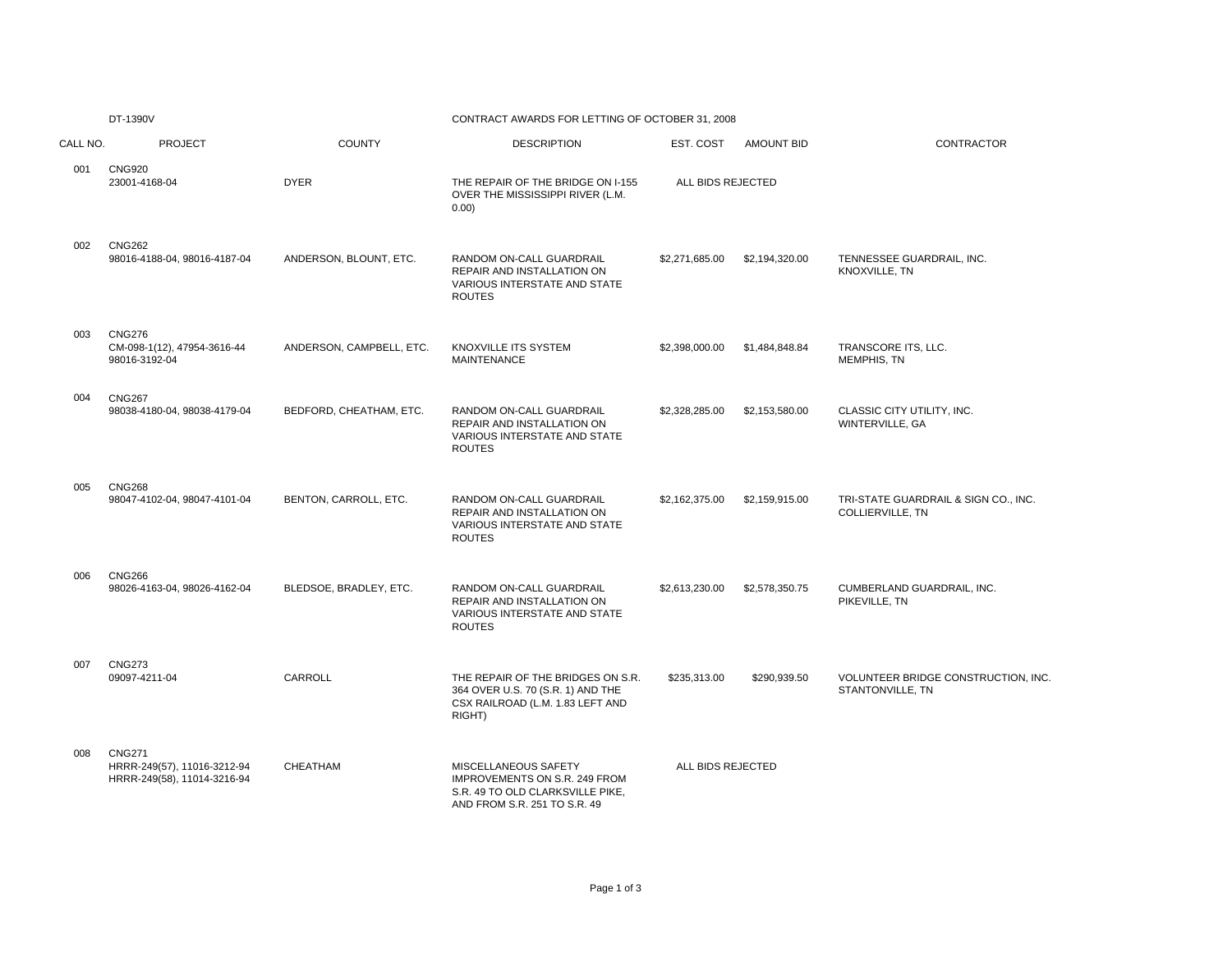| CALL NO. | <b>PROJECT</b>                                                   | <b>COUNTY</b>         | <b>DESCRIPTION</b>                                                                                                         | EST. COST      | <b>AMOUNT BID</b> | <b>CONTRACTOR</b>                               |
|----------|------------------------------------------------------------------|-----------------------|----------------------------------------------------------------------------------------------------------------------------|----------------|-------------------|-------------------------------------------------|
| 009      | <b>CNG264</b><br>11001-3116-04                                   | CHEATHAM              | THE INTERCHANGE LIGHTING ON I-24<br>AT THE JUNCTION WITH S.R. 249<br>(NEW HOPE ROAD)                                       | \$266,034.00   | \$205,399.10      | STANSELL ELECTRIC CO., INC.<br>NASHVILLE, TN    |
| 010      | <b>CNG270</b><br>16945-4463-04                                   | <b>COFFEE</b>         | REPAIR OF THE BRIDGE ON<br>CAMPGROUND ROAD OVER THE<br>DUCK RIVER (L.M. 0.03)                                              | \$180.052.00   | \$417,403.00      | GENERAL CONSTRUCTORS, INC.<br>MT. JULIET, TN    |
| 011      | <b>CNG277</b><br>98038-4184-04                                   | DAVIDSON & WILLIAMSON | INSTALLATION OF OVERHEAD SIGNS.<br>ON I-65 0.53 MILE N OF S.R. 254 AND<br>ON S.R. 840 0.5 MILE E OF U.S. 431<br>(S.R. 106) | \$198,740.00   | \$185,022.75      | LOJAC SAFETY, INC.<br>LEBANON, TN               |
| 012      | <b>CNG272</b><br>20001-4225-04                                   | <b>DECATUR</b>        | THE REPAIR OF THE BRIDGE ON S.R.<br>69 OVER STEWMANS CREEK (L.M.<br>4.90)                                                  | \$215,094.00   | \$442,638.30      | DEMENT CONSTRUCTION COMPANY, LLC<br>JACKSON, TN |
| 013      | <b>CNG269</b><br>33006-4132-04                                   | <b>HAMILTON</b>       | THE REPAIR OF FIFTEEN (15)<br>BRIDGES ON I-124                                                                             | \$2,302,433.57 | \$1,932,862.29    | DEMENT CONSTRUCTION COMPANY, LLC<br>JACKSON, TN |
| 014      | <b>CNG275</b><br>38004-4116-04                                   | <b>HAYWOOD</b>        | THE REPAIR OF THE BRIDGE ON S.R.<br>19 OVER I-40 (L.M. 16.62)                                                              | \$380,815.50   | \$340,188.10      | FORD CONSTRUCTION COMPANY<br>DYERSBURG, TN      |
| 015      | <b>CNG109</b><br>40009-4208-04                                   | <b>HENRY</b>          | REPAIR OF THE BRIDGE ON SR 69A<br>OVER THE BIG SANDY RIVER (L.M.<br>0.13)                                                  | \$1,104,529.86 | \$1,071,880.74    | FORD CONSTRUCTION COMPANY<br>DYERSBURG, TN      |
| 016      | <b>CNG244</b><br>STP-EN-4100(16)<br>41945-3557-94, 41005-3238-04 | <b>HICKMAN</b>        | THE REVITALIZATION OF DOWNTOWN<br>CENTERVILLE AND REALIGNMENT OF<br>S.R. 48                                                | \$788,935.05   | \$784,720.67      | CIVIL CONSTRUCTORS, INC.<br>FRANKLIN, TN        |
| 017      | <b>CNG119</b><br>58100-4159-04                                   | <b>MARION</b>         | THE REPAIR OF THE BRIDGE ON I-24<br>WESTBOUND OVER S.R. 150 (L.M.<br>17.48                                                 | \$66,003.00    | \$62,706.00       | JAMISON CONSTRUCTION, LLC<br>MCEWEN, TN         |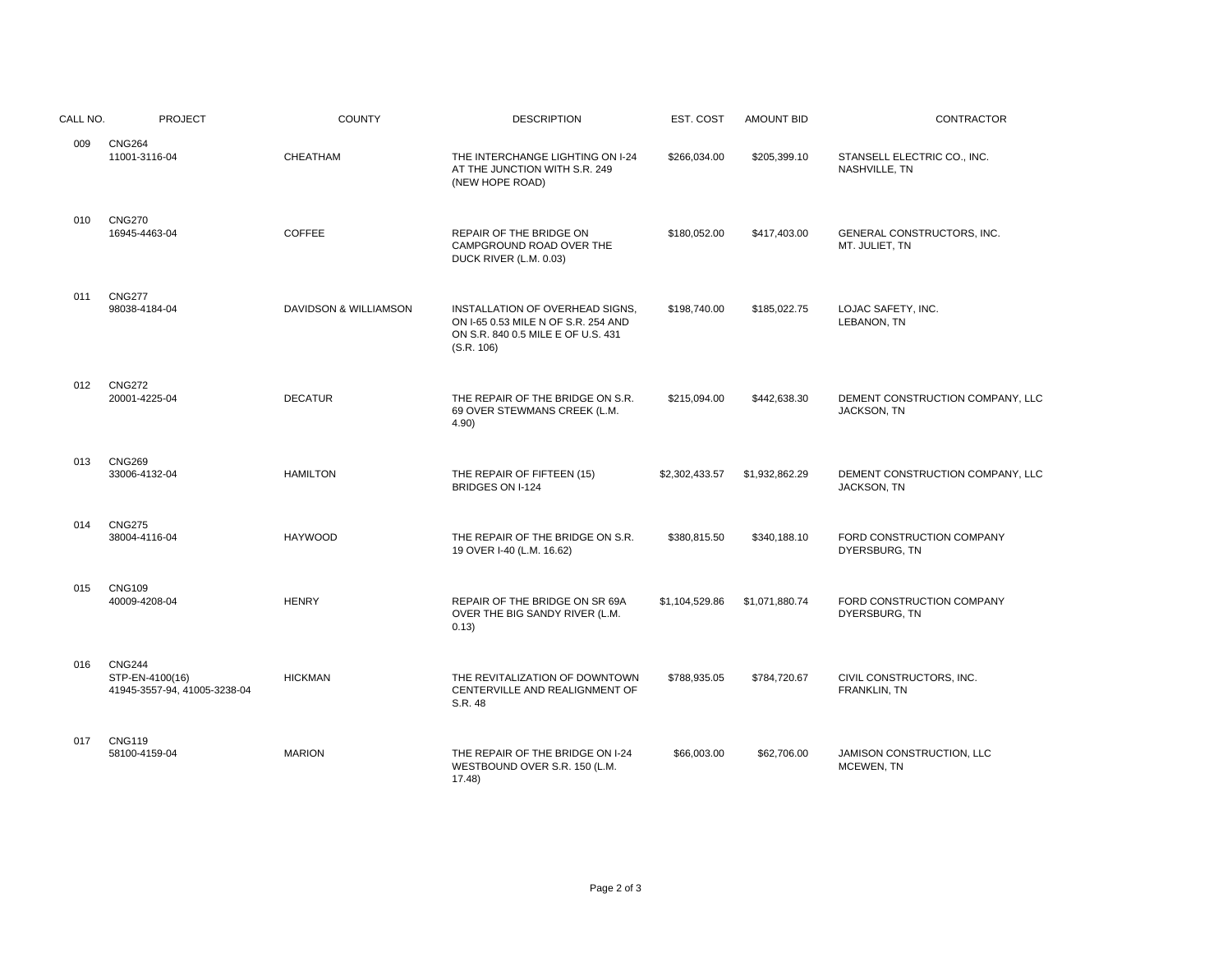| CALL NO. | PROJECT                              | <b>COUNTY</b>        | <b>DESCRIPTION</b>                                                                                                          | EST. COST       | <b>AMOUNT BID</b> | <b>CONTRACTOR</b>                               |
|----------|--------------------------------------|----------------------|-----------------------------------------------------------------------------------------------------------------------------|-----------------|-------------------|-------------------------------------------------|
| 018      | CNG265<br>HSIP-96(20), 75009-3234-94 | <b>RUTHERFORD</b>    | THE GRADING, DRAINAGE, AND<br>PAVING ON THE RAMPS ON I-24<br>EASTBOUND AT THE JUNCTION WITH<br>S.R. 96                      | \$1,137,413.20  | \$976,970.32      | CBM ENTERPRISES, INC.<br>LAVERGNE, TN           |
| 019      | <b>CNG274</b><br>79946-4287-04       | SHELBY               | THE REPAIR OF THE BRIDGES ON S.R.<br>14 OVER THE I.C. RAILROAD,<br>NONCONNAH CREEK, AND I-55 AND<br>TWO BRIDGES ON S.R. 205 | \$1,231,844.00  | \$1,261,113.70    | DEMENT CONSTRUCTION COMPANY, LLC<br>JACKSON, TN |
|          |                                      | <b>LETTING TOTAL</b> |                                                                                                                             | \$19,880,782.18 | \$18,542,859.06   |                                                 |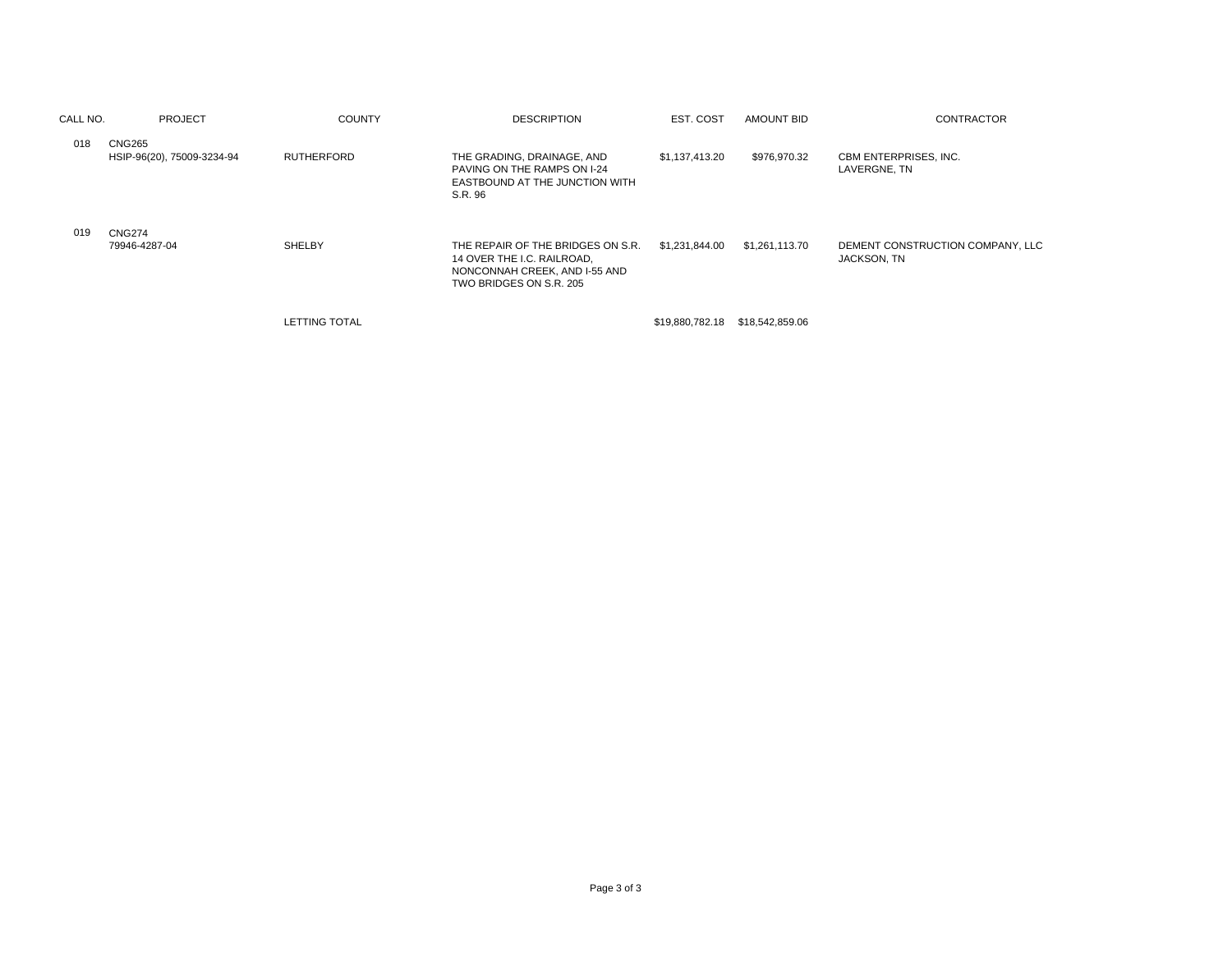|          | DT-1390V                       |                                 | CONTRACT AWARDS FOR LETTING OF NOVEMBER 7, 2008                               |                   |                   |                                           |
|----------|--------------------------------|---------------------------------|-------------------------------------------------------------------------------|-------------------|-------------------|-------------------------------------------|
| CALL NO. | <b>PROJECT</b>                 | <b>COUNTY</b>                   | <b>DESCRIPTION</b>                                                            | EST. COST         | <b>AMOUNT BID</b> | <b>CONTRACTOR</b>                         |
| 001      | <b>CNG279</b><br>98016-4193-04 | ANDERSON & CAMPBELL             | MOWING AND LITTER REMOVAL<br>ON VARIOUS INTERSTATE AND<br><b>STATE ROUTES</b> | ALL BIDS REJECTED |                   |                                           |
| 002      | <b>CNG280</b><br>98016-4294-04 | ANDERSON, CAMPBELL, ETC.        | MOWING ON VARIOUS STATE<br><b>ROUTES</b>                                      | ALL BIDS REJECTED |                   |                                           |
| 003      | <b>CNG281</b><br>98038-4286-04 | BEDFORD, MARSHALL, ETC.         | MOWING AND LITTER REMOVAL<br>ON VARIOUS STATE ROUTES                          | \$326,145.00      | \$307,543.00      | CAUDILL MOWING, INC.<br>LAVERGNE, TN      |
| 004      | <b>CNG282</b><br>98038-4187-04 | <b>BEDFORD &amp; RUTHERFORD</b> | MOWING AND LITTER REMOVAL<br>ON VARIOUS INTERSTATE AND<br>STATE ROUTES        | \$205,025.00      | \$202,023.00      | CAUDILL MOWING, INC.<br>LAVERGNE, TN      |
| 005      | <b>CNG283</b><br>98047-4108-04 | BENTON, CARROLL, ETC.           | MOWING AND LITTER REMOVAL<br>ON VARIOUS INTERSTATE<br><b>ROUTES</b>           | ALL BIDS REJECTED |                   |                                           |
| 006      | <b>CNG284</b><br>98047-4209-04 | BENTON, CARROLL, ETC.           | MOWING AND LITTER REMOVAL<br>ON VARIOUS STATE ROUTES                          | \$1,327,807.00    | \$1,287,921.00    | A & W LEASING CORPORATION<br>MCKENZIE, TN |
| 007      | <b>CNG285</b><br>98026-4268-04 | BLEDSOE, GRUNDY, ETC.           | MOWING AND LITTER REMOVAL<br>ON VARIOUS STATE ROUTES                          | ALL BIDS REJECTED |                   |                                           |
| 008      | <b>CNG286</b><br>98016-4195-04 | BLOUNT, KNOX, ETC.              | MOWING AND LITTER REMOVAL<br>ON VARIOUS INTERSTATE AND<br><b>STATE ROUTES</b> | \$972,875.00      | \$863,077.26      | ORR CONTRACTING, INC.<br>ROBBINSVILLE, NC |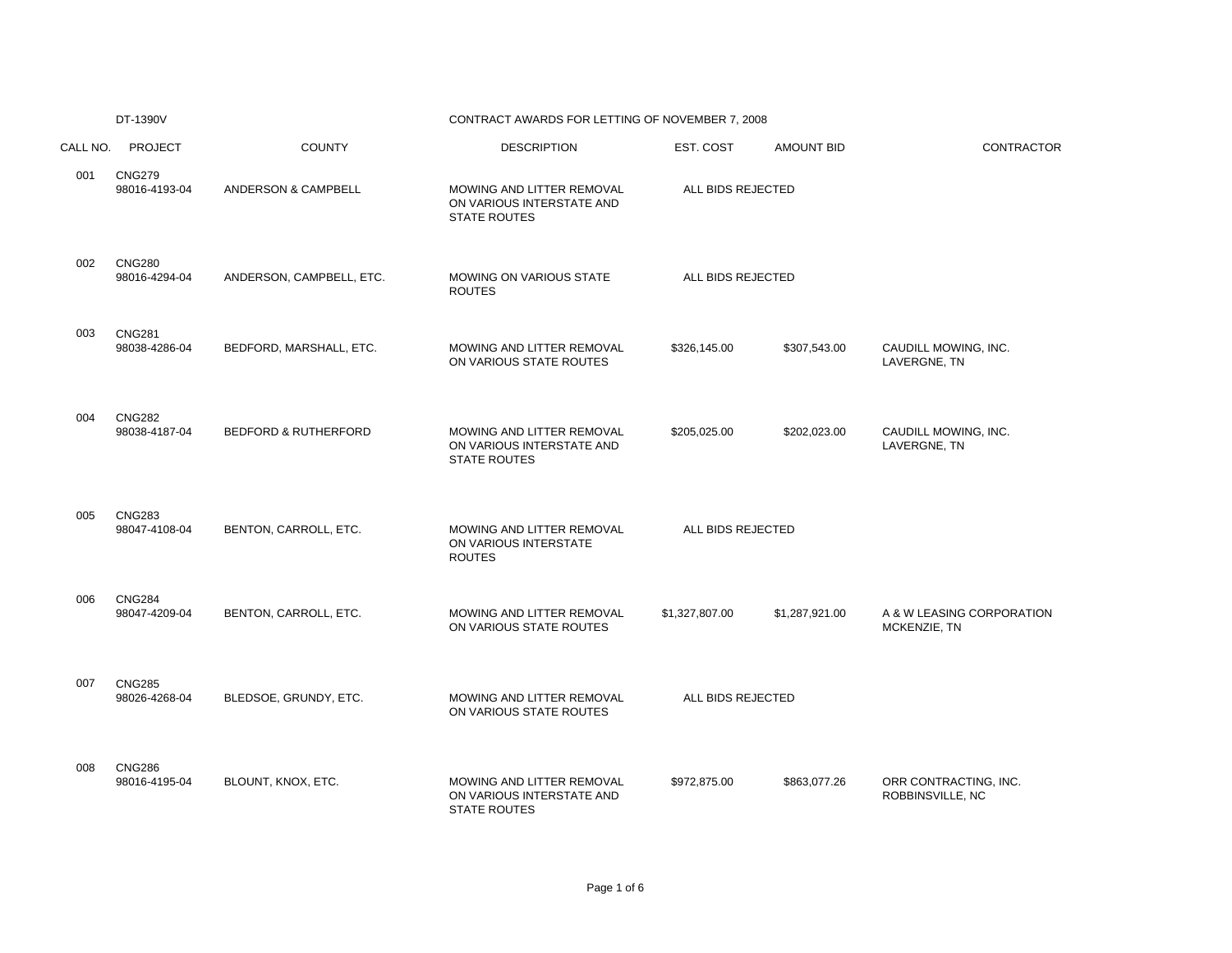| 009 | <b>CNG287</b><br>98026-4169-04 | <b>BRADLEY &amp; MCMINN</b> | MOWING AND LITTER REMOVAL<br>ON VARIOUS INTERSTATE<br><b>ROUTES</b>           | \$133,609.50      | \$136,676.70 | GERALD DAVID ORR CONTRACTING, INC.<br>ENGLEWOOD, TN |
|-----|--------------------------------|-----------------------------|-------------------------------------------------------------------------------|-------------------|--------------|-----------------------------------------------------|
| 010 | <b>CNG288</b><br>98026-4270-04 | BRADLEY, MCMINN, ETC.       | MOWING AND LITTER REMOVAL<br>ON VARIOUS STATE ROUTES                          | \$336,360.00      | \$321,892.00 | GERALD DAVID ORR CONTRACTING, INC.<br>ENGLEWOOD, TN |
| 011 | <b>CNG289</b><br>98026-4271-04 | CANNON, VAN BUREN, ETC.     | MOWING AND LITTER REMOVAL<br>ON VARIOUS STATE ROUTES                          | ALL BIDS REJECTED |              |                                                     |
| 012 | <b>CNG290</b><br>98016-4196-04 | CARTER, JOHNSON, ETC.       | MOWING AND LITTER REMOVAL<br>ON VARIOUS INTERSTATE AND<br><b>STATE ROUTES</b> | \$660,293.00      | \$639,444.00 | ORR CONTRACTING, INC.<br>ROBBINSVILLE, NC           |
| 013 | <b>CNG291</b><br>98038-4188-04 | CHEATHAM, DICKSON, ETC.     | MOWING AND LITTER REMOVAL<br>ON VARIOUS INTERSTATE AND<br><b>STATE ROUTES</b> | \$187,029.00      | \$182,649.53 | DOUBLE G, LLC<br>FAIRVIEW, TN                       |
| 014 | <b>CNG292</b><br>98038-4189-04 | CHEATHAM, MONTGOMERY, ETC.  | MOWING AND LITTER REMOVAL<br>ON VARIOUS INTERSTATE<br><b>ROUTES</b>           | ALL BIDS REJECTED |              |                                                     |
| 015 | <b>CNG293</b><br>98038-4290-04 | CHEATHAM & ROBERTSON        | MOWING ON VARIOUS STATE<br><b>ROUTES</b>                                      | \$190,335.00      | \$184,796.32 | DOUBLE G, LLC<br>FAIRVIEW, TN                       |
| 016 | <b>CNG294</b><br>98047-4210-04 | CHESTER, CROCKETT, ETC.     | MOWING AND LITTER REMOVAL<br>ON VARIOUS STATE ROUTES                          | ALL BIDS REJECTED |              |                                                     |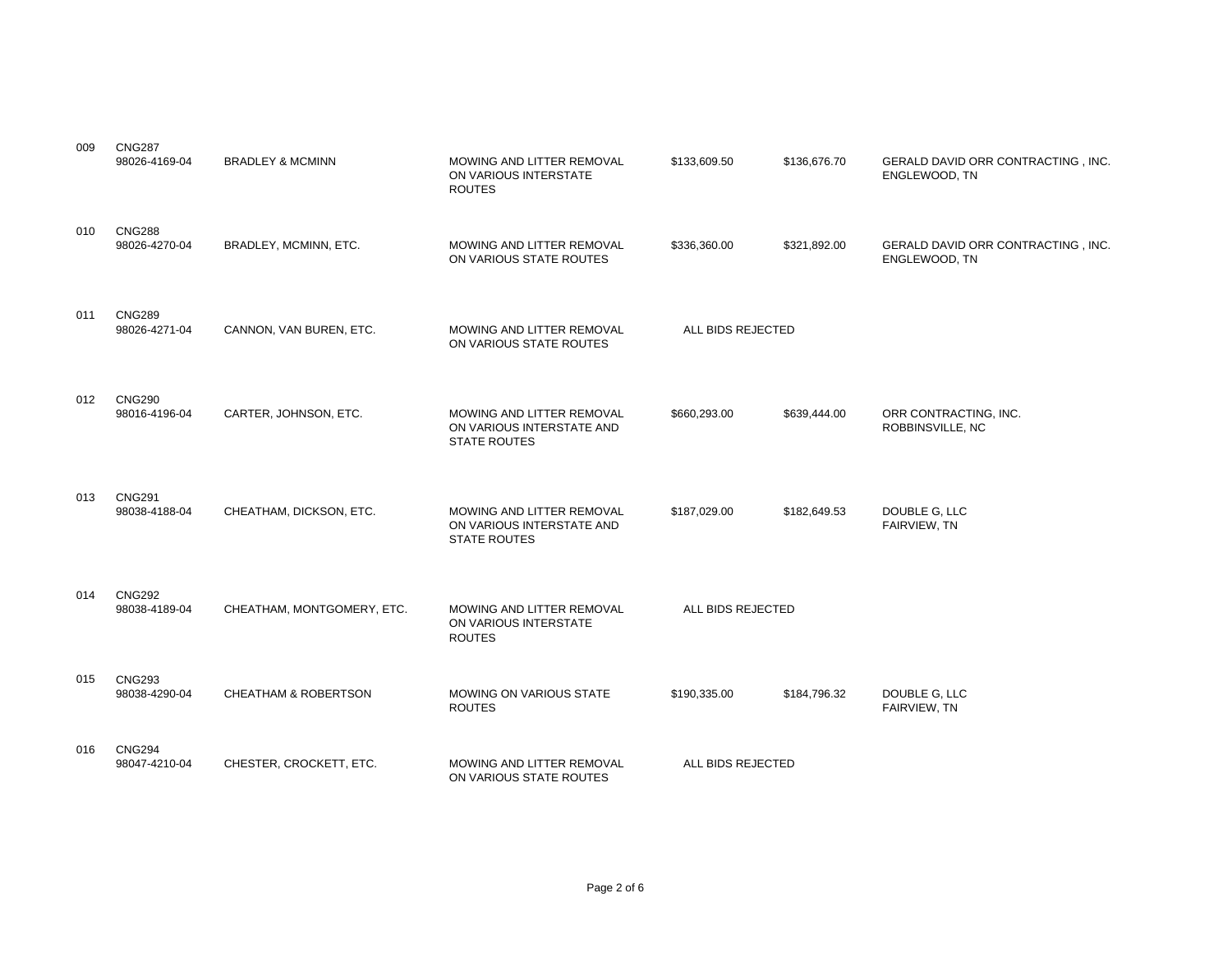| 017 | <b>CNG295</b><br>98047-4211-04 | CHESTER, HARDIN, ETC.          | MOWING AND LITTER REMOVAL<br>ON VARIOUS STATE ROUTES                          | \$602,417.00      | \$675,454.00 | RIGHT OF WAY MOWING, LLC<br>GADSDEN, TN                    |
|-----|--------------------------------|--------------------------------|-------------------------------------------------------------------------------|-------------------|--------------|------------------------------------------------------------|
| 018 | <b>CNG296</b><br>98026-4172-04 | CLAY, DEKALB, ETC.             | MOWING AND LITTER REMOVAL<br>ON VARIOUS STATE ROUTES                          | \$557,801.50      | \$527,643.00 | <b>DILLARD FARMS</b><br>HICKMAN, TN                        |
| 019 | <b>CNG297</b><br>98026-4273-04 | CLAY, FENTRESS, ETC.           | MOWING AND LITTER REMOVAL<br>ON VARIOUS STATE ROUTES                          | \$349,309.00      | \$342,591.96 | ORR CONTRACTING, INC.<br>ROBBINSVILLE, NC                  |
| 020 | <b>CNG298</b><br>98016-4197-04 | COCKE, GREENE, ETC.            | MOWING AND LITTER REMOVAL<br>ON VARIOUS INTERSTATE<br><b>ROUTES</b>           | \$207,201.00      | \$199,337.00 | EAST TENNESSEE TURF AND LANDSCAPE<br><b>MORRISTOWN, TN</b> |
| 021 | <b>CNG299</b><br>98016-4298-04 | COCKE, GREENE, ETC.            | MOWING ON VARIOUS STATE<br><b>ROUTES</b>                                      | \$276,060.00      | \$243,180.00 | ORR CONTRACTING, INC.<br>ROBBINSVILLE, NC                  |
| 022 | <b>CNG300</b><br>98026-4274-04 | <b>COFFEE &amp; FRANKLIN</b>   | MOWING AND LITTER REMOVAL<br>ON VARIOUS STATE ROUTES                          | ALL BIDS REJECTED |              |                                                            |
| 023 | <b>CNG301</b><br>98026-4175-04 | COFFEE, GRUNDY, ETC.           | MOWING AND LITTER REMOVAL<br>ON VARIOUS INTERSTATE<br><b>ROUTES</b>           | ALL BIDS REJECTED |              |                                                            |
| 024 | <b>CNG302</b><br>98026-4176-04 | <b>CUMBERLAND &amp; PUTNAM</b> | MOWING AND LITTER REMOVAL<br>ON VARIOUS INTERSTATE AND<br><b>STATE ROUTES</b> | \$281,452.00      | \$213,610.00 | ORR CONTRACTING, INC.<br>ROBBINSVILLE, NC                  |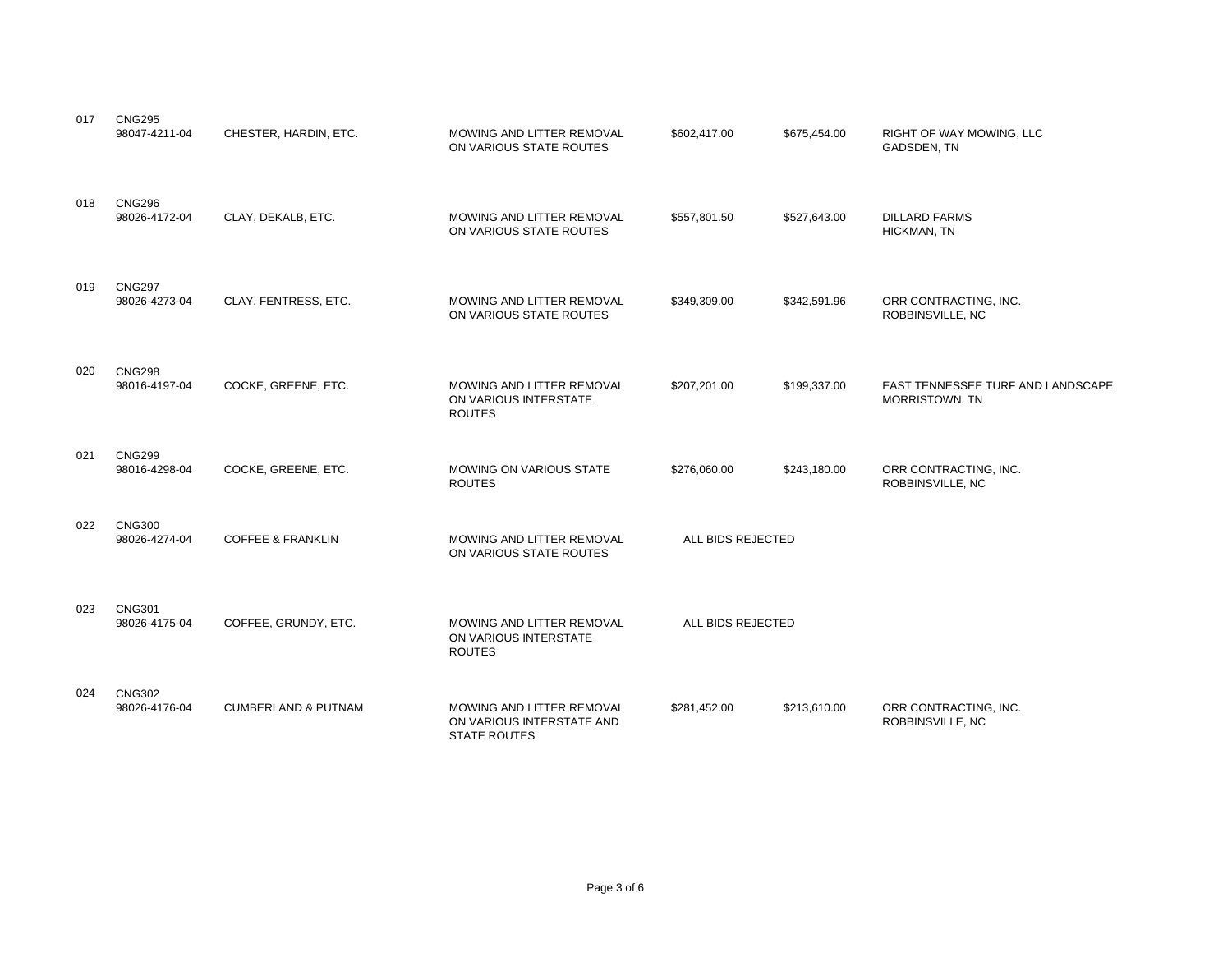| 025 | <b>CNG303</b><br>98026-4177-04 | <b>CUMBERLAND &amp; RHEA</b>  | MOWING AND LITTER REMOVAL<br>ON VARIOUS STATE ROUTES                          | ALL BIDS REJECTED |              |                                                        |
|-----|--------------------------------|-------------------------------|-------------------------------------------------------------------------------|-------------------|--------------|--------------------------------------------------------|
| 026 | <b>CNG304</b><br>19947-4168-04 | <b>DAVIDSON</b>               | MOWING AND LITTER REMOVAL<br>ON VARIOUS INTERSTATE<br><b>ROUTES</b>           | ALL BIDS REJECTED |              |                                                        |
| 027 | <b>CNG305</b><br>19947-4269-04 | <b>DAVIDSON</b>               | <b>MOWING ON VARIOUS STATE</b><br><b>ROUTES</b>                               | ALL BIDS REJECTED |              |                                                        |
| 028 | <b>CNG306</b><br>98038-4191-04 | DAVIDSON & WILLIAMSON         | MOWING AND LITTER REMOVAL<br>ON VARIOUS INTERSTATE AND<br><b>STATE ROUTES</b> | \$686,036.00      | \$707,894.00 | ONESOURCE LANDSCAPE & GOLF SERVICES, INC.<br>MASON, TN |
| 029 | <b>CNG307</b><br>98038-4292-04 | DICKSON, HICKMAN, ETC.        | <b>MOWING ON VARIOUS STATE</b><br><b>ROUTES</b>                               | \$203,599.00      | \$216,150.00 | A & W LEASING CORPORATION<br>MCKENZIE, TN              |
| 030 | <b>CNG308</b><br>98047-4112-04 | DYER, GIBSON, ETC.            | MOWING AND LITTER REMOVAL<br>ON VARIOUS INTERSTATE AND<br><b>STATE ROUTES</b> | ALL BIDS REJECTED |              |                                                        |
| 031 | <b>CNG309</b><br>98047-4213-04 | DYER, GIBSON, ETC.            | MOWING AND LITTER REMOVAL<br>ON VARIOUS STATE ROUTES                          | ALL BIDS REJECTED |              |                                                        |
| 032 | <b>CNG310</b><br>98047-4214-04 | <b>FAYETTE &amp; HARDEMAN</b> | MOWING AND LITTER REMOVAL<br>ON VARIOUS STATE ROUTES                          | ALL BIDS REJECTED |              |                                                        |
| 033 | <b>CNG311</b><br>28946-4213-04 | <b>GILES</b>                  | MOWING ON VARIOUS STATE<br><b>ROUTES</b>                                      | \$125,890.00      | \$114,887.40 | <b>BASS MOWING LLC</b><br>PROSPECT, TN                 |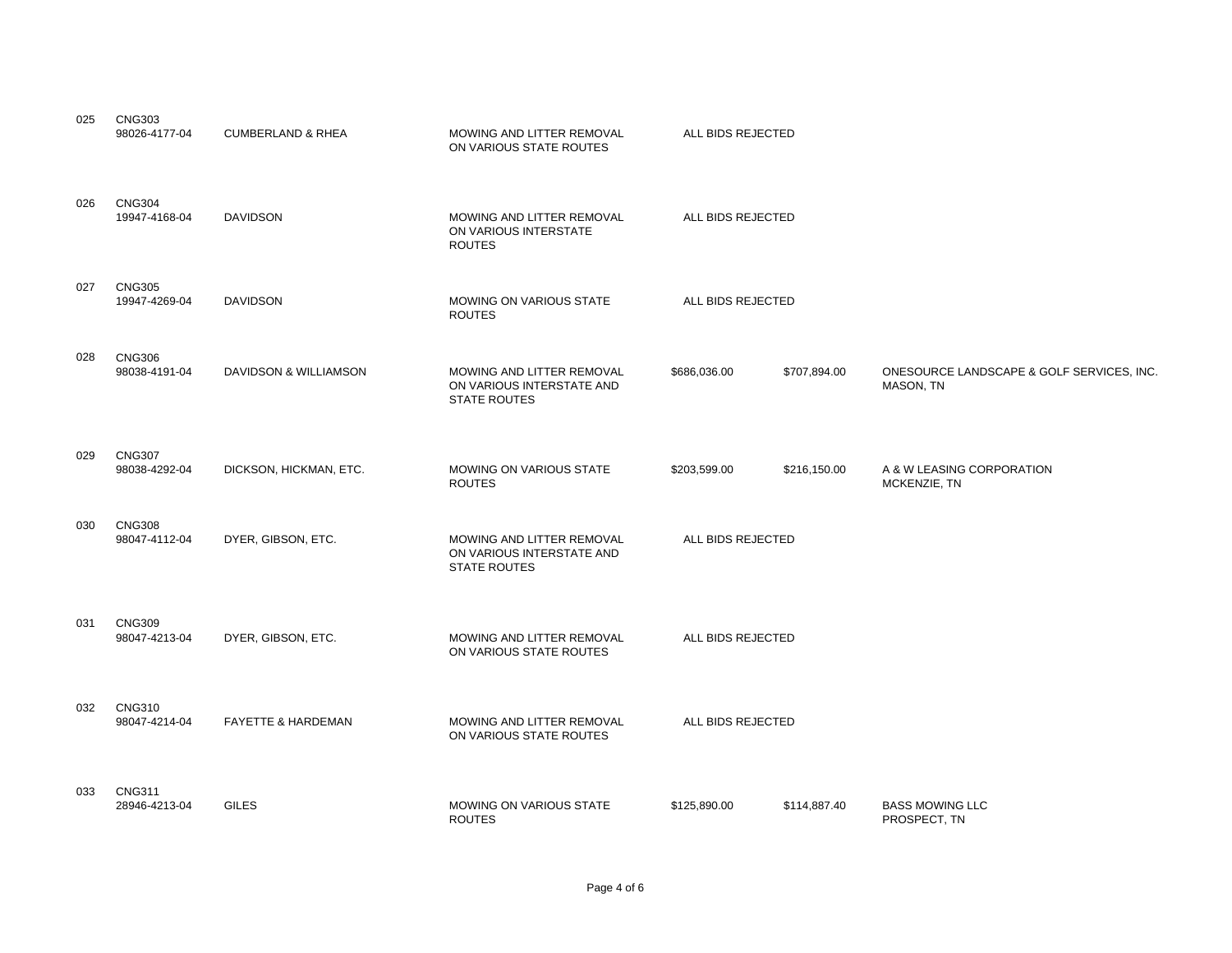| 034 | <b>CNG312</b><br>98038-4193-04 | GILES, MARSHALL, ETC.         | MOWING AND LITTER REMOVAL<br>ON VARIOUS INTERSTATE AND<br><b>STATE ROUTES</b> | \$208,235.00      | \$216,311.00 | ONESOURCE LANDSCAPE & GOLF SERVICES, INC.<br>MASON, TN |
|-----|--------------------------------|-------------------------------|-------------------------------------------------------------------------------|-------------------|--------------|--------------------------------------------------------|
| 035 | <b>CNG313</b><br>98017-4204-04 | <b>GRAINGER &amp; HAMBLEN</b> | <b>MOWING ON VARIOUS STATE</b><br><b>ROUTES</b>                               | \$71,510.00       | \$87,480.00  | EAST TENNESSEE TURF AND LANDSCAPE<br>MORRISTOWN, TN    |
| 036 | <b>CNG314</b><br>98026-4178-04 | <b>HAMILTON &amp; MEIGS</b>   | <b>MOWING ON VARIOUS</b><br><b>INTERSTATE AND STATE</b><br><b>ROUTES</b>      | \$512,092.50      | \$484,690.00 | GERALD DAVID ORR CONTRACTING, INC.<br>ENGLEWOOD, TN    |
| 037 | <b>CNG315</b><br>98016-4299-04 | <b>HANCOCK &amp; HAWKINS</b>  | <b>MOWING ON VARIOUS STATE</b><br><b>ROUTES</b>                               | \$142,528.50      | \$145,828.50 | LOVIN CONTRACTING COMPANY, INC.<br>ROBBINSVILLE, NC    |
| 038 | <b>CNG316</b><br>98038-4294-04 | HOUSTON, MONTGOMERY, ETC.     | <b>MOWING ON VARIOUS STATE</b><br><b>ROUTES</b>                               | ALL BIDS REJECTED |              |                                                        |
| 039 | <b>CNG317</b><br>98047-4115-04 | LAUDERDALE, SHELBY, ETC.      | MOWING AND LITTER REMOVAL<br>ON VARIOUS INTERSTATE AND<br><b>STATE ROUTES</b> | ALL BIDS REJECTED |              |                                                        |
| 040 | <b>CNG318</b><br>98047-4216-04 | LAUDERDALE, SHELBY, ETC.      | MOWING AND LITTER REMOVAL<br>ON VARIOUS STATE ROUTES                          | ALL BIDS REJECTED |              |                                                        |
| 041 | <b>CNG319</b><br>50945-4266-04 | LAWRENCE, LEWIS, ETC.         | <b>MOWING ON VARIOUS STATE</b><br><b>ROUTES</b>                               | \$106,995.00      | \$99,987.80  | <b>BASS MOWING LLC</b><br>PROSPECT, TN                 |
| 042 | <b>CNG320</b><br>98038-4295-04 | LEWIS, PERRY, ETC.            | MOWING ON VARIOUS STATE<br><b>ROUTES</b>                                      | \$160,662.00      | \$152,150.00 | CAUDILL MOWING, INC.<br>LAVERGNE, TN                   |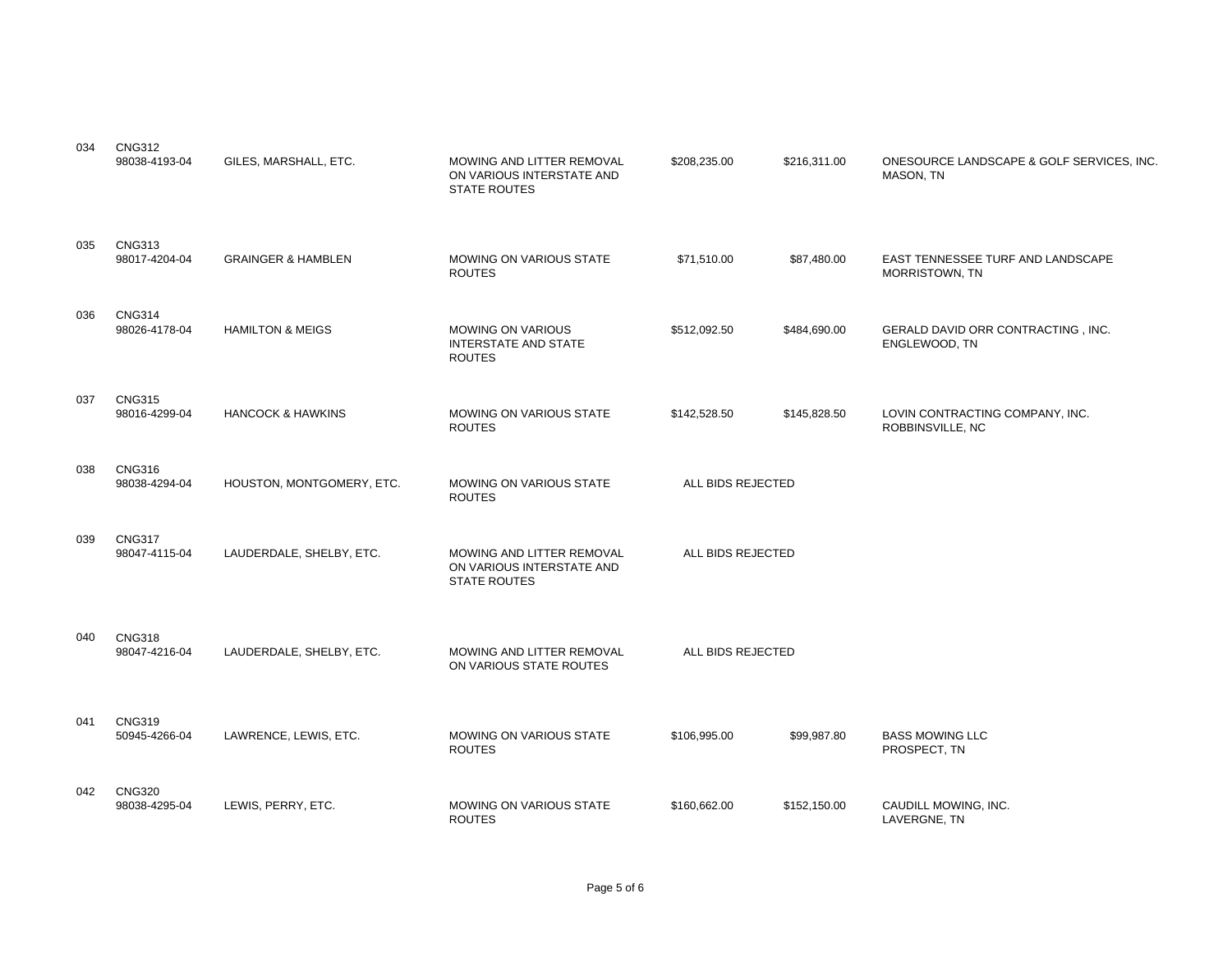| 043 | <b>CNG321</b><br>98038-4298-04 | <b>LINCOLN &amp; MOORE</b>         | MOWING AND LITTER REMOVAL<br>ON VARIOUS STATE ROUTES                          | \$248,259.00      | \$213,644.00    | <b>BASS MOWING LLC</b><br>PROSPECT, TN                     |
|-----|--------------------------------|------------------------------------|-------------------------------------------------------------------------------|-------------------|-----------------|------------------------------------------------------------|
| 044 | <b>CNG322</b><br>98017-4201-04 | <b>LOUDON &amp; MONROE</b>         | MOWING ON VARIOUS STATE<br><b>ROUTES</b>                                      | \$169,240.00      | \$158,496.00    | BILL LEDFORD & SON, INC.<br><b>WELLINGTON, KY</b>          |
| 045 | <b>CNG323</b><br>98017-4102-04 | LOUDON, MONROE, ETC.               | MOWING AND LITTER REMOVAL<br>ON VARIOUS INTERSTATE AND<br><b>STATE ROUTES</b> | \$170,845.00      | \$147,504.25    | ORR CONTRACTING, INC.<br>ROBBINSVILLE, NC                  |
| 046 | <b>CNG324</b><br>98038-4296-04 | MACON, RUTHERFORD, ETC.            | MOWING ON VARIOUS STATE<br><b>ROUTES</b>                                      | \$423,770.00      | \$389,742.56    | DOUBLE G, LLC<br>FAIRVIEW, TN                              |
| 047 | <b>CNG325</b><br>60946-4223-04 | <b>MAURY</b>                       | MOWING AND LITTER REMOVAL<br>ON VARIOUS STATE ROUTES                          | \$247,711.00      | \$232,321.00    | CAUDILL MOWING, INC.<br>LAVERGNE, TN                       |
| 048 | <b>CNG326</b><br>98017-4203-04 | <b>MORGAN &amp; ROANE</b>          | MOWING ON VARIOUS STATE<br><b>ROUTES</b>                                      | \$135,968.00      | \$124,393.00    | <b>GERALD DAVID ORR CONTRACTING, INC.</b><br>ENGLEWOOD, TN |
| 049 | <b>CNG327</b><br>75946-4244-04 | <b>RUTHERFORD &amp; WILLIAMSON</b> | MOWING ON VARIOUS STATE<br><b>ROUTES</b>                                      | \$119,244.50      | \$110,910.00    | CAUDILL MOWING, INC.<br>LAVERGNE, TN                       |
| 050 | <b>CNG328</b><br>98038-4197-04 | <b>SMITH &amp; WILSON</b>          | MOWING AND LITTER REMOVAL<br>ON VARIOUS INTERSTATE AND<br><b>STATE ROUTES</b> | \$169,581.50      | \$196,690.50    | ORR CONTRACTING, INC.<br>ROBBINSVILLE, NC                  |
| 051 | <b>CNG329</b><br>94946-4218-04 | <b>WILLIAMSON</b>                  | <b>MOWING ON VARIOUS STATE</b><br><b>ROUTES</b>                               | ALL BIDS REJECTED |                 |                                                            |
|     | <b>LETTING</b><br><b>TOTAL</b> |                                    |                                                                               | \$10,515,886.00   | \$10,126,918.78 |                                                            |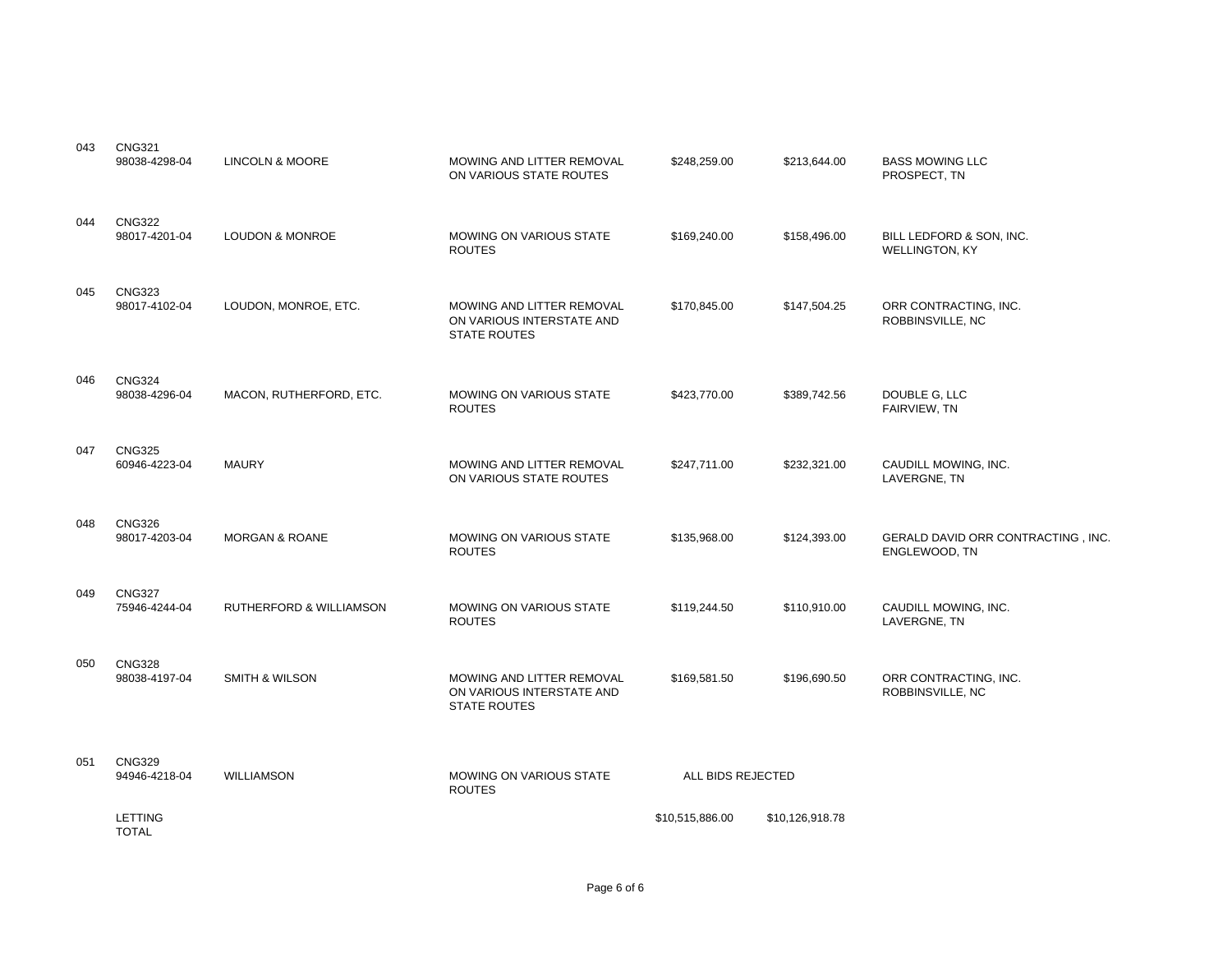### DT-1390V CONTRACT AWARDS FOR LETTING OF DECEMBER 12, 2008

| CALL NO. | <b>PROJECT</b>                                                               | <b>COUNTY</b>           | <b>DESCRIPTION</b>                                                                                                        | EST. COST         | <b>AMOUNT BID</b> | CONTRACTOR                                            |
|----------|------------------------------------------------------------------------------|-------------------------|---------------------------------------------------------------------------------------------------------------------------|-------------------|-------------------|-------------------------------------------------------|
| 001      | <b>CNG927</b><br>23001-4168-04                                               | <b>DYER</b>             | REPAIR OF THE BRIDGE ON I-155 OVER<br>THE MISSISSIPPI RIVER (L.M. 0.00)                                                   | \$7,702,586.00    | \$5,980,169.00    | V.H.P. ENTERPRISES, INC.<br>TARPON SPRINGS, FL        |
| 002      | <b>CNG928</b><br>HRRR-249(57), 11016-3212-94,<br>HRRR-249(58), 11014-3216-94 | CHEATHAM                | MISCELLANEOUS SAFETY IMPROVEMENTS<br>ON S.R. 249 FROM S.R. 49 TO OLD<br>CLARKSVILLE PIKE, AND FROM S.R. 251 TO<br>S.R. 49 | \$126,435.50      | \$143,000.00      | EUBANK ASPHALT PAVING & SEALING<br>CHARLOTTE, TN      |
| 003      | <b>CNG333</b><br>01946-4122-04                                               | ANDERSON                | THE REPAIR OF THE BRIDGE ON<br>LONGFIELD ROAD OVER I-75 (L.M. 00.13)                                                      | \$492,033.00      | \$548,247.80      | MID-STATE CONSTRUCTION COMPANY, INC<br>LIVINGSTON, TN |
| 004      | <b>CNG332</b><br>98016-4189-04                                               | ANDERSON, BLOUNT, ETC.  | RANDOM ON-CALL CONCRETE PAVEMENT<br>REPAIR ON VARIOUS INTERSTATE AND<br><b>STATE ROUTES</b>                               | \$931,323.75      | \$884,495.50      | LOJAC, INC.<br>LEBANON, TN                            |
| 005      | <b>CNG337</b><br>98016-4186-04                                               | ANDERSON, BLOUNT, ETC.  | THE SWEEPING AND DRAIN CLEANING ON<br>VARIOUS INTERSTATE AND STATE<br><b>ROUTES</b>                                       | ALL BIDS REJECTED |                   |                                                       |
| 006      | <b>CNG356</b><br>98038-4181-04                                               | BEDFORD, CHEATHAM, ETC. | RANDOM ON-CALL CONCRETE PAVEMENT<br>REPAIR ON VARIOUS INTERSTATE AND<br><b>STATE ROUTES</b>                               | \$1,176,849.00    | \$1,122,309.72    | <b>KELCRIS CORPORATION</b><br><b>WILLIAMSTON, MI</b>  |
| 007      | <b>CNG357</b><br>98047-4103-04                                               | BENTON, CARROLL, ETC.   | RANDOM ON-CALL CONCRETE PAVEMENT<br>REPAIR ON VARIOUS INTERSTATE AND<br><b>STATE ROUTES</b>                               | \$997,943.25      | \$819,334.47      | <b>KELCRIS CORPORATION</b><br><b>WILLIAMSTON, MI</b>  |
| 008      | <b>CNG354</b><br>98047-4104-04                                               | BENTON, CARROLL, ETC.   | THE SWEEPING AND DRAIN CLEANING ON<br><b>VARIOUS INTERSTATE AND STATE</b><br><b>ROUTES</b>                                | ALL BIDS REJECTED |                   |                                                       |
| 009      | <b>CNG355</b><br>98026-4164-04                                               | BLEDSOE, BRADLEY, ETC.  | RANDOM ON-CALL CONCRETE PAVEMENT<br>REPAIR ON VARIOUS INTERSTATE AND<br><b>STATE ROUTES</b>                               | \$880,028.00      | \$874,295.50      | LOJAC, INC.<br>LEBANON, TN                            |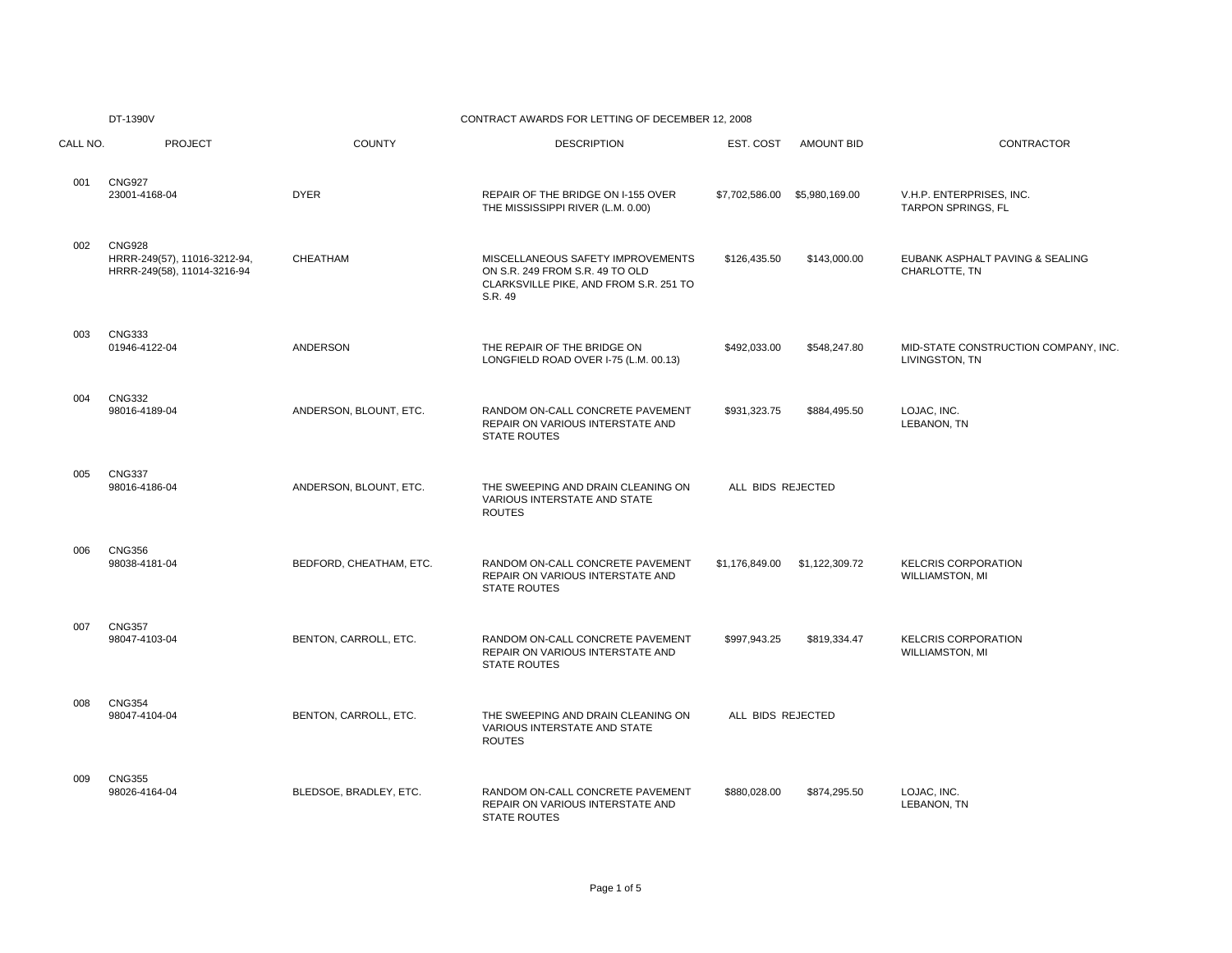| CALL NO. | <b>PROJECT</b>                                                              | <b>COUNTY</b>           | <b>DESCRIPTION</b>                                                                                                                        | EST. COST<br><b>AMOUNT BID</b>   | <b>CONTRACTOR</b>                                   |
|----------|-----------------------------------------------------------------------------|-------------------------|-------------------------------------------------------------------------------------------------------------------------------------------|----------------------------------|-----------------------------------------------------|
| 010      | <b>CNG205</b><br>HPP-500(20), 05945-3472-94                                 | <b>BLOUNT</b>           | CONSTRUCTION OF A CONCRETE BOX<br>BEAM BRIDGE ON CAMERON ROAD (OLD<br>WALLAND HIGHWAY) OVER THE LITTLE<br>RIVER (L.M. 0.10)               | \$1,507,809.25<br>\$1,407,902.70 | SIMPSON CONSTRUCTION COMPANY, INC.<br>CLEVELAND, TN |
| 011      | <b>CNG331</b><br>05952-3579-04                                              | <b>BLOUNT</b>           | CONSTRUCTION OF AN INDUSTRIAL<br>ACCESS ROAD SERVING DENSO<br>MANUFACTURING COMPANY                                                       | \$7,710,481.80<br>\$6,929,580.23 | G. W. WYATT CONTRACTING<br>LLC JEFFERSON CITY, TN   |
| 012      | <b>CNG334</b><br>98016-4284-04                                              | BLOUNT, JEFFERSON, ETC. | CONCRETE PAVEMENT REPAIR AT<br>VARIOUS LOCATIONS ON VARIOUS STATE<br><b>ROUTES</b>                                                        | \$398,006.75<br>\$527,138.62     | APAC-ATLANTIC, INC.<br>ALCOA, TN                    |
| 013      | <b>CNG070</b><br>STP-M-9203(8), 06951-3599-54                               | <b>BRADLEY</b>          | INSTALLATION OF AN INTELLIGENT<br>TRAFFIC SYSTEM IN THE CITY OF<br>CLEVELAND                                                              | \$1,481,232.50<br>\$941,248.50   | NABCO ELECTRIC COMPANY, INC.<br>CHATTANOOGA, TN     |
| 014      | <b>CNG351</b><br>98026-4165-04                                              | BRADLEY, GRUNDY, ETC.   | THE SWEEPING AND DRAIN CLEANING ON<br>VARIOUS INTERSTATE AND STATE<br><b>ROUTES</b>                                                       | ALL BIDS REJECTED                |                                                     |
| 015      | <b>CNG336</b><br>98016-4190-04                                              | CARTER, SULLIVAN, ETC.  | THE SWEEPING ON VARIOUS INTERSTATE<br>AND STATE ROUTES                                                                                    | ALL BIDS REJECTED                |                                                     |
| 016      | <b>CNG335</b><br>IME-24-9(60), 11001-8117-44<br>IME-24-9(61), 19001-8137-44 | CHEATHAM & DAVIDSON     | RESURFACING ON I-24 BEGINNING AT S.R.<br>249 IN CHEATHAM COUNTY AND<br>EXTENDING TO S.R. 45 (OLD HICKORY<br>BOULEVARD) IN DAVIDSON COUNTY | \$3,615,426.00<br>\$3,098,417.30 | LOJAC ENTERPRISES, INC.<br>LEBANON, TN              |
| 017      | <b>CNG339</b><br>IME-24-2(128), 16001-8168-44                               | <b>COFFEE</b>           | RESURFACING ON I-24 BEGINNING AT THE<br>BEDFORD COUNTY LINE (L.M. 0.00) AND<br>EXTENDING TO NOAH FORK CREEK (L.M.<br>3.41)                | \$2,885,239.90<br>\$2,594,465.00 | LOJAC ENTERPRISES, INC.<br>LEBANON, TN              |
| 018      | <b>CNG338</b><br>IME-40-6(142), 18100-8133-44                               | <b>CUMBERLAND</b>       | RESURFACING ON I-40 BEGINNING AT THE<br>PARKING AREA AT MILE MARKER 306.31<br>EXTENDING TO PLATEAU ROAD (L.M. 6.79)                       | \$1,846,023,60<br>\$1,491,539.15 | LOJAC ENTERPRISES, INC.<br>LEBANON, TN              |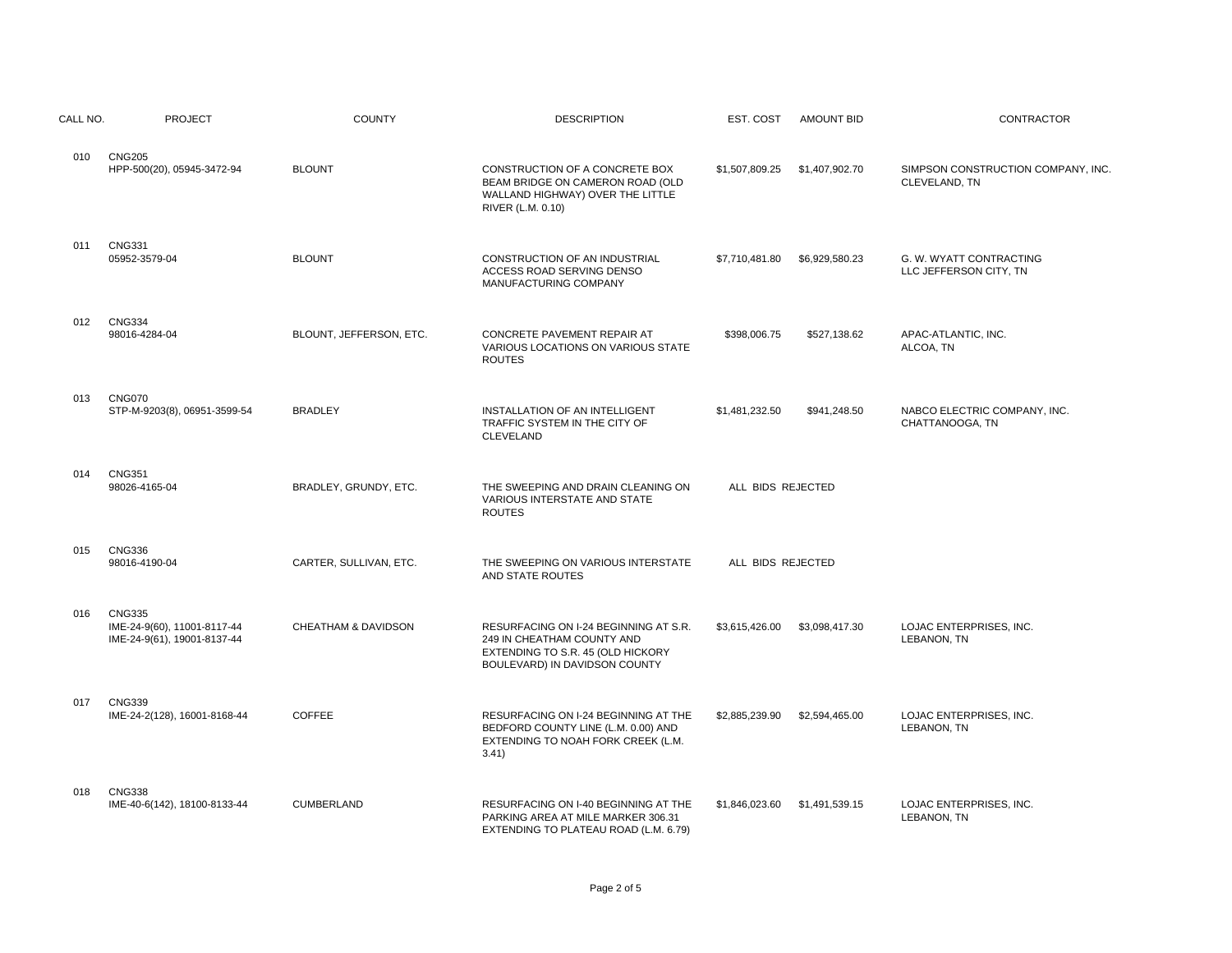| CALL NO. | <b>PROJECT</b>                                                             | <b>COUNTY</b>              | <b>DESCRIPTION</b>                                                                                                                                                    | EST. COST                        | <b>AMOUNT BID</b> | <b>CONTRACTOR</b>                                  |
|----------|----------------------------------------------------------------------------|----------------------------|-----------------------------------------------------------------------------------------------------------------------------------------------------------------------|----------------------------------|-------------------|----------------------------------------------------|
| 019      | <b>CNG358</b><br>STP-I-440-4(75), 19014-3151-44                            | <b>DAVIDSON</b>            | THE ROCKFALL MITIGATION ON I-440 AT<br>HILLSBORO ROAD AND AT MURPHY ROAD                                                                                              | \$724,082.00                     | \$537,441.25      | CIVIL CONSTRUCTORS, INC.<br>FRANKLIN, TN           |
| 020      | <b>CNG353</b><br>98038-4182-04                                             | DAVIDSON, MONTGOMERY, ETC. | THE SWEEPING AND DRAIN CLEANING ON<br><b>VARIOUS INTERSTATE AND STATE</b><br><b>ROUTES</b>                                                                            | ALL BIDS REJECTED                |                   |                                                    |
| 021      | <b>CNG345</b><br>STP-425(8), 27106-3207-14                                 | <b>GIBSON</b>              | GRADING, DRAINAGE AND PAVING ON S.R.<br>425 BEGINNING WEST OF GANN ROAD AND<br>EXTENDING TO SALEM STREET                                                              | \$3,733,361.28                   | \$3,467,815.01    | DELTA CONTRACTING COMPANY, LLC<br>JACKSON, TN      |
| 022      | <b>CNG213</b><br>IM-65-1(63)5, 28001-3168-44                               | <b>GILES</b>               | GRADING, PAVING AND BRIDGE<br>CONSTRUCTION FOR FUTURE WEIGH<br>STATION ON I-65 FROM SOUTH OF BAUGH<br>ROAD TO SOUTH OF S.R. 273 (BRYSON<br>ROAD)                      | \$9,319,159.75                   | \$9,424,223.70    | VAUGHN CONTRACTORS, INC.<br>WAVERLY, TN            |
| 023      | <b>CNG341</b><br>NHE-15(96), 28006-3226-14<br>STP-M-9313(8), 28953-3436-54 | <b>GILES</b>               | WIDENING ON U.S. 64 (S.R. 15) FROM HORN<br>HILL ROAD TO PULASKI BYPASS, AND ON<br>WEST COLLEGE STREET FROM U.S. 64<br>BYPASS TO TENNESSEE SOUTHERN<br><b>RAILROAD</b> | \$27,129,873.87  \$22,324,596.18 |                   | ROGERS GROUP, INC.<br>NASHVILLE, TN                |
| 024      | <b>CNG330</b><br>HSIP-346(7), 37018-3226-94                                | <b>HAWKINS</b>             | INSTALLATION OF A FLASHING BEACON ON<br>S.R. 346 AT PHIPPS BEND ROAD                                                                                                  | NO BIDS RECEIVED                 |                   |                                                    |
| 025      | <b>CNG263</b><br>37070-4224-04                                             | <b>HAWKINS</b>             | REPAIR OF THE BRIDGE ON THE NORFOLK<br>SOUTHERN RAILROAD OVER U.S. 11W (S.R.<br>1) (L.M. 34.67)                                                                       | \$587,881.75                     | \$748,223.00      | SOUTHERN CONSTRUCTORS, INC.<br>KNOXVILLE, TN       |
| 026      | <b>CNG015</b><br>STP-M-131(18), 47039-3234-54                              | <b>KNOX</b>                | THE WIDENING OF S.R. 131 (LOVELL ROAD)<br>BEGINNING NEAR GILBERT DRIVE AND<br>EXTENDING TO WEST OF PELLISSIPPI<br>PARKWAY                                             | \$12,460,440.89                  | \$9,298,841.76    | G. W. WYATT CONTRACTING, LLC<br>JEFFERSON CITY, TN |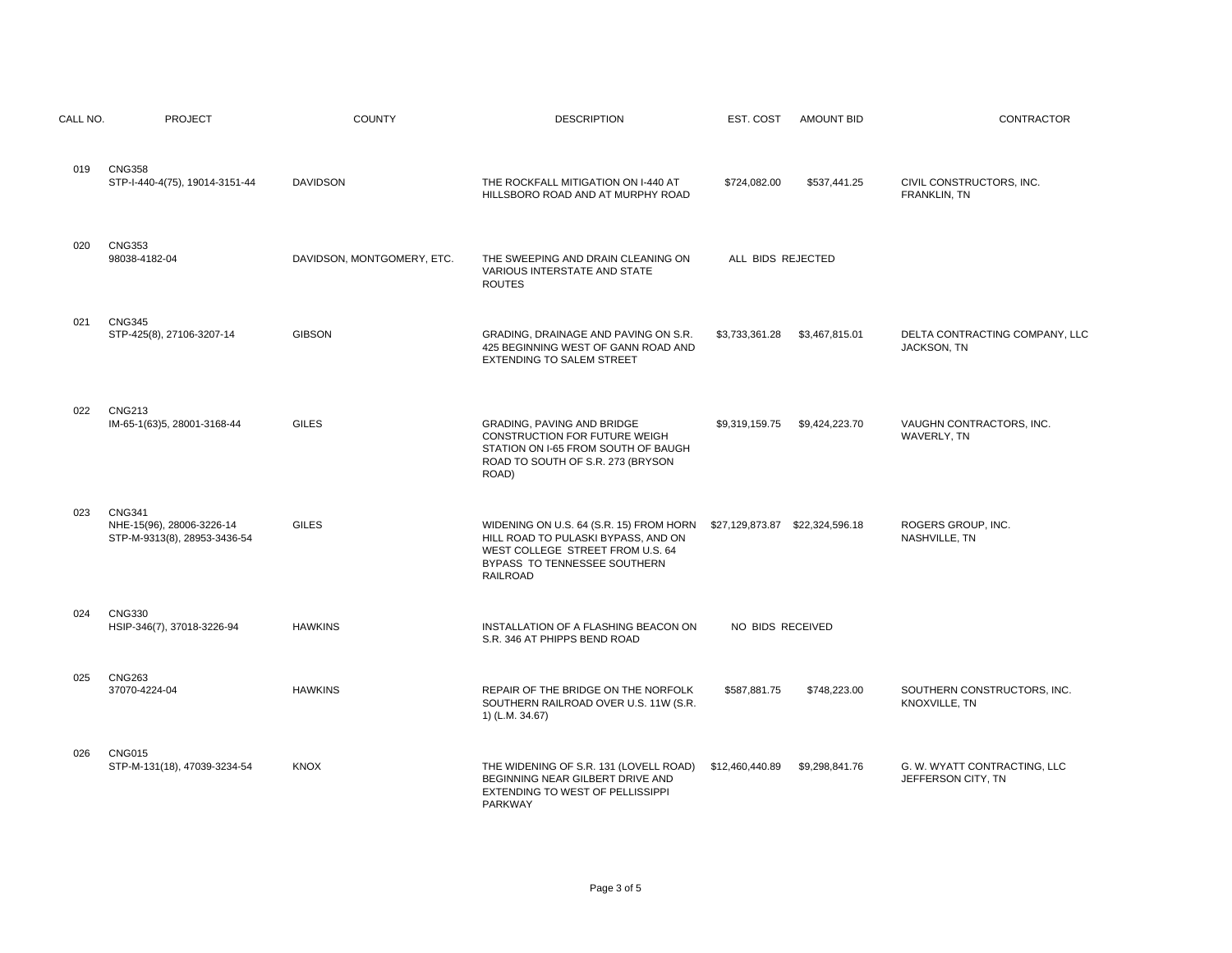| CALL NO. | <b>PROJECT</b>                                                                                             | <b>COUNTY</b>     | <b>DESCRIPTION</b>                                                                                                                                | EST. COST                 | <b>AMOUNT BID</b> | CONTRACTOR                                              |
|----------|------------------------------------------------------------------------------------------------------------|-------------------|---------------------------------------------------------------------------------------------------------------------------------------------------|---------------------------|-------------------|---------------------------------------------------------|
| 027      | <b>CNG346</b><br>HSIP-2(84), 54002-3235-94                                                                 | <b>MCMINN</b>     | IMPROVEMENT OF THE INTERSECTION ON<br>U.S. 11 (S.R. 2) AT ROCKY MOUNT ROAD                                                                        | \$533,229.95              | \$497,474.87      | STEVE WILLIAMS CONSTRUCTION, LLC<br>CLEVELAND, TN       |
| 028      | <b>CNG223</b><br>55006-4222-04                                                                             | <b>MCNAIRY</b>    | REPAIR OF THE BRIDGE ON S.R. 22 OVER<br>THE NORTH FORK OF WHITE OAK CREEK<br>(L.M. 9.35)                                                          | \$240,672.00              | \$221,405.00      | VOLUNTEER BRIDGE CONSTRUCTION, INC.<br>STANTONVILLE, TN |
| 029      | <b>CNG120</b><br>BR-STP-5(64), 66008-3226-94<br>BR-STP-5(71), 66008-3228-94<br>BR-STP-5(79), 66008-3231-94 | <b>OBION</b>      | CONSTRUCTION OF FOUR (4) BRIDGES AT<br>VARIOUS LOCATIONS ON S.R. 5                                                                                | \$3,657,661.54            | \$3,893,355.75    | DEMENT CONSTRUCTION COMPANY, LLC<br>JACKSON, TN         |
| 030      | <b>CNG257</b><br>66009-3222-04                                                                             | <b>OBION</b>      | STREAM ENHANCEMENT ON S.R. 21 AT<br>REELFOOT SPILLWAY                                                                                             | \$798,020.60              | \$662,198.18      | FORD CONSTRUCTION COMPANY<br>DYERSBURG, TN              |
| 031      | <b>CNG352</b><br>75003-4227-04                                                                             | <b>RUTHERFORD</b> | REPAIR OF TWO (2) BRIDGES ON U.S. 70<br>(S.R. 1) OVER LYTLE CREEK (L.M. 16.58<br>AND L.M. 16.72)                                                  | \$1,443,426.35            | \$1,156,155.82    | MID-STATE CONSTRUCTION COMPANY, INC.<br>LIVINGSTON, TN  |
| 032      | <b>CNG342</b><br>IME-240-1(288), 79006-8186-44                                                             | <b>SHELBY</b>     | RESURFACING ON I-240 BEGINNING EAST<br>OF PERKINS ROAD (L.M. 12.71) AND<br>EXTENDING TO SOUTH OF U.S. 72 (S.R. 57,<br>POPLAR AVENUE) (L.M. 14.85) | \$3,203,463.70            | \$2,861,593.26    | LEHMAN-ROBERTS COMPANY<br>MEMPHIS, TN                   |
| 033      | <b>CNG348</b><br>IME-55-1(123), 79004-8161-44                                                              | <b>SHELBY</b>     | RESURFACING ON I-55 BEGINNING AT THE<br>MISSISSIPPI STATE LINE (L.M. 0.00) AND<br>EXTENDING TO NONCONNAH CREEK                                    | \$5,659,905.60            | \$5,221,313.69    | LEHMAN-ROBERTS COMPANY<br>MEMPHIS, TN                   |
| 034      | <b>CNG349</b><br>80002-4257-04                                                                             | <b>SMITH</b>      | SLIDE REPAIR ON U.S. 70N (S.R. 24) NEAR<br>CHESTNUT MOUND                                                                                         | \$641,392.00 \$423,663.00 |                   | EATHERLY GROUP, INC.<br>CARTHAGE, TN                    |
| 035      | <b>CNG261</b><br>STP-M-NHE-1(220), 82002-3273-<br>54, STP-M-NHE-1(228), 82002-<br>3274-54                  | SULLIVAN          | IMPROVEMENT OF THE INTERSECTION ON<br>U.S. 11W (S.R. 1, STONE DRIVE) AT INDIAN<br><b>TRAIL DRIVE</b>                                              | \$493.939.75              | \$494,954.04      | SUMMERS-TAYLOR, INC.<br>ELIZABETHTON, TN                |